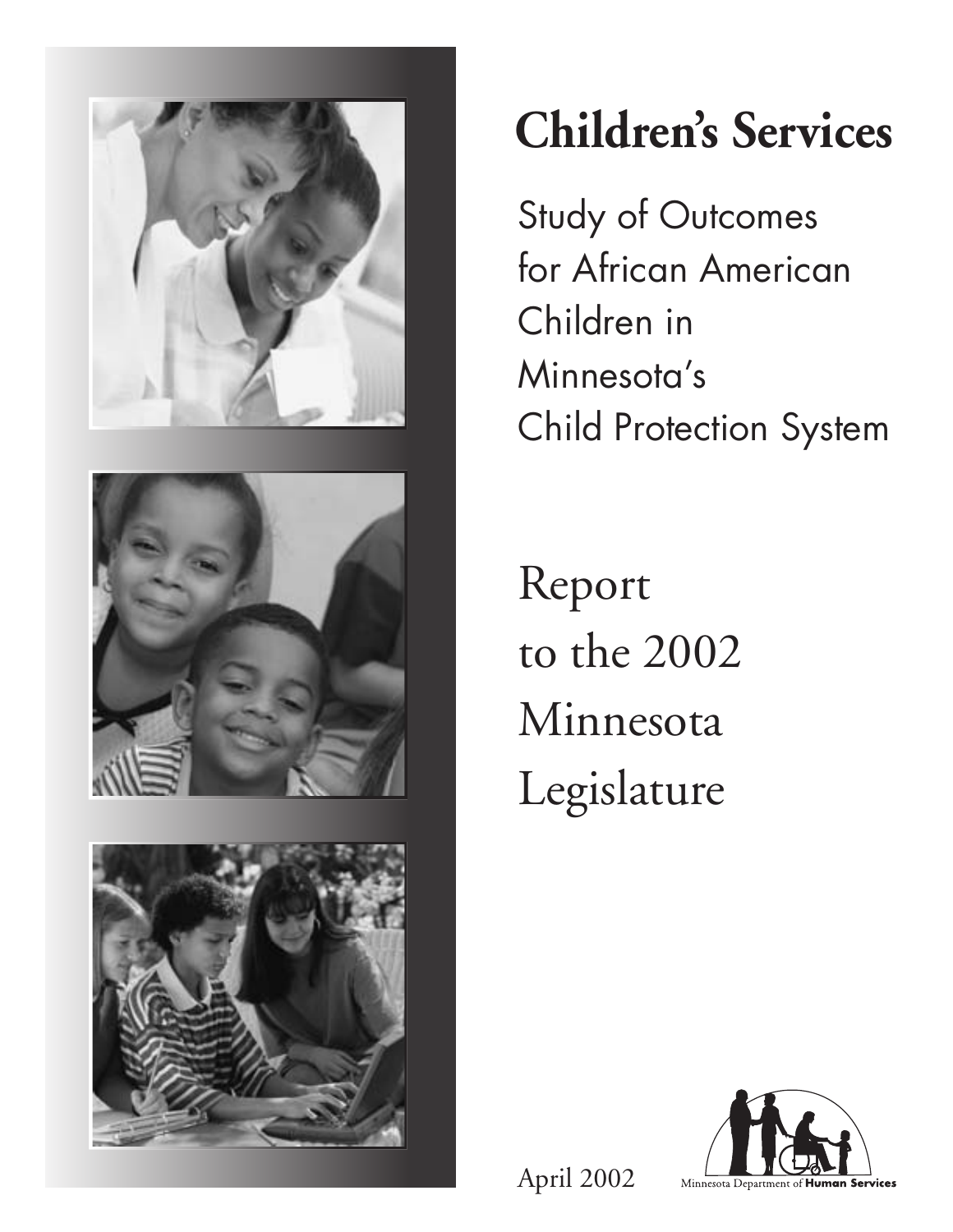#### **For the Study of Outcomes for African American Children in Minnesota's Child Protection System Report**

This report was prepared by the Minnesota Department of Human Services, Children's Services Administration, and produced for the Legislature in compliance with the 2001 Minnesota Session Laws, First Special Session, Chapter 9, Article 11, Section 15. Copies of this report are available from Children's Services at 651-296-3800.

Total estimate cost: \$3,600

Cost of preparation:  $120$  hours x  $$25 = $3,000$ 

Cost of printing:  $200 \times $3 = $600$ 

This information is available in other forms to people with disabilities by calling 651-282-5329, or contact us through the Minnesota Relay Service at 800-627-3529 (TTY) or 877-627-3848 (speech to speech).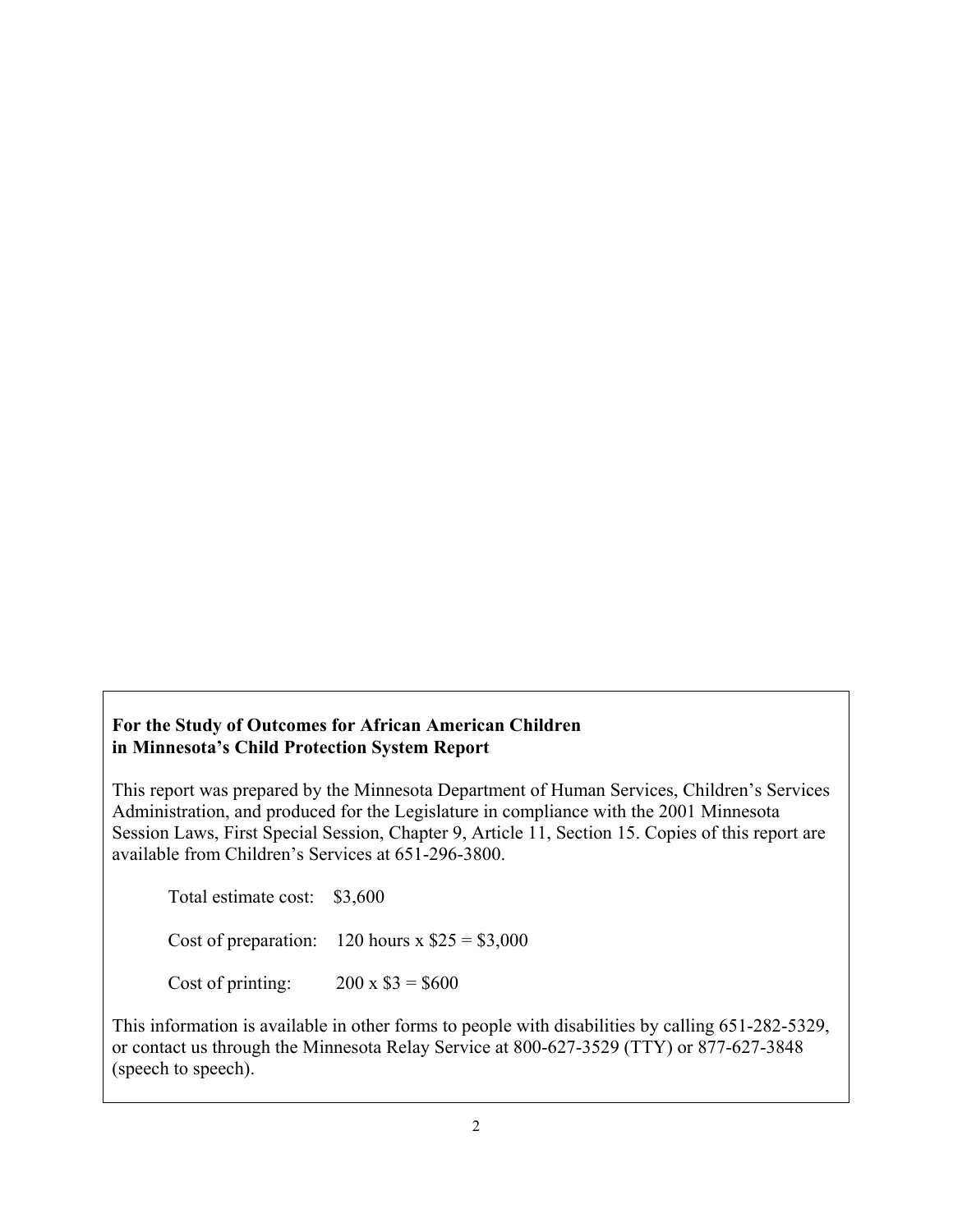# **MINNESOTA DEPARTMENT OF HUMAN SERVICES REPORT TO THE LEGISLATURE ON THE STUDY OF OUTCOMES FOR AFRICAN AMERICAN CHILDREN IN MINNESOTA'S CHILD PROTECTION SYSTEM**

**APRIL 2002** 

Minnesota Department of Human Services Children's Services Administration 444 Lafayette Road St. Paul, MN 55155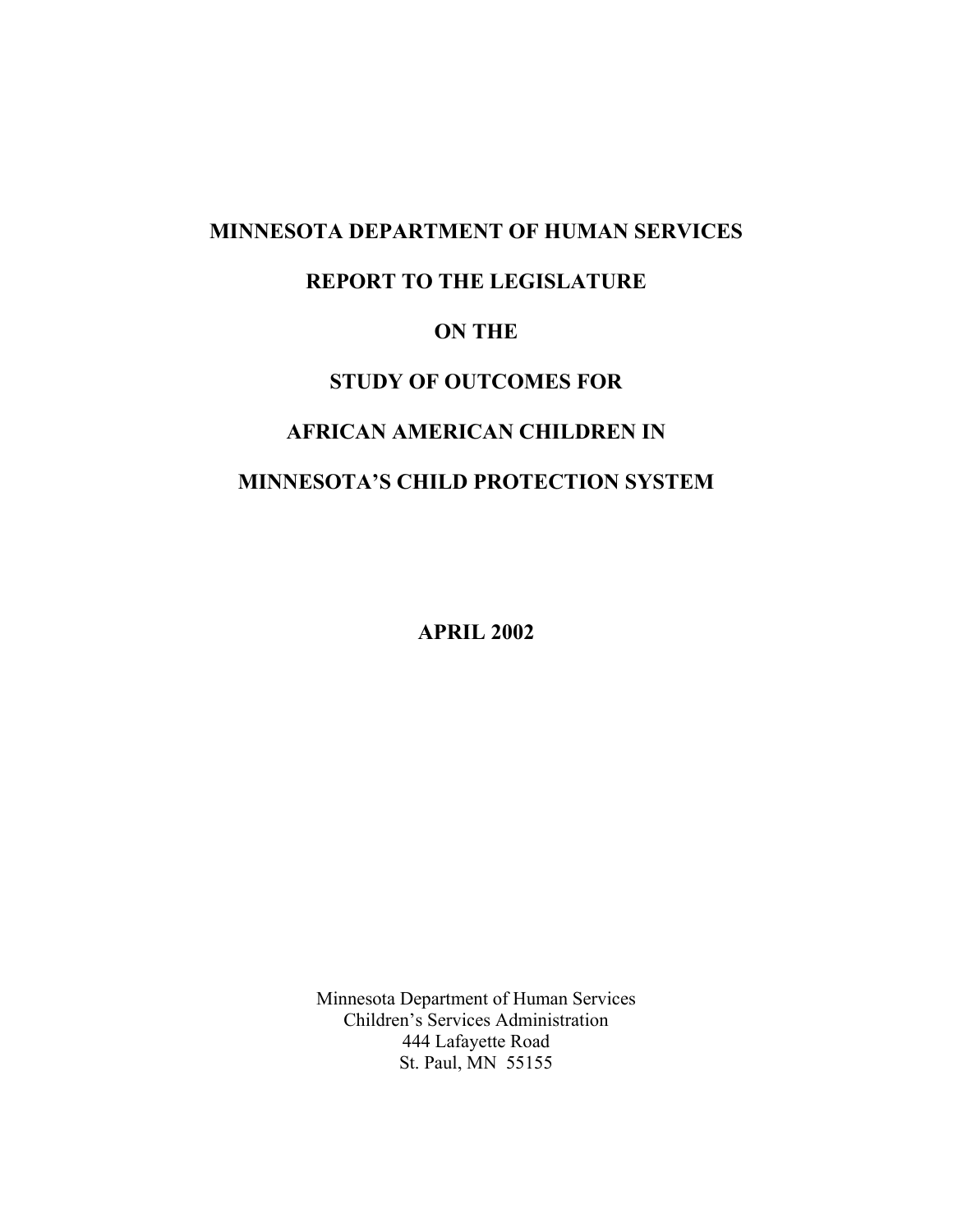# **Table of Contents**

# Appendices

| $\bf{I}$           |                                                          | 21  |
|--------------------|----------------------------------------------------------|-----|
| $\mathbf{I}$       |                                                          |     |
| $\mathop{\rm III}$ |                                                          |     |
| IV                 | Current Activities and Strategies to Address Disparities |     |
|                    | by the Minnesota Department of Human Services,           |     |
|                    |                                                          | .34 |
| V                  |                                                          |     |
| VI                 |                                                          |     |
| VII                | Study of Outcomes for African American Children in the   |     |
|                    |                                                          |     |
| VIII               |                                                          |     |
| IX                 |                                                          |     |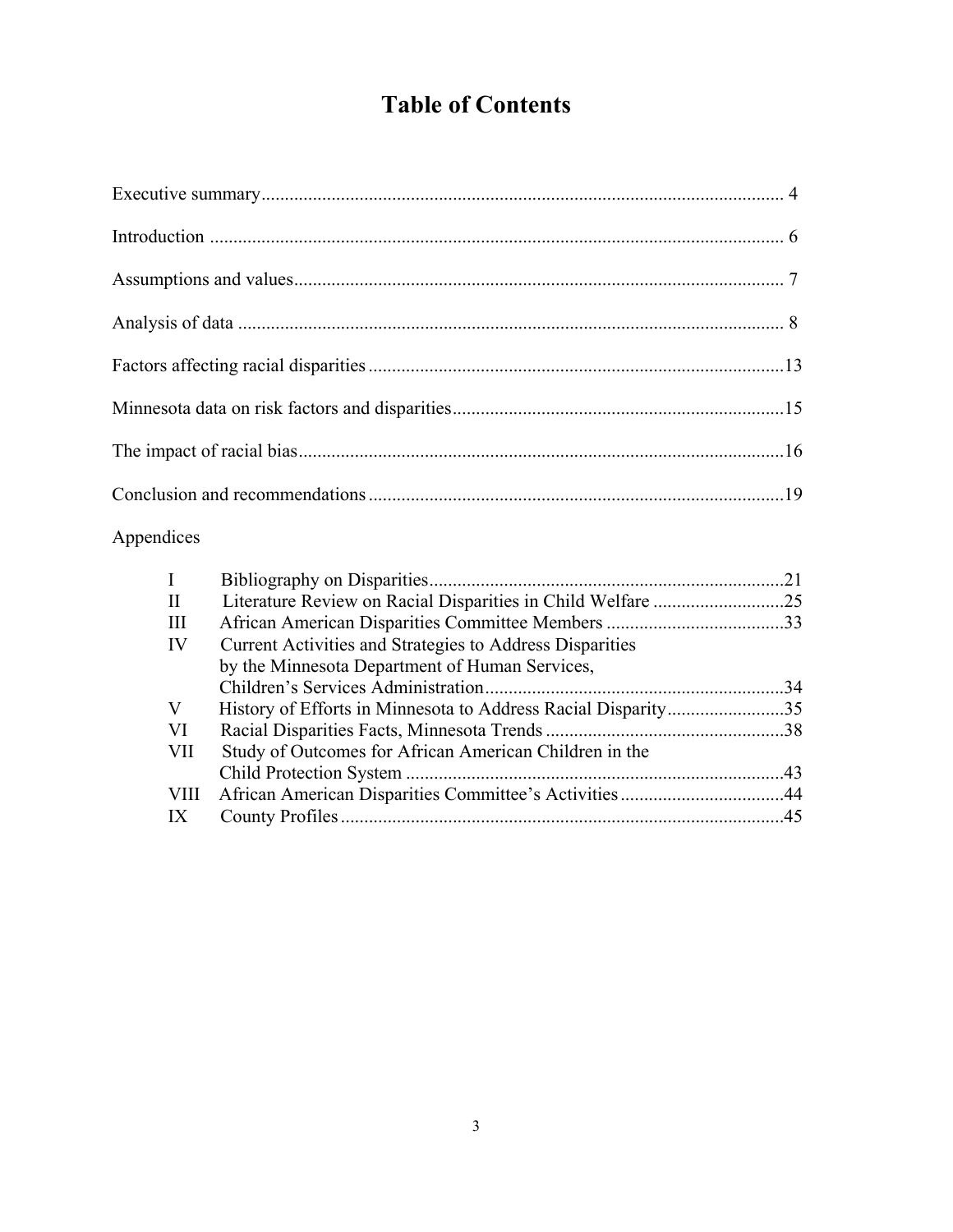## **Executive summary**

Racial disparities exist in Minnesota. Racial disparities in the child welfare system are a call to all of us, regardless of race, to gather together, to understand the cause of the disparities, and to craft action plans that will genuinely improve the lives of African American children and their families. Racial disparities in Minnesota's child welfare system are found in the entire process, from initial reporting to acceptance of cases to discharge of children from the system. This is an urgent crisis in Minnesota's child welfare system.

Until we do that, we will continue to face disparities that have existed for years:

- As a percentage of the general population, African American children are five times more likely to be in out-of-home care.
- African American families are more likely to be reported for neglect (80 percent for African Americans versus 64 percent for Caucasians).
- African American children are nearly twice as likely to enter care for "parent reasons" (e.g., abuse, abandonment) than Caucasian children.

*(DHS Data 2000)* 

The Minnesota Department of Human Services convened the African American Disparities Committee in 2001 to:

- study why African American children in Minnesota are disproportionately represented in child welfare out-of-home placements
- study how each stage of the child protection system affects children and determine why outcomes differ by race
- use child welfare performance indicators and data to understand disparities and why they lead to different outcomes for African American children
- study and determine if there are decision-making points in the child protection system that lead to different outcomes for children and how those decision-making points affect outcomes for children.

State legislators, state and county social services administrators, community members and others have a responsibility to eradicate the over representation of African American children in out-ofhome placement in Minnesota.

The committee recommends:

- monitoring and evaluating county practices to eliminate disparities
- emphasizing culturally competent training and innovative service strategies
- working on partnerships with the African American community and
- advocating for supports needed by African American families to ensure children are growing up in safe and nurturing homes, and families are thriving.

Analysis must take place at the family and community level. Data systems are poorly equipped to capture human possibilities because numbers do not reflect the strengths that exist in African American families and in their community. This report is a beginning in what will surely be a prolonged effort to study and take the necessary steps to improve the child welfare system, especially for African American children.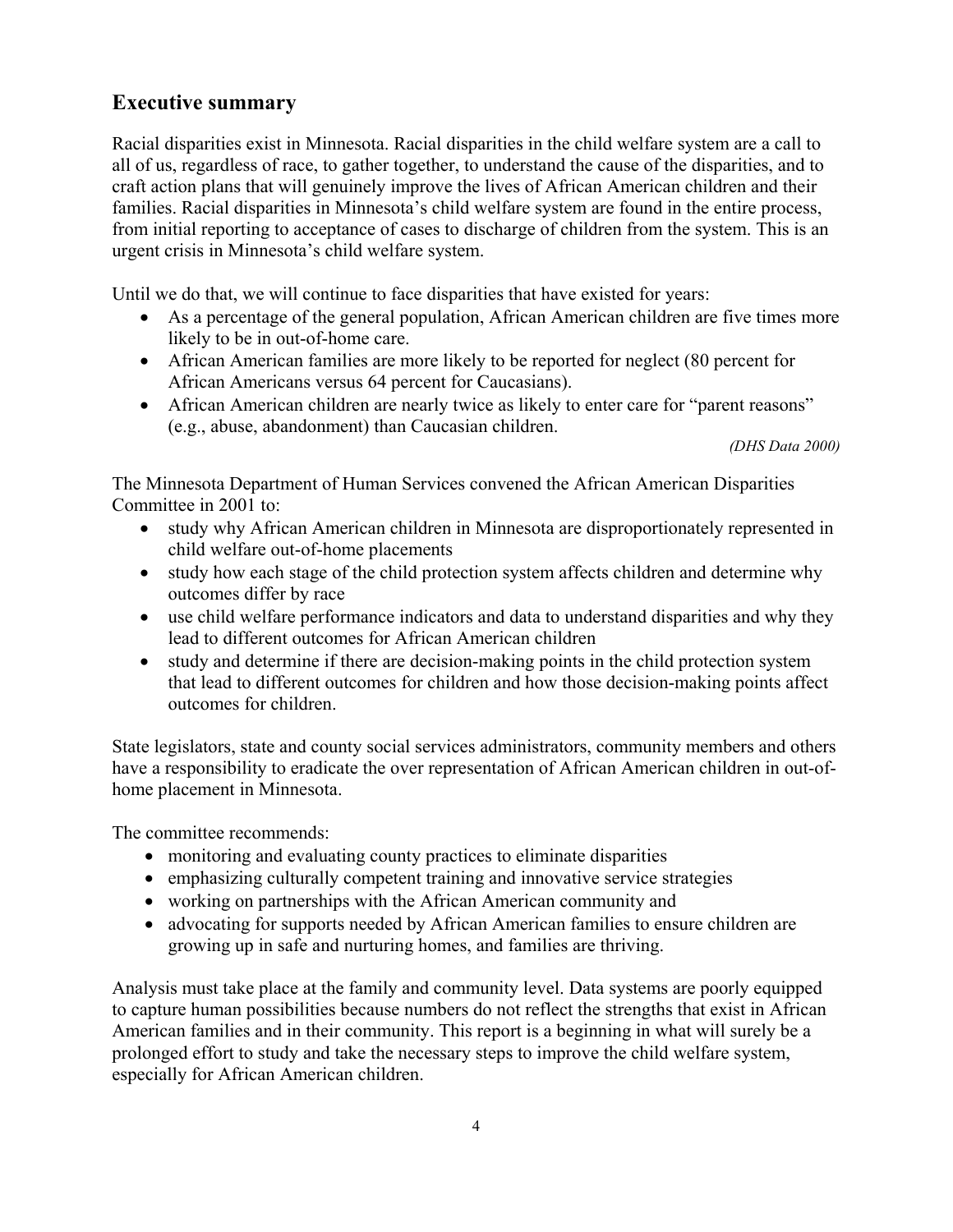#### **Introduction**

This report complies with the legislative mandate in the 2001 Minnesota Session Laws, First Special Session, Chapter 9, Article 11, Section 15 (see Appendix VII for the full mandate). The mandate instructed the commissioner of the Minnesota Department of Human Services in consultation with local social services agencies, councils of color, representatives of communities of color and others to study why African American children in Minnesota are disproportionately represented in out-of-home placements. In addition the mandate instructed the commissioner to study the decision-making points in the child welfare system that lead to different outcomes for children. The Legislature also requested that the department produce a report on its findings along with corresponding recommendations.

In response to this mandate, the department invited and then convened a committee (See African American Disparities Committee member list in Appendix III) that consisted of African American community members, leaders, representatives of Anoka, Hennepin, Olmsted and Ramsey counties, and others. The committee met five times, led by co-chairs Dr. William Allen, family therapist and mental health consultant, and Erin Sullivan Sutton, assistant commissioner of the Minnesota Department of Human Services, Children's Services Administration.

The committee took the mandate very seriously and used the experience of child welfare experts and academicians, along with the department's child welfare data system (Social Service Information System), and national research literature (See Appendix II for literature resources) to gather child welfare and child demographical information (U.S. Census, 2000) to develop an understanding of the over representation of African American children in Minnesota's child welfare system.

The information was reviewed, discussed and consolidated in this report. The committee members, in working together, came to agreement about shared values and assumptions. They felt that this was necessary in order to go forward with the commissioner's charge and to develop a framework of understanding for the critical issue of disproportionality of African American children in out-of-home placement.

The committee also felt that it was necessary to develop a definition of disproportionate representation (otherwise known as disproportionality or racial disparity). "Disproportionate representation occurs when a given race or ethnic group is over represented in specific systems (such as the child welfare out-of-home placement system) relative to levels that would be expected given their proportional representation in the general population."

While there was concurrence about the definition and existence of disproportionality of African American children in Minnesota's out-of-home placement system, there were multiple and varying opinions about the causes of the racial disproportionality. Research and anecdotal experiences point to several causes which include racism; practices of child welfare professionals; reporting patterns of mandated reporters and others; and socio-economic factors of the African American families in the system.

This report will guide readers through a review of the data, an abbreviated look at child welfare decision points, local and national research about racial disparities of African American children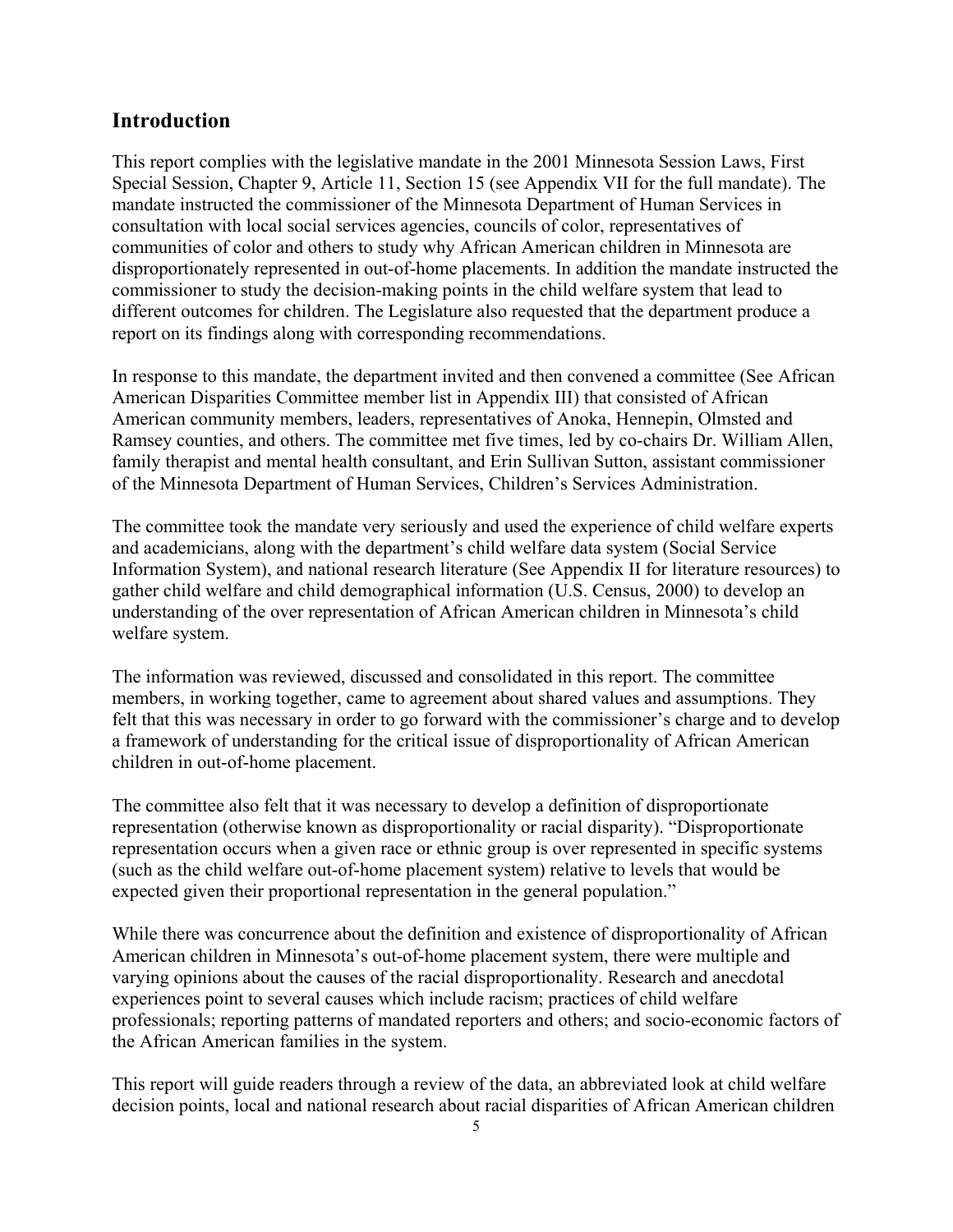and their families in the out-of-home placement system and finally the full recommendations of the committee.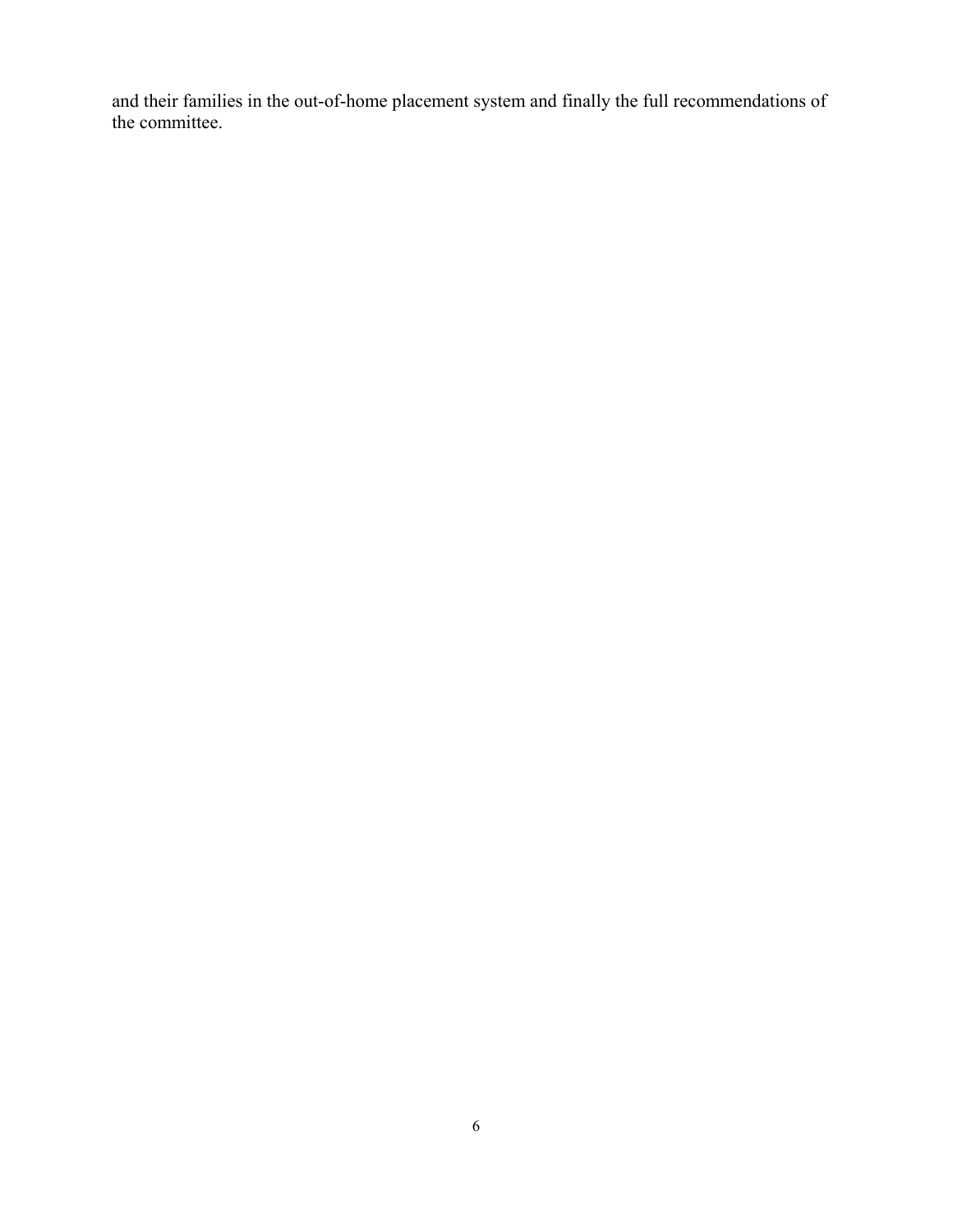### **Assumptions and values Moving forward to address racial disparities**

#### **Culture and socio-politics**

Racism, cultural bias and deficient cross-cultural expertise are realities in U.S. society and thus also present in the child welfare system. It follows that these problems are also contributing factors in the disproportionate out-of-home placement of African American children.

African American families and communities have many underappreciated and underutilized strengths, assets and capacities that need to be mobilized on behalf of African American children who need protection, services or homes. As with all families, some African American families need additional support and occasionally special social, therapeutic or rehabilitative services. Those services should optimally support and preserve children safely in their own homes. Removing children from their homes must always be a last resort. This may require reassessing current levels of support for parents and children, and comprehensive family care. The destructive myth that African American families are not capable of properly rearing their own children needs to be confronted and addressed. One way to counter this stereotype is to embrace the value that African American children belong with their families and in their communities.

#### **Racial disparity**

The existence of a statistical disparity is a call for better understanding, attention and action, although the existence of the disparity does not, by itself, explain *why* the disparity exists nor point to any particular solution or strategy. Disproportionate out-of-home placement and its antecedent, disproportional involvement in the child protection/child welfare system, are complex, multi-dimensional and systemic problems. To be successful, Minnesota needs multidimensional, systemic solutions. The disparity statistics for African American children in the child welfare system constitute an urgent crisis for African American children and families, the community and the entire state.

#### **Next steps**

- The time for action is now. Minnesota must begin taking proactive steps to address risk factors in the community, to support and preserve families and thus prevent out-of-home placement, as well as to train people in decision-making positions to work more effectively across cultures.
- Further study and analysis will identify the attitudes, risk factors, practices and decision points that lead to racial disparity. This analysis needs to go beyond the numbers and get to the human level if we are to understand the "lived" experience of families in the child welfare system.
- The Minnesota Department of Human Services (DHS) and the counties have a leadership role in organizing a response to address disparities in child welfare.
- There needs to be leadership from every sector that influences the problem—the judiciary, the Legislature, law enforcement, the non-profit sector, the faith community, the broader community.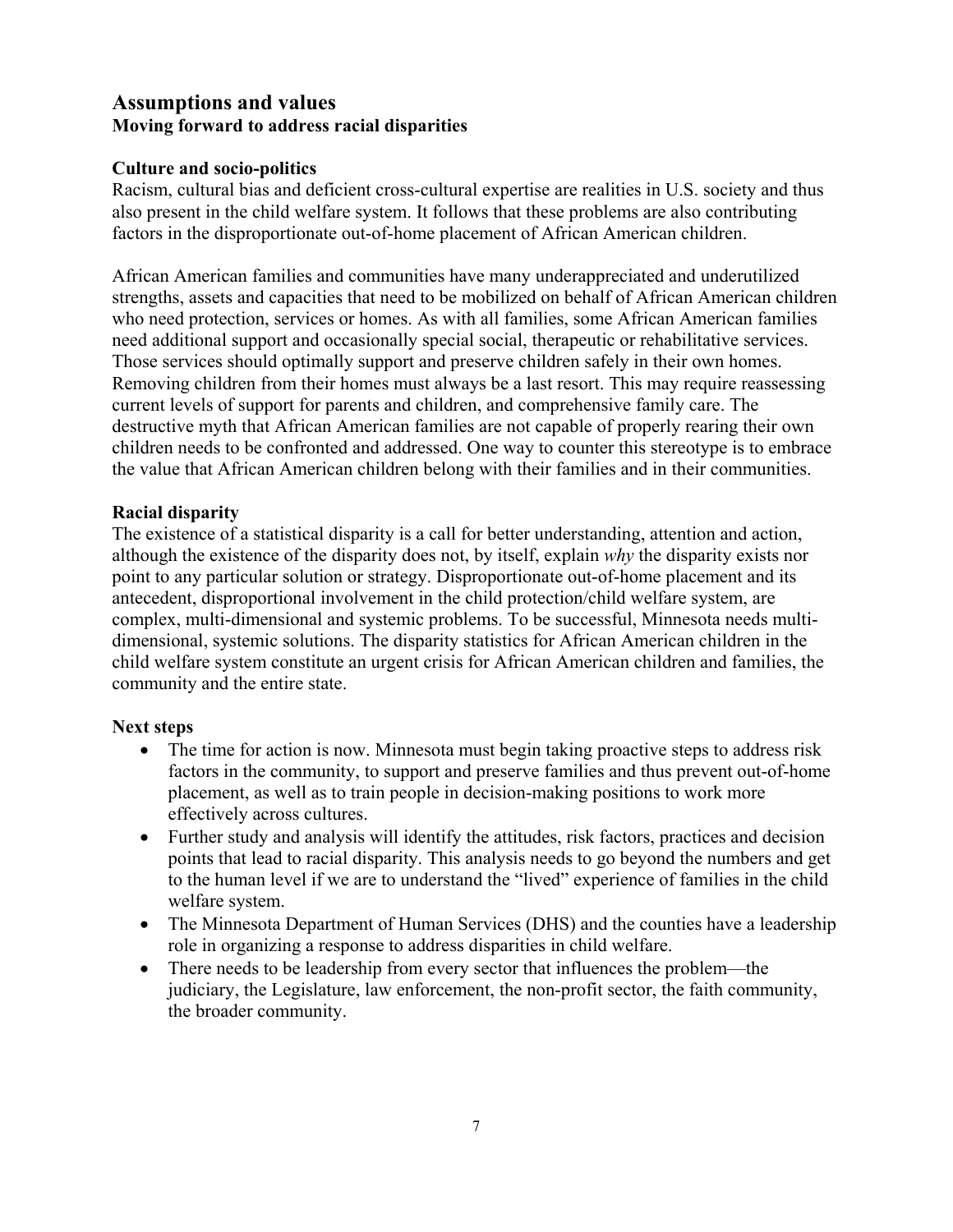### **Analysis of data Examining the charge of racial disparity**

#### **The current child protection system**

The paramount concern of the child protection system is the safety of all children, regardless of race. Congress and the Minnesota Legislature are unequivocal about this. Once involvement with the child welfare system has occurred, there are two mandates:

- rehabilitate and reunify the family if possible, and
- assure a safe, permanent home for the child as quickly as possible.

Child protection professionals assess the risk to children, the capacity of the family to care for children, and the services necessary to ameliorate the presenting problem and return children home. The balancing act of preserving the family and protecting children is the perennial one for social work, the courts and child welfare professionals. Intervention is the key. A lack of appropriate intervention and assessment are the determining factors that may result in children being placed outside their homes unnecessarily or children being hurt or killed.

A significant consensus among the committee members indicated the need to balance the traditional, child-focused mandate of child protection policy with the larger, societal need for healthy family functioning and support. The needs of children (even children at risk of maltreatment) should never be placed in opposition to the needs of the parents and communities in which the children live. Both are legitimate concerns in an enlightened and progressive society interested in promoting family well-being.

The ultimate test of effective child welfare policy and procedures is how many families are restored to health.

#### **Minnesota's numbers on child welfare disparities**

African American children in Minnesota are several times more likely to be reported as maltreated than their Caucasian counterparts in the general child population and the reports are slightly more likely to be substantiated. If a determination of maltreatment is made, African American children are more than twice as likely than maltreated Caucasian children to experience an out-of-home placement. (Chart #1)

The four counties identified in the chart are not the only counties with African American children in out-of-home placement, but 89 percent of the African American children reported and accepted for assessment in 2000 were from these four counties. These counties agreed to participate on the committee and they are committed to working on this issue after this initial study is completed.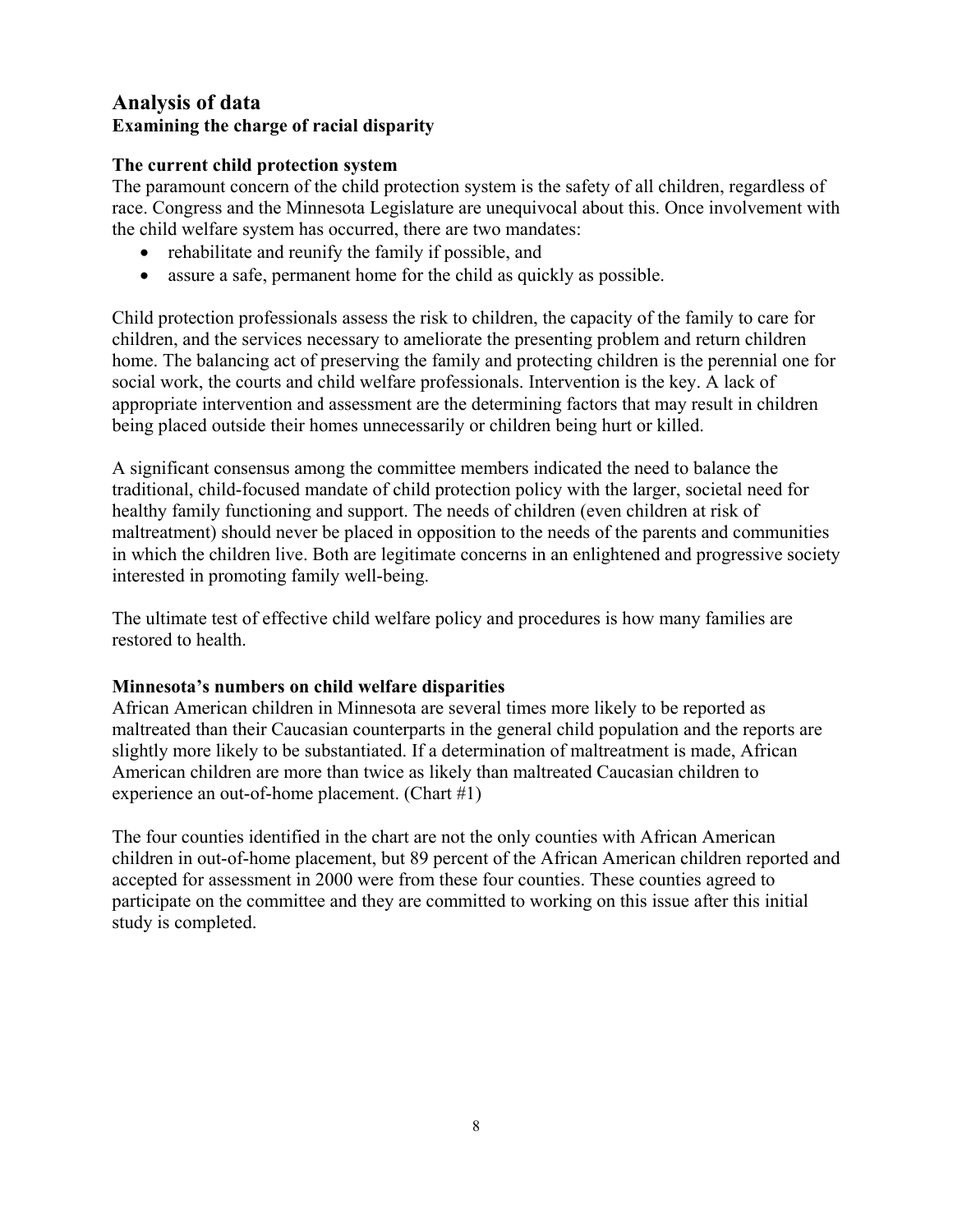#### **Reading this chart**

In the bottom rows for the state, the numbers show that African American children are assessed for all maltreatment reasons (neglect, physical, sexual abuse and mental injury) at a rate of 83.3 per 1,000 African American children in the Minnesota population. It shows that Caucasian children are assessed at a rate of 13 per 1,000 Caucasian children in the Minnesota population.

If the numbers are accurate, African American children are more than six times more likely to be assessed by the social services child protection system for maltreatment than Caucasian children.

The column "Alleged Victims Placed Out-of-Home During Assessment" shows that, in the statewide African American child population, six children per 1,000 were placed out of their home during a child protection assessment. This is a rate of more than sixteen times that for Caucasian child (.4 per 1,000).

Chart #1

**Children per thousand in the population and the ratio of African American to Caucasian children at child protection assessment decision points\***

|              | Race (total population)   | Alleged<br>Victims/<br><b>Assessed</b> | <b>Determined</b><br><b>Victims</b> | <b>Determined</b><br><b>Victims Referred</b><br>to CPS | <b>Alleged Victims Placed Out-of-</b><br><b>Home During Assessment</b> |
|--------------|---------------------------|----------------------------------------|-------------------------------------|--------------------------------------------------------|------------------------------------------------------------------------|
| Anoka        | African American (1,916)  | 53.8                                   | 33.9                                | 8.4                                                    | 3.1                                                                    |
|              | White (78,318)            | 11.5                                   | 6.3                                 | 2.6                                                    | 0.5                                                                    |
|              | Ratio #AA:1W              | 4.7                                    | 5.4                                 | 3.3                                                    | 6.3                                                                    |
| Hennepin     | African American (37,374) | 95.3                                   | 50.4                                | 20.5                                                   | $5.8(4.6)$ *                                                           |
|              | White (185,458)           | 13.0                                   | 5.8                                 | 1.9                                                    | 0.3                                                                    |
|              | Ratio #AA:1W              | 7.3                                    | 8.7                                 | 10.9                                                   | $17.5$ $(15.3)^*$                                                      |
| Olmsted      | African American (1,273)  | 44.0                                   | 27.5                                | 11.0                                                   | 3.1                                                                    |
|              | White (28,887)            | 10.8                                   | 4.5                                 | 2.8                                                    | 0.5                                                                    |
|              | Ratio #AA:1W              | 4.1                                    | 6.1                                 | 3.9                                                    | 7.0                                                                    |
| Ramsey       | African American (15,128) | 68.4                                   | 47.7                                | 26.1                                                   | 8.3                                                                    |
|              | White (80,650)            | 12.0                                   | 7.8                                 | 3.0                                                    | 0.8                                                                    |
|              | Ratio #AA:1W              | 5.7                                    | 6.1                                 | 8.7                                                    | 10.5                                                                   |
| <b>State</b> | African American (64,308) | 83.3                                   | 47.3                                | 21.2                                                   | 6.0                                                                    |
|              | White (1,079,278)         | 13.0                                   | 6.0                                 | 2.9                                                    | 0.4                                                                    |
|              | Ratio #AA:1W              | 6.4                                    | 7.8                                 | 7.4                                                    | 16.3                                                                   |

 *Social Service Information System Data, 2000* 

The numbers of victims per thousand are rounded to the nearest tenth. The ratios in the chart are based on the unrounded numbers per thousand, therefore may not appear to calculate.

\*If placements of less than 24 hours are excluded, the rate per 1,000 African American children is reduced to 4.6 and the ratio is reduced to 15.3.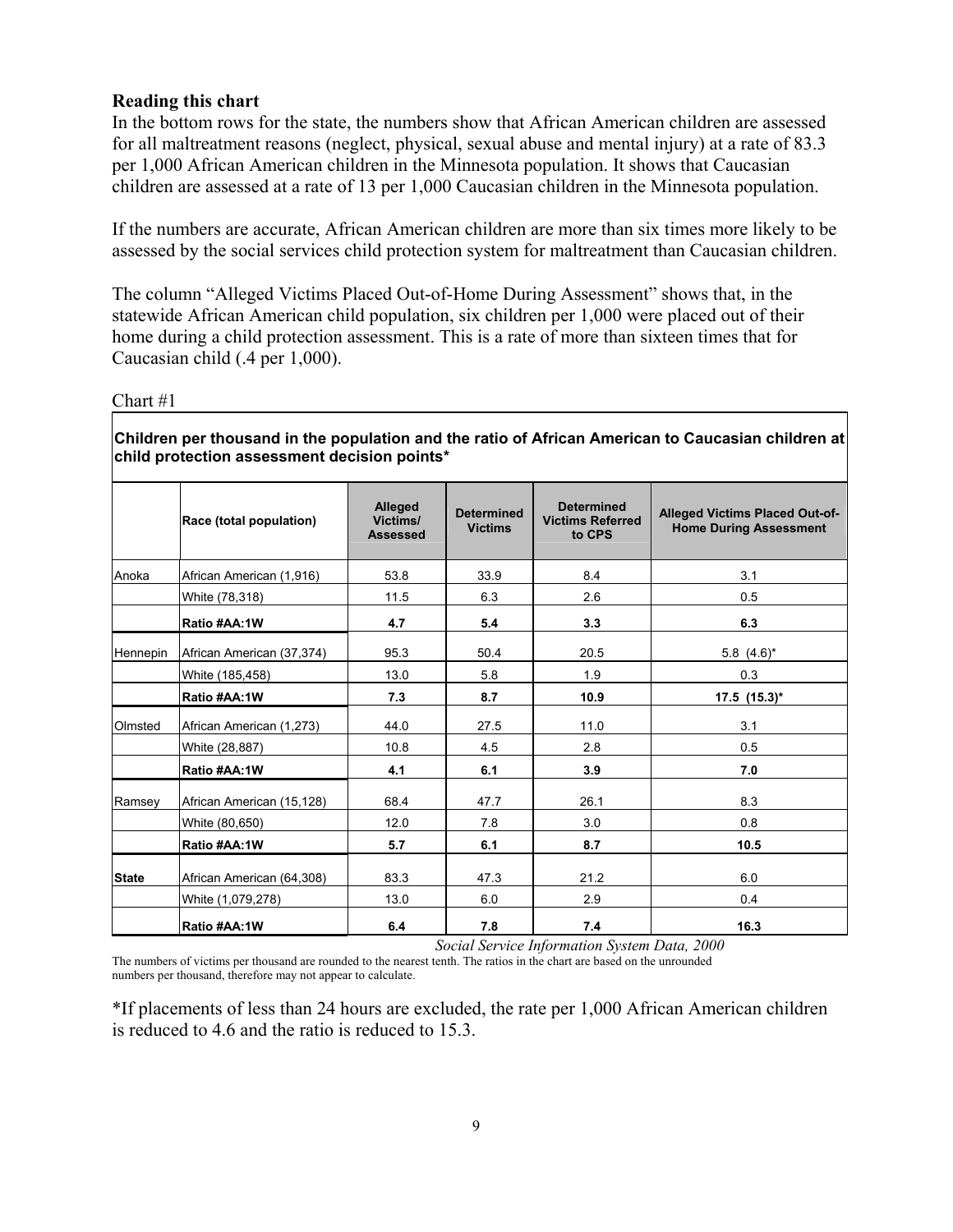#### **Disparities by Decision Points in Child Protection**

There are six major decision points in the child protection system:

**Report to Child Protection Accepted for Assessment or Not Maltreatment Determination Referred to Child Protective Services Out-of-Home Placement Permanency**

#### **Report to Child Protection**

This decision point occurs when a person in the community believes that a child is being maltreated and contacts the child protection agency. Hennepin County reports that 48 percent of their reports involve African American children. DHS does not have data on all reports that are made, only on those that are screened in for assessment.

#### **Accepted for Assessment or Not**

This decision point occurs when a county child protection screener takes the report from a community member and decides that it fits the statutory criteria for assessment by child protection, or that it does not. DHS data suggest this rate is 6.4 times greater for African American children.

#### **Maltreatment Determination**

This decision point occurs after an assessment has been completed and the worker decides that based on the information collected, maltreatment did or did not occur. The standard for this determination is the preponderance of the evidence.

DHS data shows that statewide, African American children are 7.8 times as likely to be determined victims of maltreatment than Caucasian children (47.3 and 6.0 per 1,000, respectively). Of the children assessed for maltreatment, 57 percent of African American and 46 percent of Caucasian children received maltreatment determinations. African American children had slightly higher rates of recurrence of maltreatment than Caucasian children (10 percent versus 7 percent).

#### **Referred to Child Protective Services**

This decision point occurs when the child protection agency decides to open a case for ongoing child protection services or not. Statewide, DHS data shows that African American children are 7.4 times as likely as Caucasian children to be referred to ongoing child protective services (21.2 and 2.9 per 1,000, respectively). Of the children assessed for maltreatment, 26 percent of African American and 22 percent of Caucasian children were referred for ongoing child protective services.

#### **Out-of-Home Placement**\*

This decision point occurs when a court or law enforcement agency determines that the children's health or welfare would be immediately endangered if they remained with the parents and directs a placement to occur. Parents may choose to place their children voluntarily as well.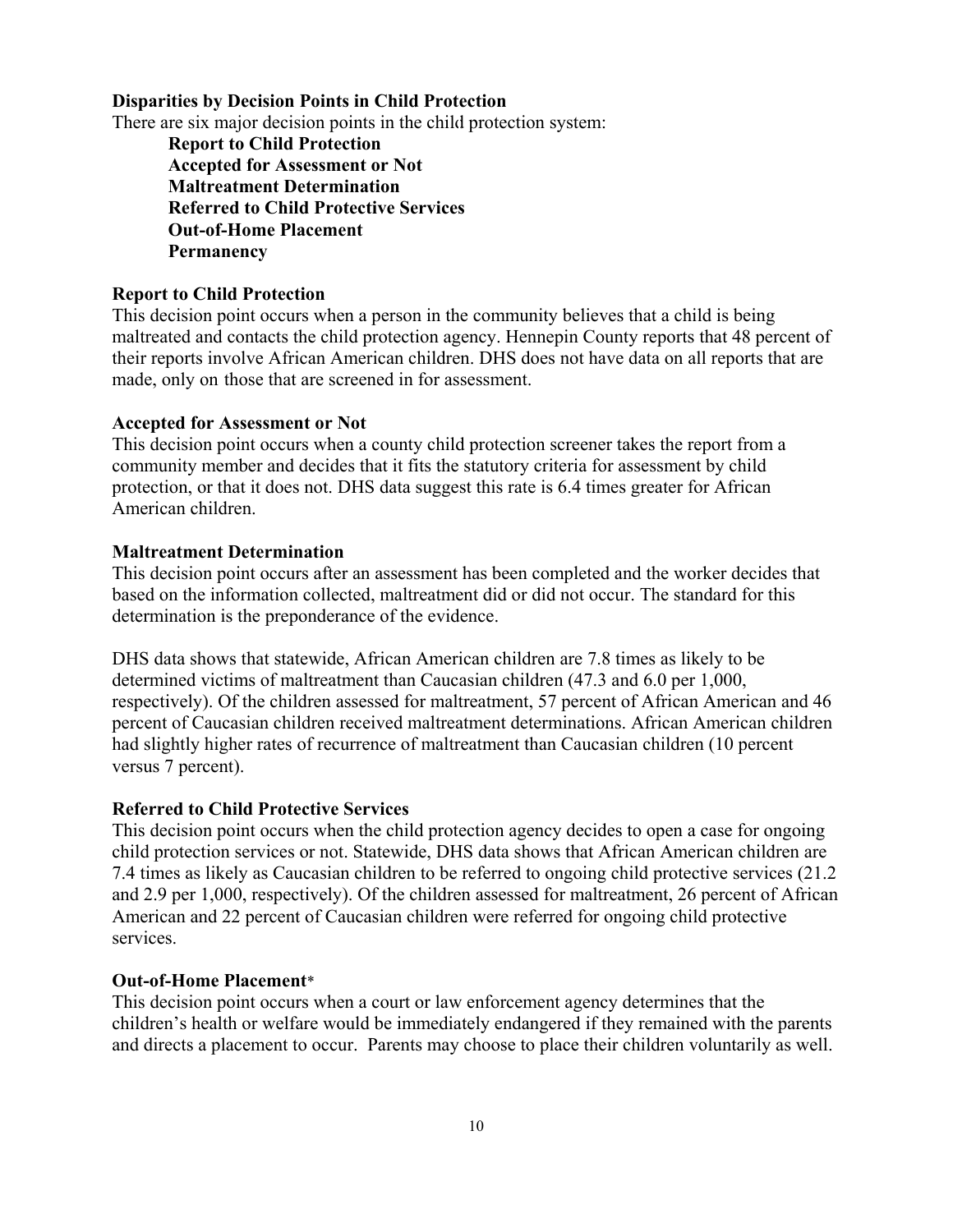Statewide, African American children are 16.3 times as likely as Caucasian children to be placed out of home during a child protection assessment (6.0 and .4 per 1,000, respectively). Of the children assessed for maltreatment, 7.2 percent of African American and 2.8 percent of Caucasian children were placed out of home. African American children were less likely than Caucasian children to re-enter care within 12 months (23 percent versus 32 percent). African American children are more likely to be placed with relatives than are Caucasian children (14 percent versus 7 percent) according to DHS data.

\*Not including juvenile corrections, severely emotionally disturbed, developmentally delayed, chemically dependent.

#### **Permanency**

Within 12 months of the child's placement in care, the court must determine a permanent placement for the child. Options include returning to the home of the parents, transferring permanent legal and physical custody to a relative, terminating parental rights followed by adoption, or under certain circumstances, long-term foster care or foster care for a specific period. The 12 month permanency hearing is required by federal law. For children under eight years of age, Minnesota law requires that there be a permanency review within six months of the child's placement to review the progress of the case, the parent's progress on the case plan and the provision of services by the agency. During the course of committee discussion there was concern that the six month time frame does not maximize opportunities for parents to correct the conditions that lead to placement. There is a need to use the federal standard for permanency decisions and to monitor the impact of this timeline on different populations.

In 2000, 140 African American children were made available for adoption and placed under the guardianship of the Commissioner of the Department of Human Services, in contrast to 311 Caucasian children. African American children were made available for adoption at a rate of 2.2 per 1,000, and Caucasian children at a rate of 0.3 per 1,000. The rate for African American children is 7.5 times greater than the rate for Caucasian children. DHS data shows that 68 percent of the African American children who left care in 2000 were reunited with their parents or primary caretaker, in contrast to 78 percent of Caucasian children who left care. Twelve percent of African American children were discharged to live with other relatives, in contrast to 5 percent of Caucasian children. Each racial group had one percent leave for guardianship.

#### **Other findings**

Other findings from Minnesota child welfare data for 2000 reveal:

- As a percentage of the general child population, African American children are five times more likely to be in out-of-home care.\*
- African American families are more likely to be reported for neglect (80 percent for African Americans versus 64 percent for Caucasians). Caucasian families are more likely to be reported for physical and sexual abuse.
- Neglecting families were assessed to have the highest overall risk for maltreatment due to multiple family problems including substance abuse, domestic abuse and poverty. For example, drug abuse was identified in neglecting families at a three times greater rate than other maltreating families.
- African American families were less likely to receive counseling services than Caucasian families (19 to 29 percent), and slightly more likely to receive child protection services than Caucasian families (49 percent to 47 percent).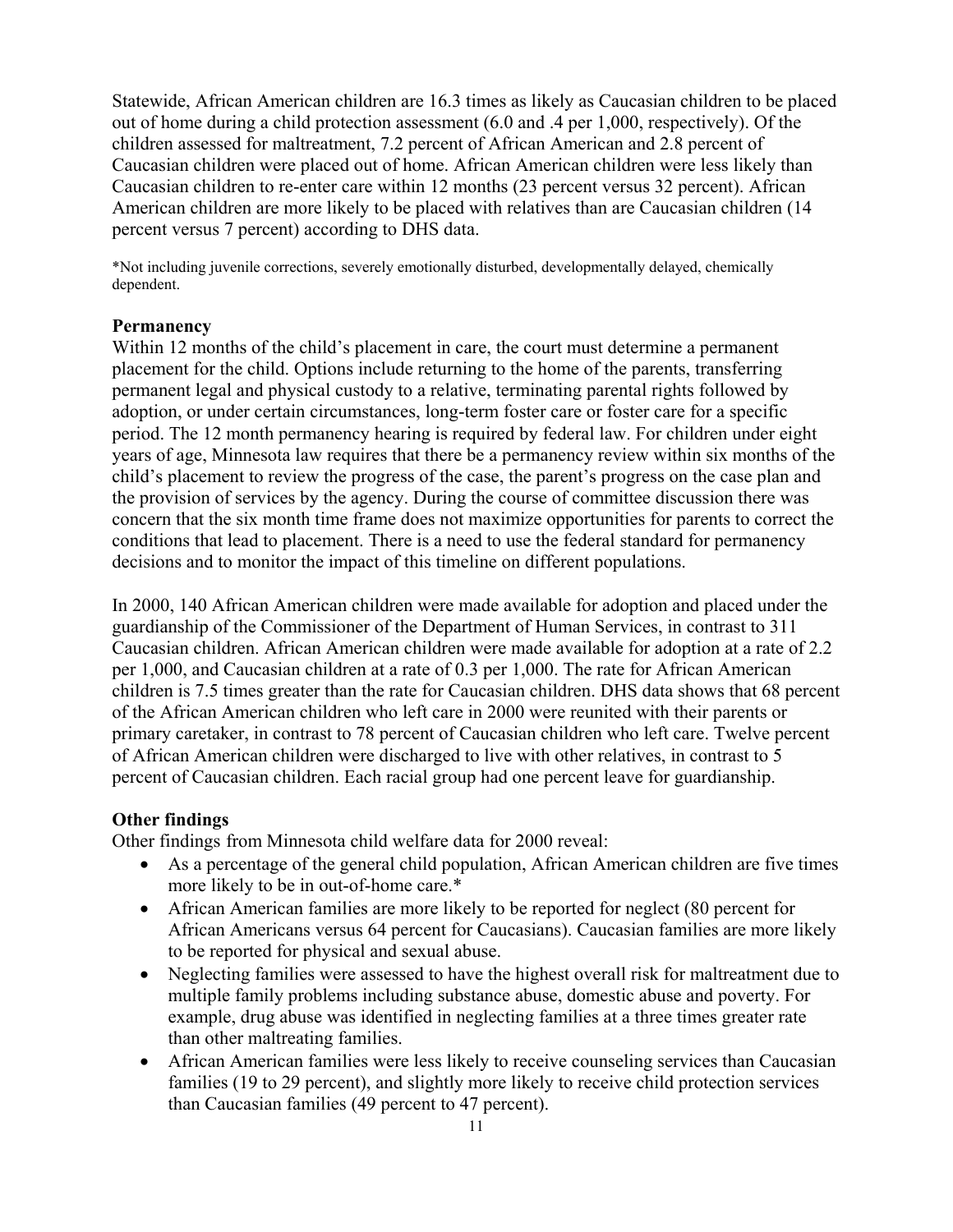- African American children are nearly twice as likely to enter care for "parent reasons" (e.g., abuse, abandonment) than Caucasian children. Caucasian children are more likely to enter care for "child reasons" such as behavior or disability.
- African American children under state guardianship stay in care much longer from the time of termination of parental rights to a finalized adoption (826 days) compared to Caucasian children (628 days).
- Eighty-six percent of children under state guardianship are adopted by parents of the same race.
- Eighty-five percent of siblings are adopted with one or more siblings.

\*This calculation includes children placed for any reason and is in comparison to children of all races.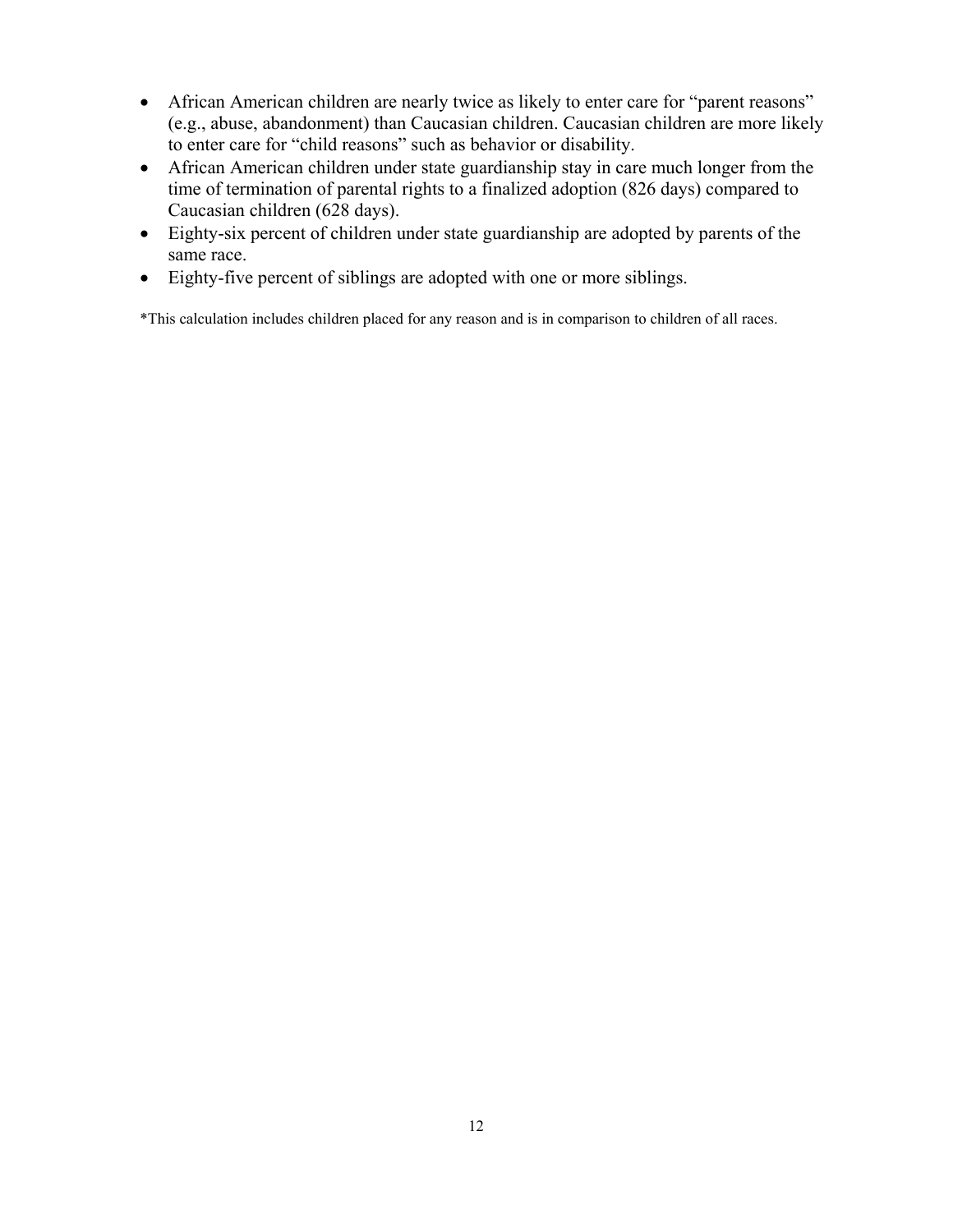### **Factors affecting racial disparities**

The National Incidence Study (NIS), conducted periodically by the federal Health and Human Services Department (HHS), reports there are no racial differences in maltreatment incidence. Yet the NIS-3 survey, conducted in 1993, found that "poor, single-parent homes" were 22 times more likely to maltreat their children.

These two findings seem contradictory because for a variety of historical and socio-demographic reasons, African American families are more likely to be poor and headed by single parents. The Children's Bureau at HHS has convened a task force to examine and reconcile these contradictory findings and to correct the methodology that may be generating them.

The National Research Council of the National Academy of Sciences (1993) describes an ecology of interlocking and compounding risks in the home, environment and society as being the strongest correlates of maltreatment. Poverty, single-parenthood, teen-parenthood, substance abuse and domestic abuse are associated with adverse outcomes for children, including involvement with the child protection system

Mark Courtney and Dick Barth (1996), two leading child welfare researchers, argue that researchers, policymakers and practitioners should give more attention to the nexus of race, gender and social class as factors in child welfare services. "Race and child welfare cannot be separated from the relationship between economic deprivation, single-parenthood and child welfare."

They go on to comment that: "It is one thing to say that collectively our social institutions have failed children of color and their families, and that one result is an inequitable representation of children of color in the child welfare services system. It is quite another to state that any inequity of outcomes within the system is prima facie evidence of a failure of the system itself. In fact, in the absence of efforts to improve the lot of impoverished families of color, it might be justifiable cause for concern if the children of such families were not over represented in child welfare services caseloads."

Douglas Nelson, executive director of the Annie E. Casey Foundation, with a long history of involvement in child welfare service and work with minority communities, has focused his foundation's efforts on solving problems at the local community level. "The neighborhood and community are the critical contexts for intelligent policymaking and investment on behalf of America's most disadvantaged children and families."

In a policy brief, Nelson noted: "We are discovering in America just how determinant place is in the lives of American children. The truth is, few things more strongly predict how an American child is going to grow up than where he or she grows up. Race, class and ethnicity are critical but these factors are compounded, made concrete, by place."

An American child growing up in a high-poverty neighborhood is:

- 18 times more likely to be killed by gunfire
- 26 times more likely to drop out of school
- 46 times more likely to be placed in foster care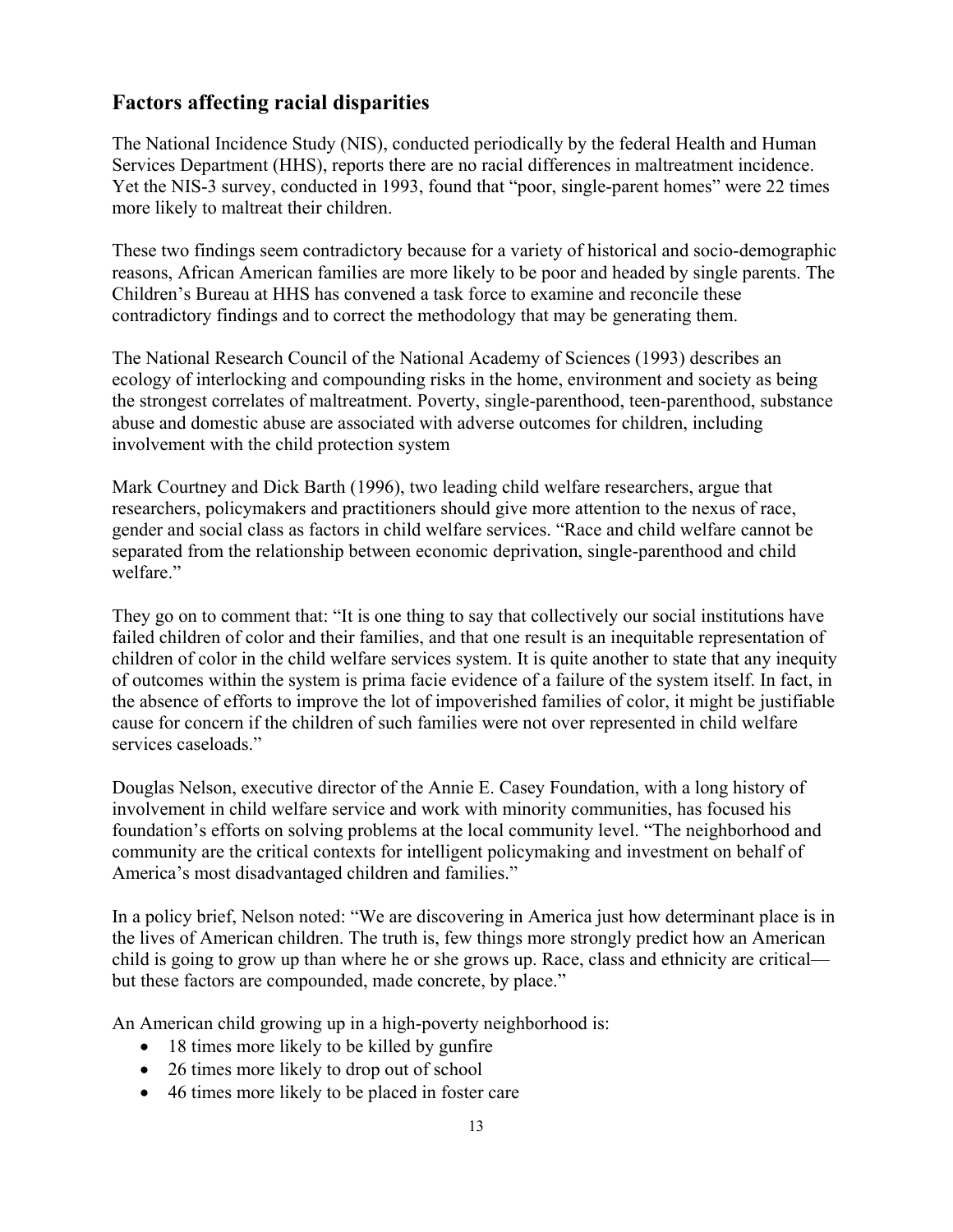- 60 times more likely to suffer reportable abuse or neglect and
- 160 times more likely to give birth as a teenager.

These realities have led the Annie E. Casey Foundation to the conclusion that the way to arrest the decline and renew troubled communities is by finding ways to strengthen and reinforce the families that live there. Building community, revitalizing community, to the Casey Foundation, means strengthening families. It means increasing the ability of parents to raise their children successfully. Nelson notes that: "Increasing family functioning, capacity and success has to be the central theme, the key benchmark, the primary outcome we seek."

Nelson concludes: "To accomplish this task we have to do the most important thing…public and private systems need to ask community residents and leaders how to do any and all of this work. In other words, this engagement, this investment in strengthening families in tough places will succeed only if it is a partnership, a shared responsibility between the holders of external resources and authority and the leaders and representatives of residents in tough communities."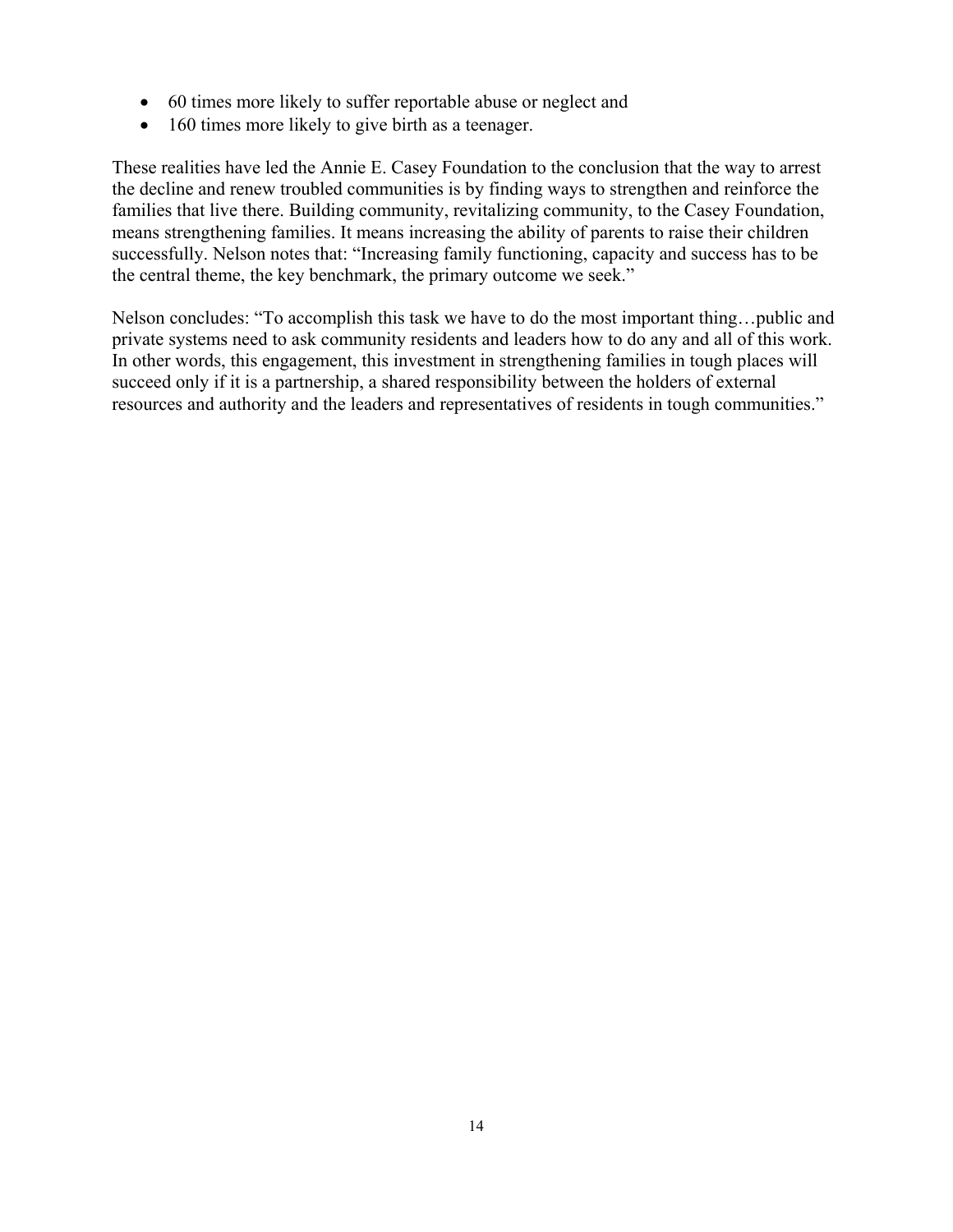## **Minnesota data on risk factors and disparities**

It seems reasonable that given the disproportionate numbers of African American children in Minnesota's child welfare system, there would be a disparate number of African Americans in other statistics that represent contributing factors to maltreatment.

Minnesota has historically been considered one of the most socially progressive states in the country. But it currently has some of the worst racial disparities across the board, involving nearly every known risk factor. Some of the disparities in health and social welfare are striking:

- In Minnesota in 1999, African American teens aged 15-19 had a birth rate 5.2 times that of Caucasian, non-Hispanic teens (109.9 and 21.0 per 1,000 respectively). This is the second largest disparity in the 50 states second only to New Jersey (5.3 times greater birth rate for African American teens). (National Vital Statistics Reports, Center for Disease Control, 2000)
- Fully half of African American children live under the federal poverty guideline, compared to 12 percent of all children in Minnesota, an over representation of ten fold. (KIDS Count, 2001)
- One-third of all minority residents in the Twin Cities metro area lives in concentrated poverty. Minnesota has the highest concentration of inner-city African American poverty in the United States. Concentrated poverty is defined as a census tract with 40 percent or more of its residents having incomes below the federal poverty line. (jon powell, Institute on Race and Poverty, 2000)
- People of color represent over 60 percent of single-parent Minnesota Family Investment Program (MFIP) recipients in the Twin Cities metro region and are leaving welfare much more slowly than Caucasians. (MFIP Ethnic Reports, 2001)
- Minnesota's African American population has more than tripled from 50,000 in 1980 to about 171,000 in 2000. More than half of the African Americans moving to Minnesota in recent years have been poor. (U.S. Census, 2000).
- The 2001 Wilder Homelessness Survey finds that 60 percent of the shelter population in the Twin Cities metro area is African American. This is an over representation of more than ten fold.
- The Hunger Solutions survey of food shelf use in Minnesota (July 2001) found that African Americans are five times more likely than their Caucasian counterparts to experience an episode of hunger as indicated by food shelf visits.
- The Minnesota Urban Coalition Report, "Warning: Disparities Begin Here," (2001), found that young people of color report being both physically and sexually abused at a rate two to three times more than their Caucasian counterparts. (Racial Disparities Facts, Minnesota Trends, Appendix VI, includes additional enumeration of racial and demographic disparities).

The litany of racial disparities can go on to include infant mortality rates, prenatal care access, child fatality rates and more. Irrespective of the source, a gap between the health and welfare of Caucasians and African Americans in Minnesota is in evidence.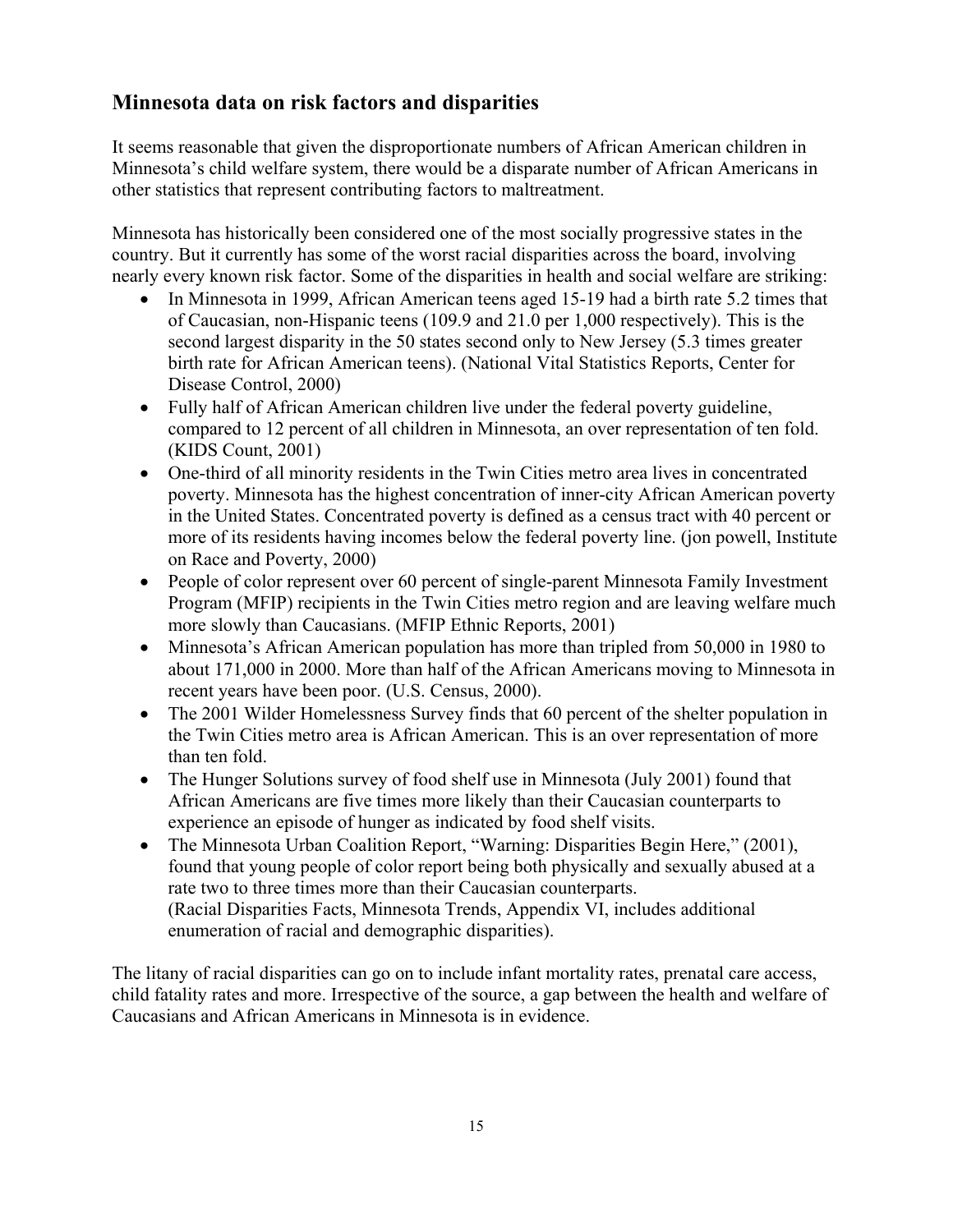#### **The impact of racial bias**

For African American families, leaders and academicians, the concern about racial bias in the child welfare system cannot be ignored. Dr. Priscilla Gibson, who is on the faculty of the School of Social Work at the University of Minnesota and participated on the committee, stated: " For African American families, there is an inherent socio-political context that pervades society and the child welfare system nationwide. It is essential that there is an understanding of the influence of this context to raise awareness of the realities of the lived experience for African American families. While this reality is diverse, it includes the notion that discrimination and racial oppression, which can be seen in three forms: institutional, social and personal, might be experienced daily. In addition, African American families encounter a power differential when interacting in the dominant society that interferes with attaining equitable supports and services."

Concerns must be viewed and analyzed in a historical context. History may have a lingering impact on the unwritten practices and policies of today's child welfare practitioners and agencies. The conspicuous break up of African American families under slavery is just one example of how history intrudes on the present. Public policy efforts, such as the Aid to Families with Dependent Children (AFDC) program and welfare reform, have arguably had a differential effect on African American families.

Policies governing AFDC eligibility, up until 1961, often included "home suitability clauses," "man in the house rules" and "illegitimate child clauses." African American families bore a disproportionate share of the arbitrary enforcement of these welfare policies by public officials. For example, between 1927 and 1939, the number of Caucasian children brought before the court for child protection issues in New York City declined by more than 31 percent, while the number of African American children rose by 147 percent. (Piven and Cloward, 1971).

In her recent book, "The Lost Children of Wilder," a chronicle of the failures of the public child welfare system in New York City, Nina Bernstein notes that the existing child-serving charities did not know how to respond to the needs of African American families. "Established charities, organized around Caucasian ethnic poverty for more than a century, added few if any services for African American children." As late as 1939, 23 of 27 Protestant custodial care agencies took only Caucasian children. Bernstein notes that this meant "needy African American children often had to be labeled juvenile criminals to qualify for any out-of-home placement services."

The passage of the Flemming Rule in 1961, was designed to counteract the home suitability requirements of the AFDC program. The Flemming rule required workers to make some efforts at preserving all types of families and providing some basic services, rather than just declaring them unsuitable according to AFDC guidelines. However, nationwide, AFDC workers (who were almost exclusively Caucasian) began to emphasize removal of African American children from homes instead of working with families to correct "neglectful" conditions, because the workers did not have the cross-cultural skills to provide effective clinical services or what the family needed. (Billingsley & Giovannoni, 1972). The numbers of African American families involved with the child protection system skyrocketed. Today African American children continue to make up around half of the children in out-of-home placement nationwide, despite being only a fraction of the child population.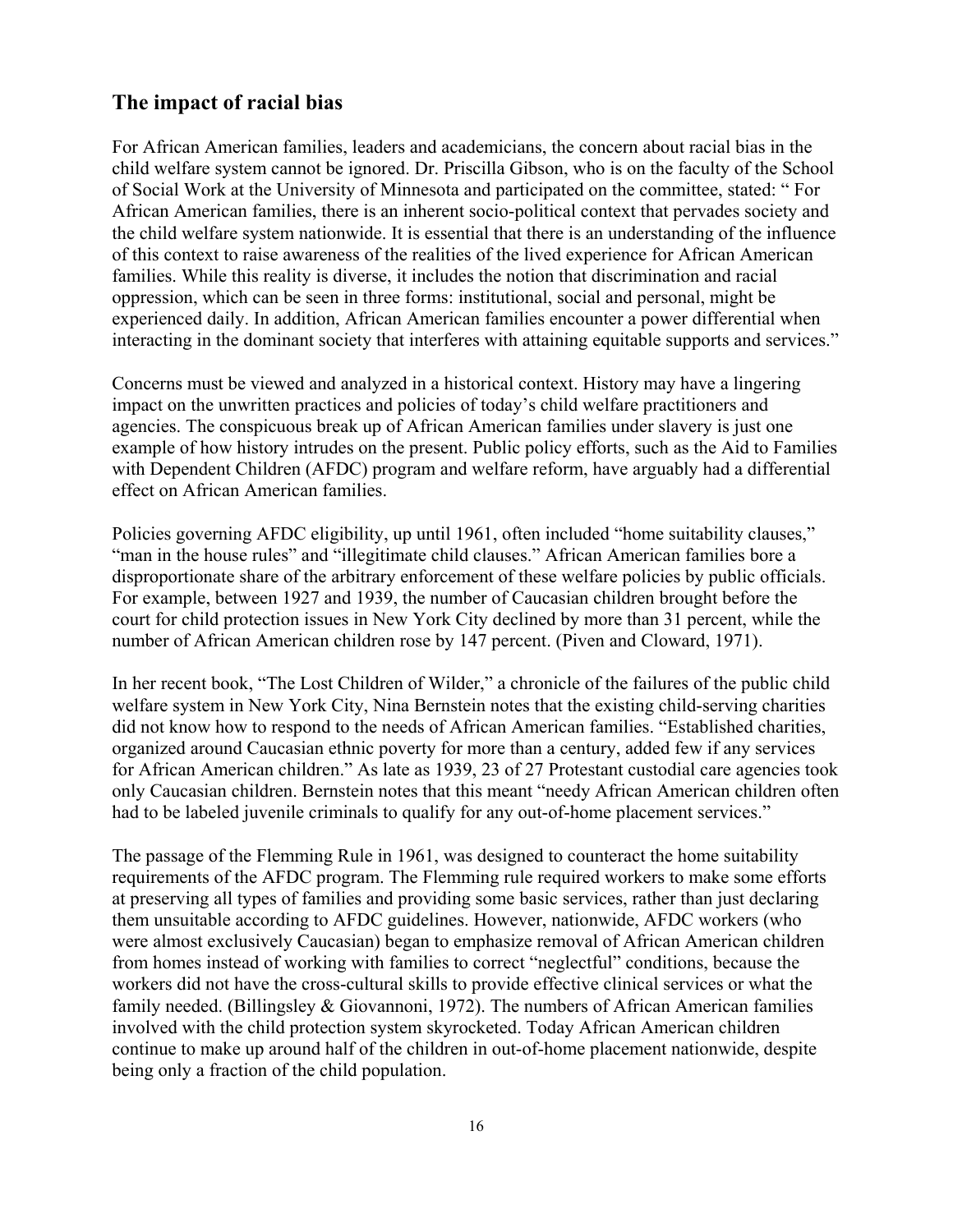Child welfare researcher Richard Barth noted that, "Race is perhaps the most powerful background factor in all our child welfare services research. Although it is always challenging to explain why the performance dynamics are so different for African American, Caucasian and Latino children, it is indisputable that the likelihood for African American children to achieve the highest permanency goals of reunification or adoption is significantly less than it is for Caucasian or Latino children. Race is one of the strongest predictors of outcome models, yet we have been struck by the awkwardness of not having a ready explanation for the major differences in service patterns and outcomes by race. We have no solutions except to continue to discuss the issue." (Joint Center for Poverty Research Conference, 1997)

Thomas Morton, director of Atlanta's Center for Child Welfare Studies, has challenged some theoreticians' reliance on poverty and family structure to explain pervasive racial disparities in child welfare. In his article, "The Increasing Colorization of America's Child Welfare System: The Overrepresentation of African American Children" (2000), Morton pointed out that "African American children and families are disproportionately more likely to receive an involuntary government intervention when child maltreatment arises. The nature of this intervention is more likely to last longer, involve separation of family members, and mean that children and parents will never be reunited."

Morton went on to observe: "Conventional wisdom has historically pointed to the relationship between poverty and child maltreatment. Since African American households have disproportionately lower incomes than Caucasian households do, the effects of poverty would arguably drive incidence rates higher in the African American community. The child welfare system has been content to rest on this assumption."

Yet, Morton noted, the HHS' National Incidence Studies on Abuse and Neglect have found: "no significant or marginal racial differences in the incidence of maltreatment... this was true for both the Harm Standard and the Endangerment Standard findings."

If no difference in incidence was found by race, one could argue that there should be proportional racial representation throughout the system. If proportional representation does not exist, a strong argument is created for the existence of differential treatment by race. It is plausible that this bias effect precedes children's entry into the child protection system, either at reporting or decision-to-investigate stages. The disparity in Minnesota is over six times greater at the assessment stage for African American children than it is for Caucasians. Given that disproportionate representation increases as children move further into the system, either some direct system bias or a higher rate of failure of interventions with African Americans appears possible.

Morton noted the complicating fact that: "Cultural incompetence could be a potential explanation for treatment failure, or even what gets defined as child maltreatment. If cultural incompetence were the primary factor, however, one could expect that all minority populations would be over represented in the child welfare system. In fact, Hispanic and Asian/Pacific Island peoples are underrepresented as a percentage of the population."

A Minnesota researcher, Nancy Rodenborg, a former child protection worker and a professor at Augsburg College, has analyzed the national data and reported her findings at the December 4,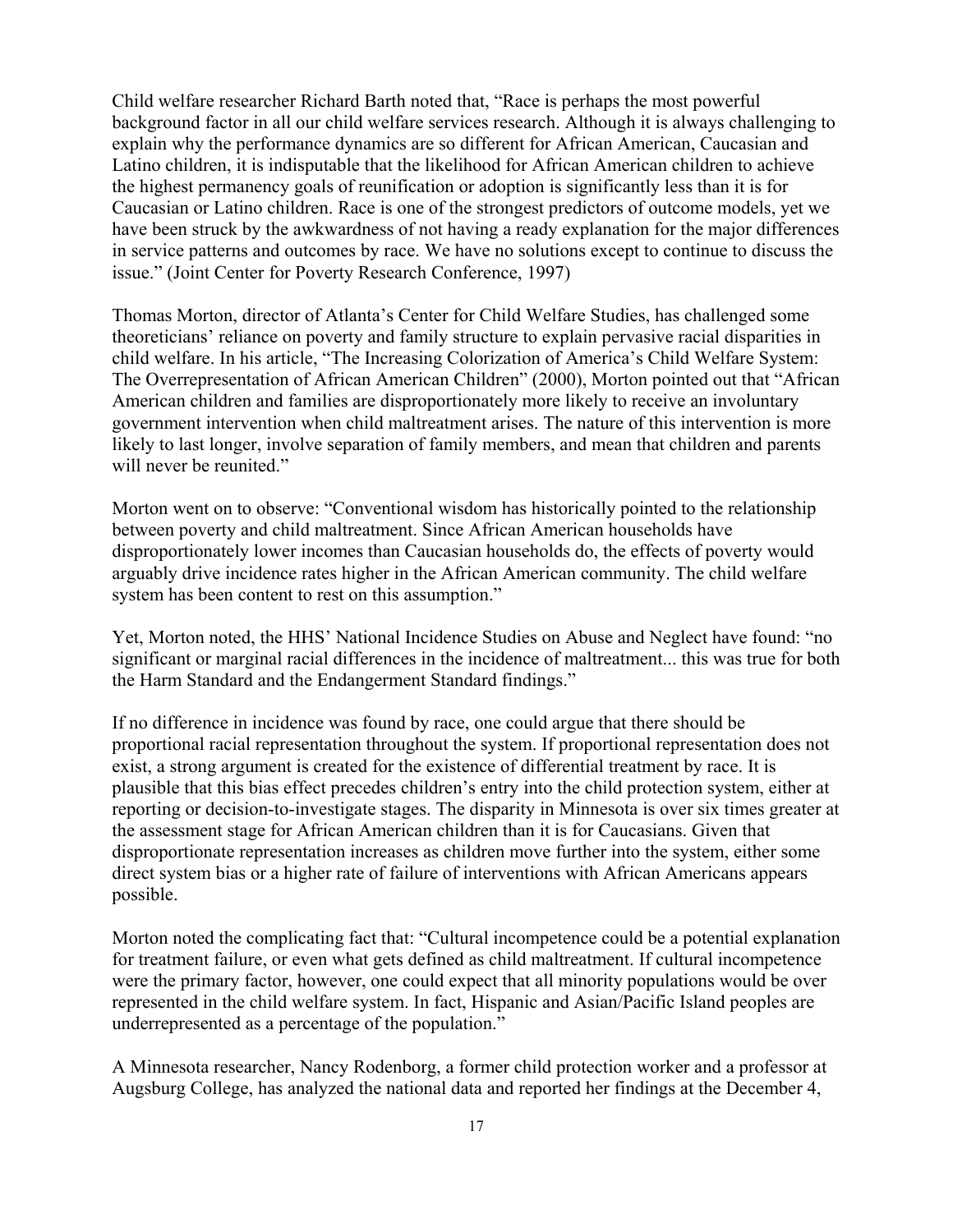2001 Legislative Senate Judiciary Committee hearing on this topic. She conducted a secondary data analysis using national case file data over an 18-month period. She compared the rates of exit from child protection of Caucasian and African American children. She found that, even while controlling for the effect of poverty, being African American led to a lower rate of exit from child protection. She also considered a number of variables thought to make a difference in child welfare outcomes, such as single motherhood status and substance abuse by a parent or guardian, and found that even when considering these variables, being African American led to longer duration in out-of-home placement.

Rodenborg concluded that this suggested the possibility of: "widespread indirect institutional discrimination." She further suggested since the two racial groups had about the same potential for exit during the first 30 days, providing poverty-related services during the first month of contact might prevent such a disparity from developing. She emphasized that concrete services such as housing, employment and supports were needed to meet the basic needs of families. She also encouraged greater emphasis on training child welfare staff and improving substance abuse services to families.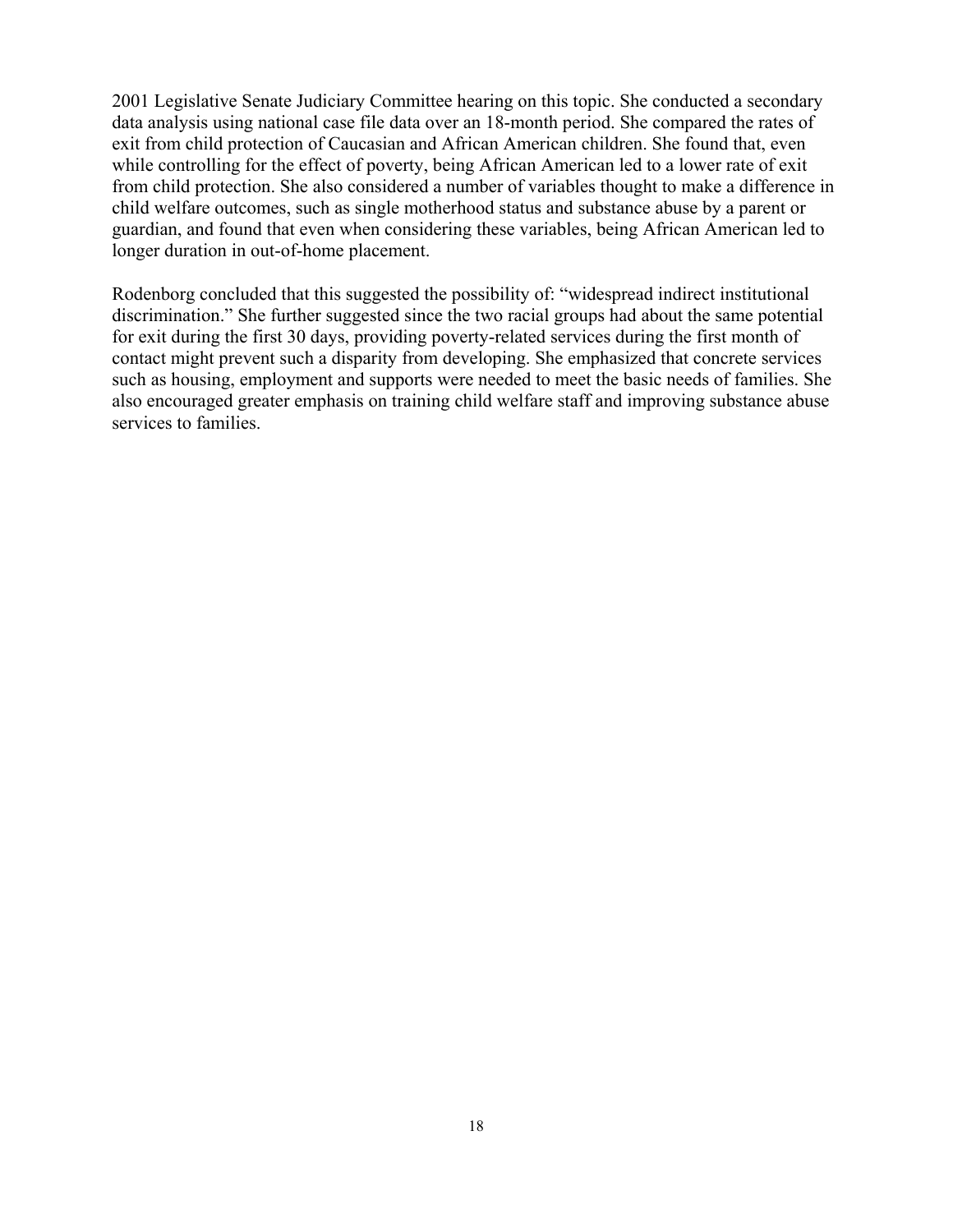### **Conclusions and recommendations**

#### **Conclusions**

The committee unequivocally confirmed that there are numerous racial disparities in the representation of African American children in Minnesota's child welfare out-of-home placement system. The committee found that Minnesota's African American children are 16.3 times more likely to be placed in out-of-home care during a child protection investigation than Minnesota's Caucasian children. Racial disparities in Minnesota's child welfare system are found in the entire process, from initial reporting to acceptance of cases to discharge of children from the system.

These gross racial disparities are systemic and layered; they are unacceptable in a state that boasts of many positive and progressive well-being indicators and outcomes for the rest of its child population. The cause of these disparities is hard to pinpoint. It is difficult to attribute them to one factor or episode. Factors such as racial bias, the socio-economic status of the African American children in out-of-home placement, case practices of county child welfare professionals, and reporting patterns and practices of mandated reporters all play a role. This is an urgent crisis in Minnesota's child welfare system.

#### **Recommendations**

The committee discussed the responsibility of the Minnesota Legislature to ensure equity for all Minnesota citizens by leading Minnesota citizens to adopt a statewide vision, commitment and action plan to eradicate the disproportionality and over representation of African American children in the child protection system in the state of Minnesota.

State legislators, state and county social services administrators, community members and others have a responsibility to gather their resources to address racial disparities of African American children in the child protection system immediately. While the problem is great, it is not insurmountable. Minnesota has the capacity and resources to address this problem.

A multi-dimensional strategy must be implemented. The committee members strongly recommend focusing on prevention and use of alternative community-based and culturally centered services. And for African American children and families who are placed in the out-ofhome placement system, the committee recommends high quality, culturally appropriate, familycentered services. These recommendations include the following actions:

- **Focus on improving county practices:**
	- Conduct a case review in Anoka, Hennepin, Olmsted and Ramsey counties to assess the appropriateness of decision making, including level, type and delivery of services.
	- Form a partnership among the four counties (Olmsted, Hennepin, Ramsey and Anoka) to facilitate local plans to eradicate disparities. Include community members faith-based institutions, providers, clients, parent-teacher organizations and other local groups in the plans.
	- Encourage local county social service agencies to develop a self-assessment process. This will review decision-making points along the child welfare services continuum to ascertain the outcomes for African American children and families. Start with the four county partners as a model and then implement this assessment tool statewide. Ensure that county accountability measures and evaluation are a part of the process.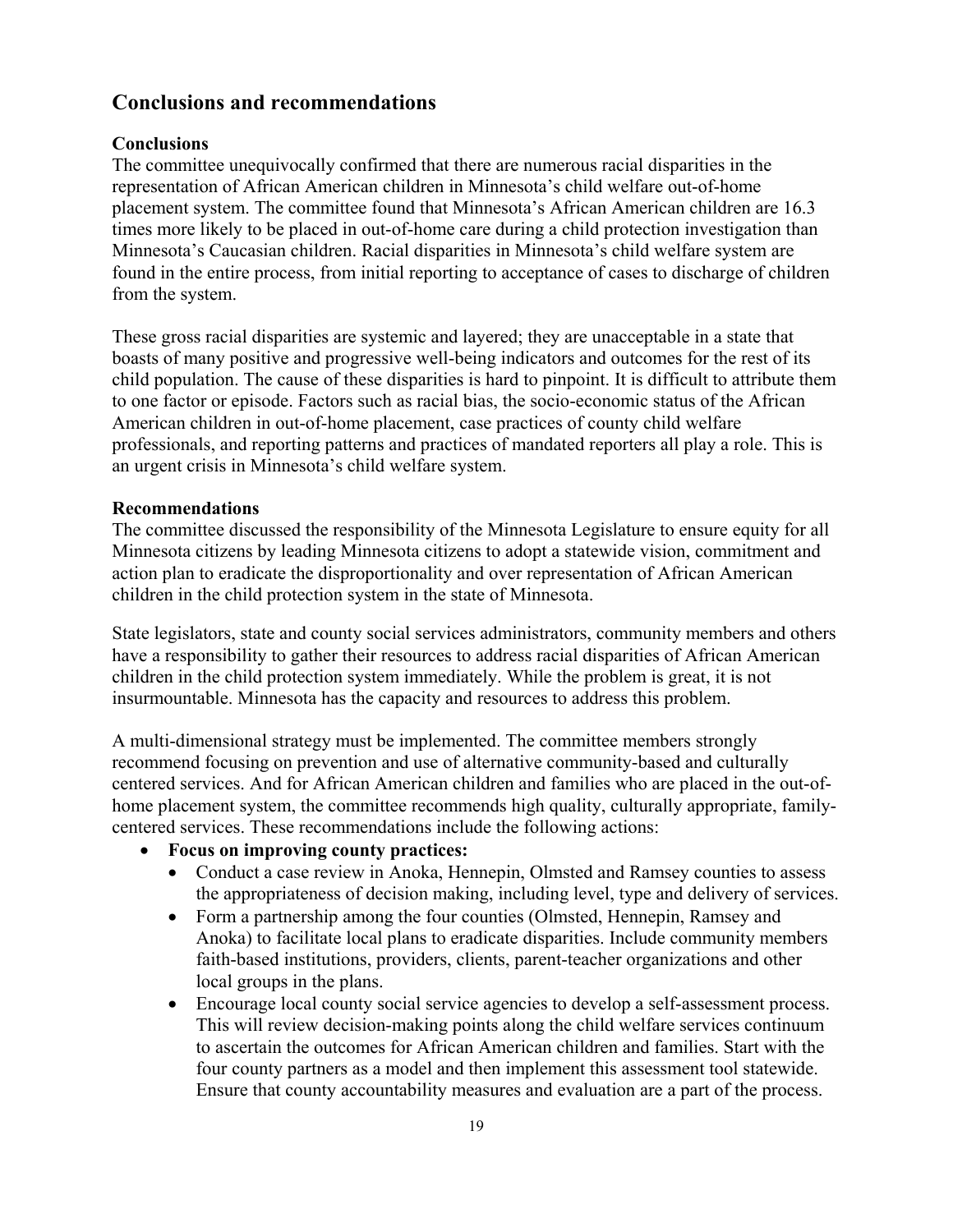#### • **Increase monitoring and evaluation:**

- Monitor disparities, as well as outcomes for African American children and families, using the Social Services Information System and review indicators.
- Review, monitor and evaluate the impact of new child welfare initiatives (Alternative Response, Family Group Conferencing, Structured Decision Making and Concurrent Permanency Planning) on African American children and families.
- Develop new data reporting, gathering and analysis methods, instruments and procedures that track county performance measures and accountability as it relates to demographic indicators for children and particularly African American children in the child welfare system. This data analysis should span the child welfare continuum from intake/acceptance to permanency/discharge.
- The impact of permanency time frames and decisions on different populations should be monitored and evaluated.

#### • **Develop service and training strategies:**

- Research, identify and communicate new approaches to working with African American families. This should include prevention efforts and successful intervention strategies so families do not have to become child protection clients to access services.
- Improve the effectiveness of cultural competence training. Training needs to include professional ethics, equal access and equitable service delivery and family support. Training should be provided to child welfare professionals and their supervisors as well as other parties in the system (e.g., judiciary, law enforcement).
- Explore alternative funding options (e.g., Title IV-E of the Social Security Act waivers) to restructure service delivery to families.
- **Partner with the African American community** (e.g., advisory committee, families, and leaders) to integrate a community-based approach to respond to disparities.
- **Continue advocating for development of the supports needed by African American families**, such as affordable housing, reliable transportation, adequate incomes and employment opportunities, health care and assistance with childcare.

With implementation of these recommendations, the committee believes Minnesota will achieve these desired outcomes for African American families and children:

- The eradication of disparity by race in the child protection system in Minnesota
- Timely, equitable and culturally competent services that are individually tailored to meet the needs of African American families
- Safety, permanency and well-being for African American children with careful attention to the needs of their families and a focus on reducing the disparities at each decision point in Minnesota's child protection system.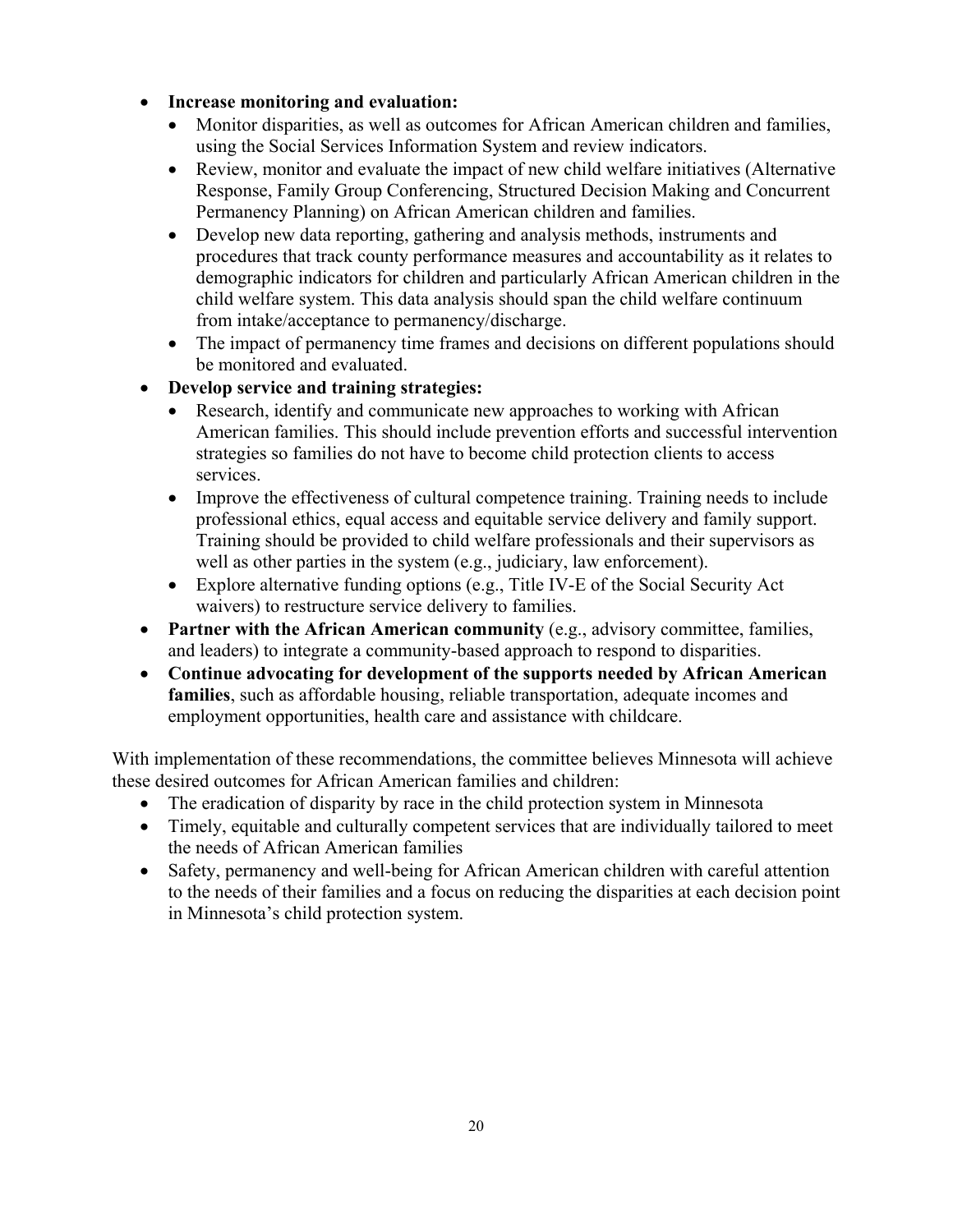## **Appendix I**

### **Bibliography on Disparities**

Aronson Fontes, L. (2001). *Those Who Do Not Look Ahead, Stay Behind.* Child Maltreatment, 6 (2), 83.

Brown, A. W. & Bailey-Etta, B. (1997). *An Out-of Home Care System in Crisis: Implications for African American Children in the Child Welfare System.* Child Welfare, 76 (1), 65-83.

Child Welfare League of America, April 24, 2000. *New Report, "And Justice for Some" Reveals Sharp Racial Disparities in Nation's Juvenile Justice System*.

Cohen, J. A., Deblinger, E., Mannarino, A. P., & A de Arellano, M. (2001). *The Importance of Culture in Treating Abused and Neglected Children: An Empirical Review.* Child Maltreatment, 6 (2), 148-57.

Council on Crime and Justice Newsletter, November 2001. www.crimeandjustice.org.

Courtney, Mark E., Barth, Richard P., Duerr Berrick, Jill, Brooks, Devon, Needell, Barbara, & Park, Linda. (1996). *Race and Child Welfare Services: Past Research and Future Directions*. Child Welfare, LXXV (2), 99-135.

Crampton, D. & Jackson, W. L. (1999). *Beyond Justice: Using Family Group Decision Making to Address the Overrepresentation of Children of Color in the Child Welfare System*. In 1999 Family Group Decision Making National Roundtable and International Conference: Summary of Proceedings, Seattle, WA, May 12-14, pp.93-98. American Humane Association, Englewood, CO.

DeBruyn, L., Chino, M., Serna, P., & Fullerton-Gleason, L. (2001). *Child Maltreatment in American Indian and Alaska Native Communities: Integrating Culture, History, and Public Health for Intervention and Prevention.* Child Maltreatment, 6, (2), 89-102.

Doty Hollingsworth, Leslie. (1998). *Promoting Same-Race Adoption for Children of Color.* Social Work, 43 (2), 104-116.

Garland, A. F., Ellis-MacLeod, E., Landsverk, J. A., Ganger, W., Johnson, I. (1998). *Minority Populations in the Child Welfare System: The Visibility Hypothesis Reexamined.* American Journal of Orthopsychiatry, 68 (1), 142-46.

Hamm, Wilfred. (1997). *Guide for effectively recruiting African American adoptive families.*  Journal of Multicultural Social Work, 5 (3/4), 139-149.

Hampton, R. L. & Newberger, E. H. (1985). *Child Abuse Incidence and Reporting by Hospitals: Significance of Severity, Class, and Race*. American Journal of Public Health, 75 (1), 56-60.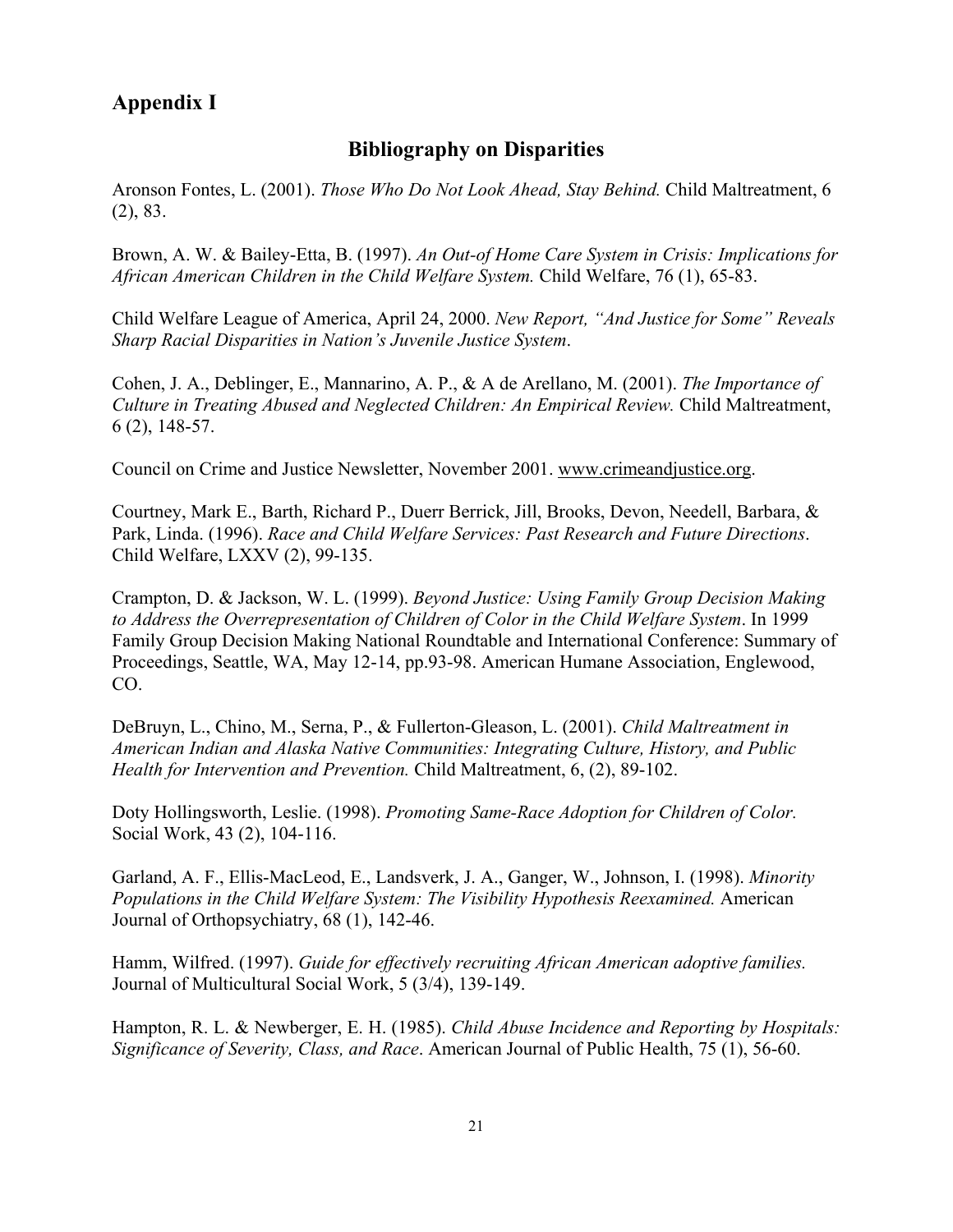Haveman, Robert H., et al. (1988). *Disparities in Well-being Among U.S. Children Over Two Decades: 1962-1983.* University Press of America: Lanham, MD.

Hunger Solutions Minnesota. July 2001. *Working but Still Hungry: A Survey of Food Shelves and On-Site Meals Programs in Minnesota. July 2001.* 

Jones, Loring P. (1997). *Social Class, Ethnicity, and Child Welfare.* Journal of Multicultural Social Work, 6 (3/4), 123-138.

Keller, JoDee, and McDade, Katherine. (1997). *Cultural Diversity and Help-Seeking Behavior: Sources of Help and Obstacles to Support for Parents.* Journal of Multicultural Social Work, 5  $(1/2)$ , 63-78.

KIDS Count, Children's Defense Fund, 2001 Report.

Lawrence-Webb, C. (1997). *African American Children in the Modern Child Welfare System: A Legacy of the Flemming Rule.* Child Welfare, 76 (1), 9-30.

Leashore, Bogart R. (1997). *African American Men, Child Welfare, and Permanency Planning.*  Journal of Multicultural Social Work, 5 (1/2), 39-48.

Lynch, E. W., & Hanson, M. J. (Eds.). (1998). *Developing Cross-Cultural Competence: A Guide for Working with Children and Their Families.* Paul Brookes Publishing: Baltimore, MA.

McPhatter, A. R. (1997). *Cultural Competence in Child Welfare: What is it? How Do We Achieve It? What Happens Without It?* Child Welfare, 76 (1), 255-78.

McRoy, Ruth G. (1994). *Attachment and Racial Identity Issues: Implications for Child Placement Decision-Making.* Journal of Multicultural Social Work, 3 (3), 59-74.

Minneapolis Public Schools. *What Our Schools Look Like*, September 19, 2000. Minnesota Department of Health, Eliminating Health Disparities in Minnesota, 2001 Report.

Minnesota Department of Human Services. *Report on Out-of-Home Care in 1997 and 1998 by Race and Heritage* (Bulletin #01-68-01). March 1, 2001.

Morton, Thomas D. (1999). *The Increasing Colorization of America's Child Welfare System: The Overrepresentation of African-American Children*. Policy & Practice, 23-30.

*National Study of Protective, Preventative and Reunification Services Delivered to Children and Their Families: Final Report.* (1997). Administration on Children, Youth and Families (DHHS), Washington, DC. Rockville, MD: Westat, Inc.

Pinderhughes, Elaine. (1997). *Developing Diversity Competence in Child Welfare and Permanency Planning.* Journal of Multicultural Social Work, 5 (1/2), 19-38.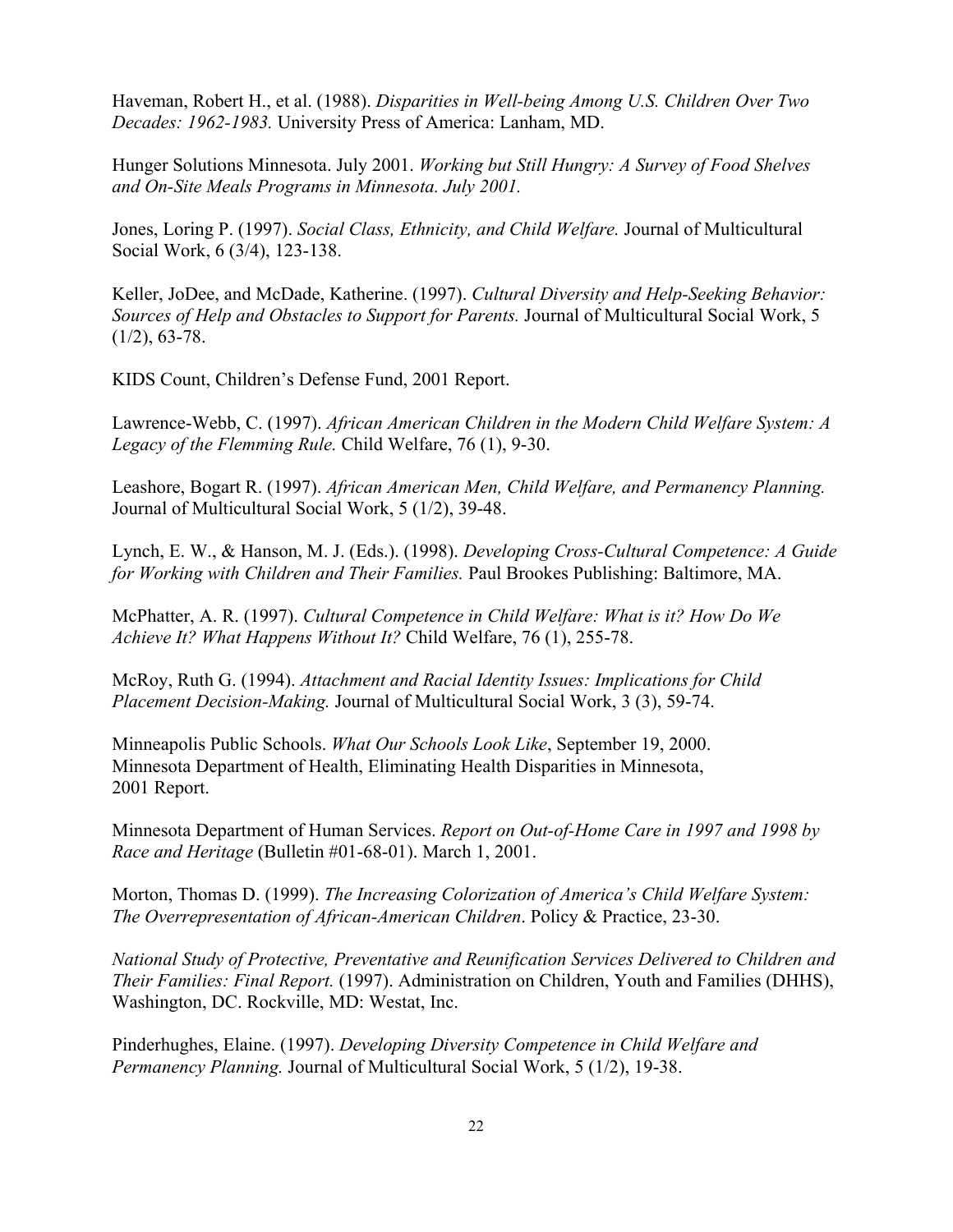Pioneer Press. *Blacks in America Doing Better But Still Lagging, Study Finds: Employment, Pay at Record Levels, but Disparities Still Exist*, November 14, 1999.

Pioneer Press. *Minnesota's Schools are Among Most Segregated, Study Indicates*, July 19, 2001. Piven, Frances F., & Cloward, R. A. (1971). *Regulating the Poor: The Functions of Public Welfare.* Vintage Books: New York.

Rycus, J. S., & Hughes, R. C. (1998). *Family-Centered Child Protection: An Integrated Model of Child Welfare Practice Stressing Protection and Permanence.* Institute for Human Services: Columbus, OH.

Scannapieco, M. (1999). *Kinship Care in the Public Child Welfare System: A Systematic Review of the Research*. In Hegar, R. L. & Scannapieco, M. (Eds.). Kinship Foster Care: Policy, Practice, and Research, pp. 141-54. Oxford Press: New York.

Sedlak, Andrea J., & Broadhurst, Diane D. (1996). *Executive Summary of the Third National Incidence Study of Child Abuse and Neglect.* National Clearinghouse on Child Abuse & Neglect Information. (http://www.calif.com/nccah/pubs/statinfo/nis3.cfm#implications).

Siegel, Lorraine. (1994). *Cultural Differences and Their Impact on Practice in Child Welfare.* Journal of Multicultural Social Work, 3 (3), 87-96.

Star Tribune. *A Tale of Two Minnesotas*, August 22, 2001.

Star Tribune. *Glaring Gap in Proportion of Minnesota Blacks, Whites Sent to Prison*, June 8, 2000.

Star Tribune. *Justice Study Finds Wide Disparity in Federal Death Penalty System*, September 13, 2000.

Star Tribune. *Minorities Contribute Bulk of State's Population Gains*, March 29, 2001.

Star Tribune. *Report Assails Health Care for Poor, Minorities*, May 31, 2001.

Star Tribune. *State's Rise in Black Population Among Nation's Fastest*, August 2000.

Sullivan, M., Kone, A., Senturia, K. D., & Noel, J. (2001). *Researcher and Researched-Community Perspectives: Toward Bridging the Gap.* Health Education and Behavior, 28 (2), 130-49.

Terao, S. Y., Borrego Jr., J., & Urquiza, J. (2001). *A Reporting and Response Model for Culture and Child Maltreatment.* Child Maltreatment, 6 (2), 158-68.

The Urban Coalition. *Warning: Disparities Begin Here. The Health and Well-Being of Youth in Minnesota*, June 2001.

U. S. Census Bureau. www.census.gov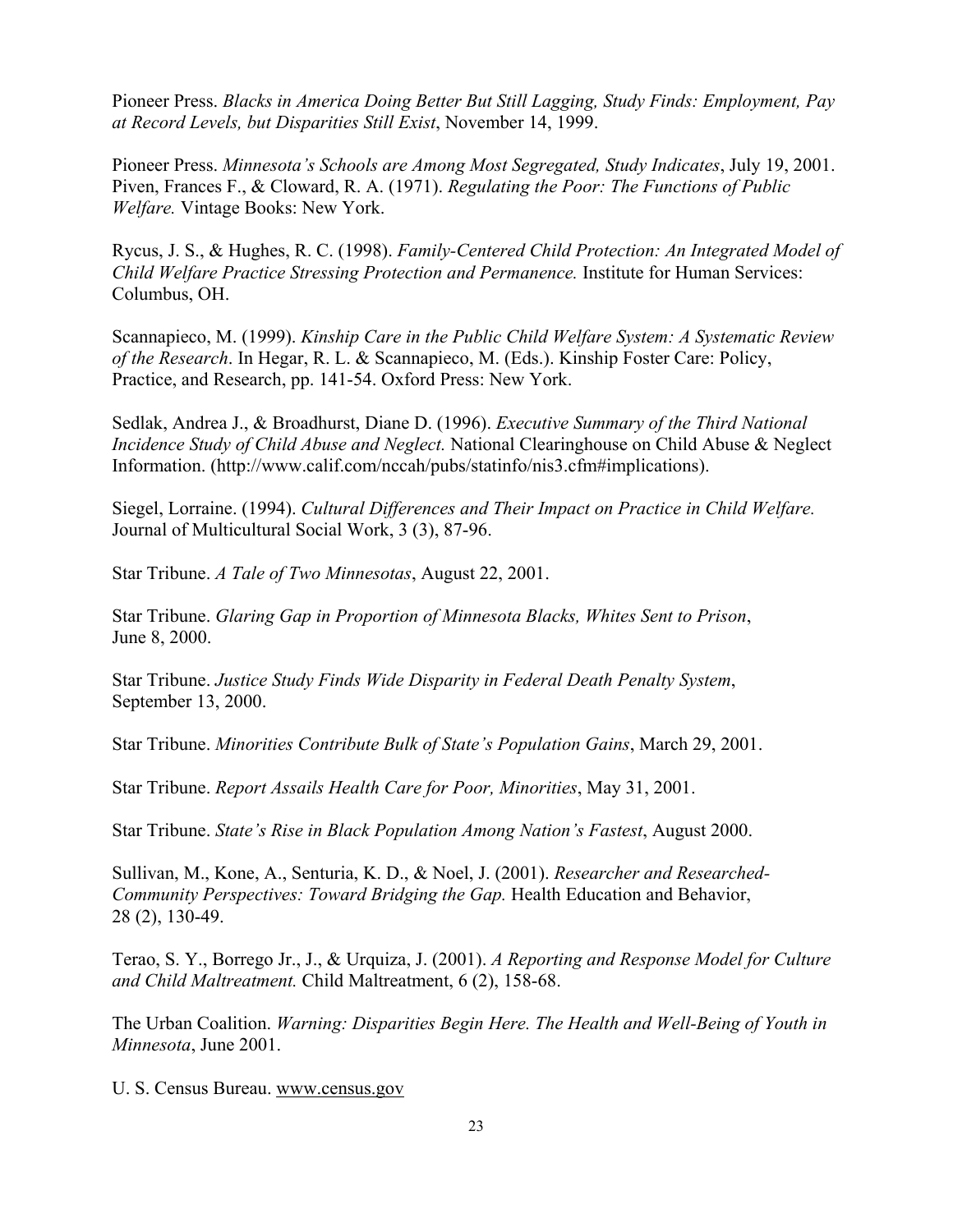Weaver, H. N. (1999). *Indigenous People and the Social Work Profession: Defining Culturally Competent Services.* Social Work, 44, (3), 217-25.

Wilhelmus, Maria. (1998). *Mediation in Kinship Care: Another Step in the Provision of Culturally Relevant Child Welfare Services.* Social Work, 43 (2), 117-126.

Williams, Carol W. (1997). *Personal Reflections on Permanency Planning and Cultural Competency.* Journal of Multicultural Social Work, 5 (1/2), 9-18.

Yancey, A. K. (1998). *Building Positive Self-Image in Adolescents in Foster Care: The Use of Role.* Adolescence, 33 (130), 253-67.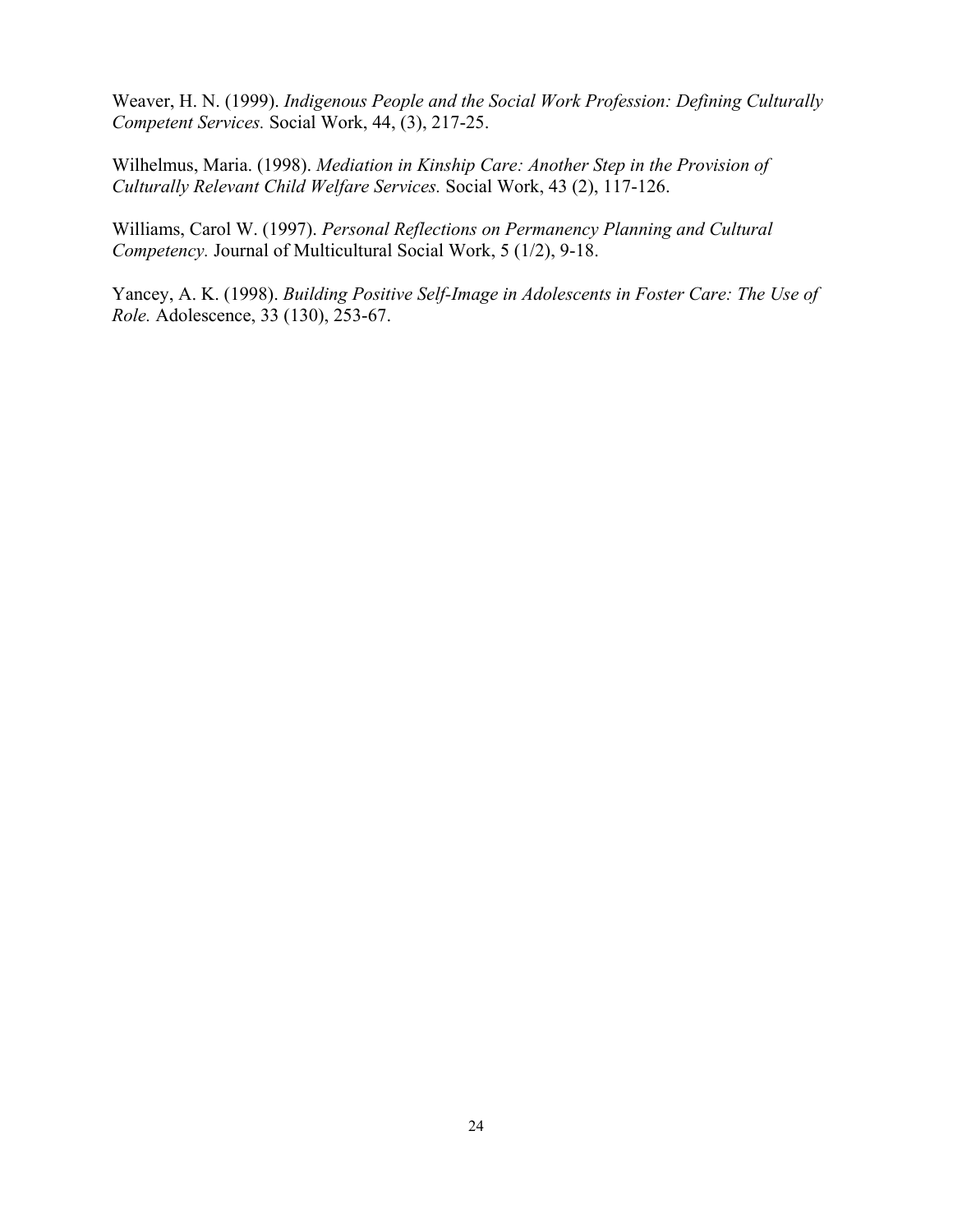### **Appendix II**

### **Literature Review on Racial Disparities in Child Welfare**

#### *Theories*:

Brown, A. W. & Bailey-Etta, B. (1997). *An Out-of Home Care System in Crisis: Implications for African American Children in the Child Welfare System.* Child Welfare, 76 (1), 65-83. An out-of-home care system that is itself in crisis lacks adequate resources to provide the services needed by families and children in distress. Increasingly, these families are composed of people of color, particularly African Americans. Using current child welfare statistics and a review of the literature, this article examines the nature of the crisis in child welfare, and how poverty and an array of social problems, as well as problems specific to the child welfare system, increase the over representation of African American children and families in the out-of-home care system. Implications for child welfare practice and advocacy are also discussed.

Cohen, J. A., Deblinger, E., Mannarino, A. P., & A de Arellano, M. (2001). *The Importance of Culture in Treating Abused and Neglected Children: An Empirical Review.* Child Maltreatment, 6 (2), 148-57.

A review of the available empirical evidence that addresses the influence of culture on symptom formation, treatment-seeking behaviors, treatment preference and response following child maltreatment. Cultural factors may play an important role in providing efficacious treatment to maltreated children. There are some data that indicate that maltreated minority children develop more severe and enduring psychiatric symptoms than maltreated Caucasian children, although other studies have failed to replicate these results. There is growing evidence that minority children in general, and those placed in foster care in particular, are less likely to be referred to and to receive mental health interventions than Caucasian children. No empirical studies have addressed whether culture influences the type of treatment preferred by families of maltreated children. Based on the available evidence, it appears that race is not an important predictor of treatment response for these children.

Courtney, Mark E., Barth, Richard P., Duerr Berrick, Jill, Brooks, Devon, Needell, Barbara, & Park, Linda. (1996). *Race and Child Welfare Services: Past Research and Future Directions*. Child Welfare, LXXV (2), 99-135.

A review of the literature shows that children of color and their families experience poorer outcomes and fewer services than Caucasian children. Overall there is an observed difference in child welfare outcomes by race or ethnicity reflecting differences in the economic and social well-being of children and families. The relationship between race, ethnicity and child welfare services and outcomes is complex. Because of this, researchers, policymakers and practitioners should give more attention to the nexus of race, gender and social class as a factor in the functioning of child welfare services.

Relationships between race and single motherhood and single motherhood and poverty for example, confound attempts to understand the role of race in child welfare services and outcomes. To improve child welfare outcomes, service models that claim greater efficacy with persons of color should be implemented and evaluated. The conclusion is: it is everyone involved in child welfare's responsibility to draw attention to larger social forces that contribute to pushing children out of their homes, but at the same time people working in the child welfare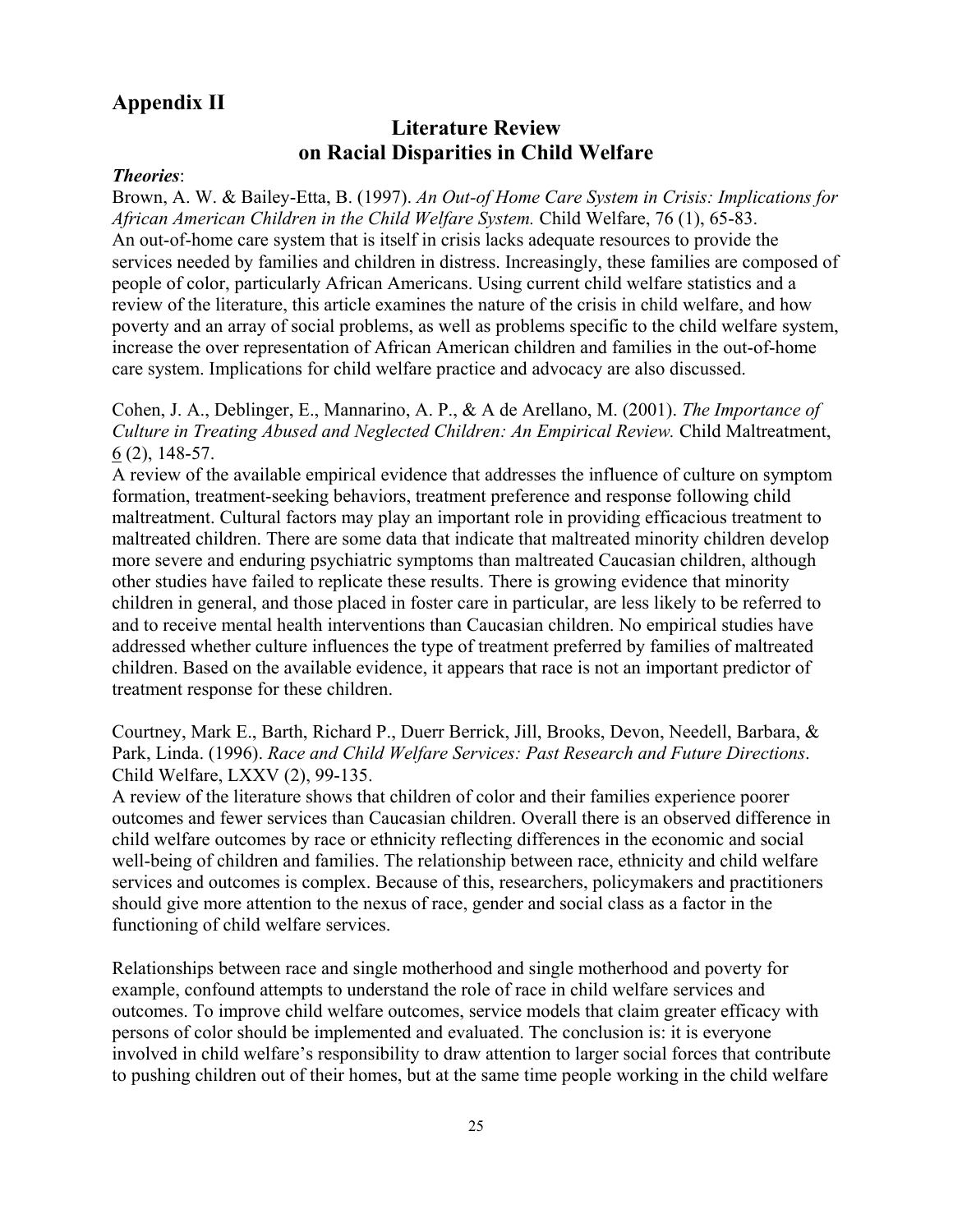system must seek to improve the utility of the services they provide to families and children of color.

Garland, A. F., Ellis-MacLeod, E., Landsverk, J. A., Ganger, W., Johnson, I. (1998). *Minority Populations in the Child Welfare System: The Visibility Hypothesis Reexamined.* American Journal of Orthopsychiatry, 68 (1), 142-46.

This study tests the "visibility hypothesis", which suggests that there is a higher probability for minority children to be placed in foster care when living in geographic locations where their proportions in the population are relatively low, compared to areas where their proportions are high. The data for this study derive from a longitudinal study of children placed in out-of-home care. A cohort of 1,332 subjects was compiled between May 1990 and October 1991 from a population of minors referred to the primary child protection receiving facility in California. Results support the hypothesis that African American children are over represented in foster care. Explanations of the findings, and their implications for research and practice, are also discussed.

Hampton, R. L. & Newberger, E. H. (1985). *Child Abuse Incidence and Reporting by Hospitals: Significance of Severity, Class, and Race*. American Journal of Public Health, 75 (1), 56-60. A study was conducted on child abuse reporting in hospitals and its relationship to severity, class and race. Compared with other agencies in the sample, hospitals identified children who were younger, African American, lived in urban areas, and had more serious injuries. Some relevant factors that influence whether a report is made include income, mother's role in abuse, emotional abuse, race, maternal employment, and sexual abuse. Cases tended to go underreported for victims of emotional abuse who came from families of higher income. Findings suggest that in hospitals, social class and race are the most important perpetrator characteristics that distinguish reported from unreported cases of abuse.

The authors state that although professional practice claims to be value-free, personal prejudices and judgments may affect the typing of individuals who are defined as deviant. Their data suggests that biases at the point of recognition and reporting are important in determining which cases are channeled into the protective services system for investigation. Finally it is stated that if the reporting of child abuse is as biased by class and race as the data suggest, there is a clear need for a critical review of the system as well as the process of reporting.

#### Lawrence-Webb, C. (1997). *African American Children in the Modern Child Welfare System: A Legacy of the Flemming Rule.* Child Welfare, 76 (1), 9-30.

Children of color throughout America, and especially those who are African American, are disproportionately represented in the child welfare system. This article links this current child welfare condition to the most significant but little known ruling in the historical development of the modern child welfare system – the Flemming Rule. The 1960 administrative decision by Dr. Arthur Flemming, secretary of the U.S. Department of Health, Education, and Welfare, was designed to counteract the home suitability requirements of the Aid to Families with Dependent Children (AFDC) program. State policies that prohibited AFDC benefits for homes that were considered immoral, or had illegitimate children or substitute fathers, resulted in the denial of assistance to many African American families. The Flemming rule required states to provide due process protections and support for families who were determined to be unsuitable. Although intended to be constructive, the rule was implemented in a negative way that has had long-term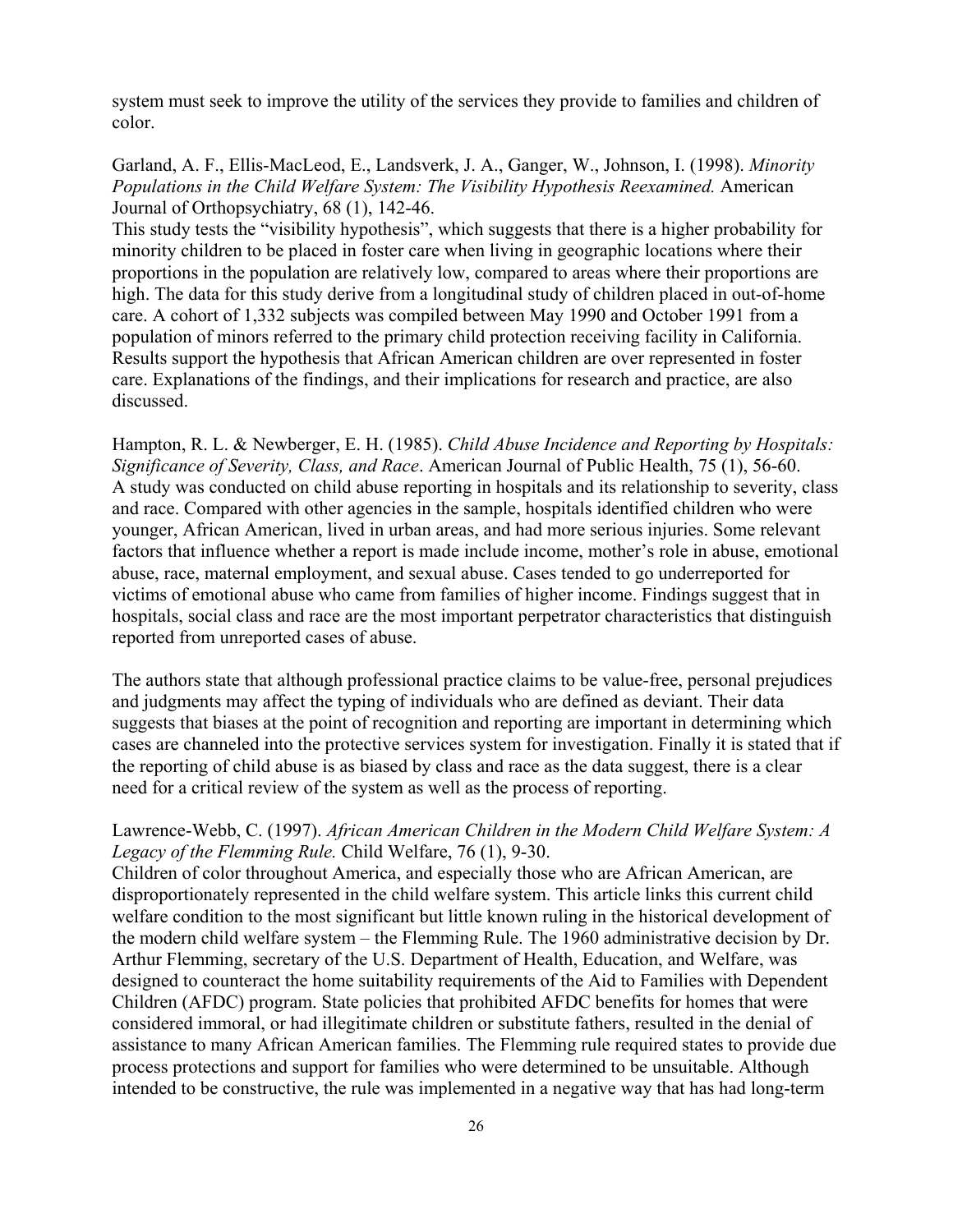serious consequences for African American children and their families. Implications for future policies are discussed.

Morton, Thomas D. (1999). *The Increasing Colorization of America's Child Welfare System: The Overrepresentation of African-American Children*. Policy & Practice, 23-30. The author poses the questions: Do the differences in incidence of child maltreatment, placement in foster care and child fatality which reflect socio-cultural differences predispose African-American families to maltreat their children more frequently? Or does it reflect differential treatment of African Americans in the U.S. child welfare system? The child welfare system has a more extensive and invasive impact on African-American families than any other ethnic group. A powerful argument is presented for the impact of poverty and other demographic factors as an explanation for the over representation of African American children in the child welfare system. Family structure was also identified as a relevant variable because a higher incidence of child maltreatment has been noted in single-parent households. The author emphasizes that correlation does not equal causation.

*National Study of Protective, Preventative and Reunification Services Delivered to Children and Their Families: Final Report.* (1997). Administration on Children, Youth and Families (DHHS), Washington, DC. Rockville, MD: Westat, Inc.

Data on children and families served by the child welfare system from March 1, 1993 to March 1, 1994 were compared with data collected in 1977 to identify changes in the characteristics of children and families and differences in case duration, receipt of in-home services, race/ethnicity and kinship foster care. Telephone interviews conducted with caseworkers in a sample of 50 counties and regions in the United States revealed a decrease in the number of children served by child welfare agencies from 1977 to 1994. The number of children receiving in-home services decreased during the period, while the foster care population remained about the same. This indicates that federal policies designed to promote in-home services rather than foster care have not had the expected impact. In addition, the placement of African American and Hispanic children is disproportionately higher than for Caucasian children with comparable problems.

Sullivan, M., Kone, A., Senturia, K. D., & Noel, J. (2001). *Researcher and Researched-Community Perspectives: Toward Bridging the Gap.* Health Education and Behavior, 28 (2), 130-49.

The authors wanted to understand the experiences of community members and researchers in community-based research projects and to develop guidelines to improve future projects. They conducted qualitative, key informant interviews with 41 people involved at all levels of community-based research projects in Seattle. Respondents were identified using a snowball sampling technique. Some concluding implications for practitioners include the need to spend more time prior to beginning the project addressing community mistrust issues and the need for open and honest communication that addresses race, class, gender and power.

Weaver, H. N. (1999). *Indigenous People and the Social Work Profession: Defining Culturally Competent Services.* Social Work, 44, (3), 217-25.

During the past decade much has been said about the need to include cultural issues as a factor in the helping process. The discussion in social work literature has moved from cultural sensitivity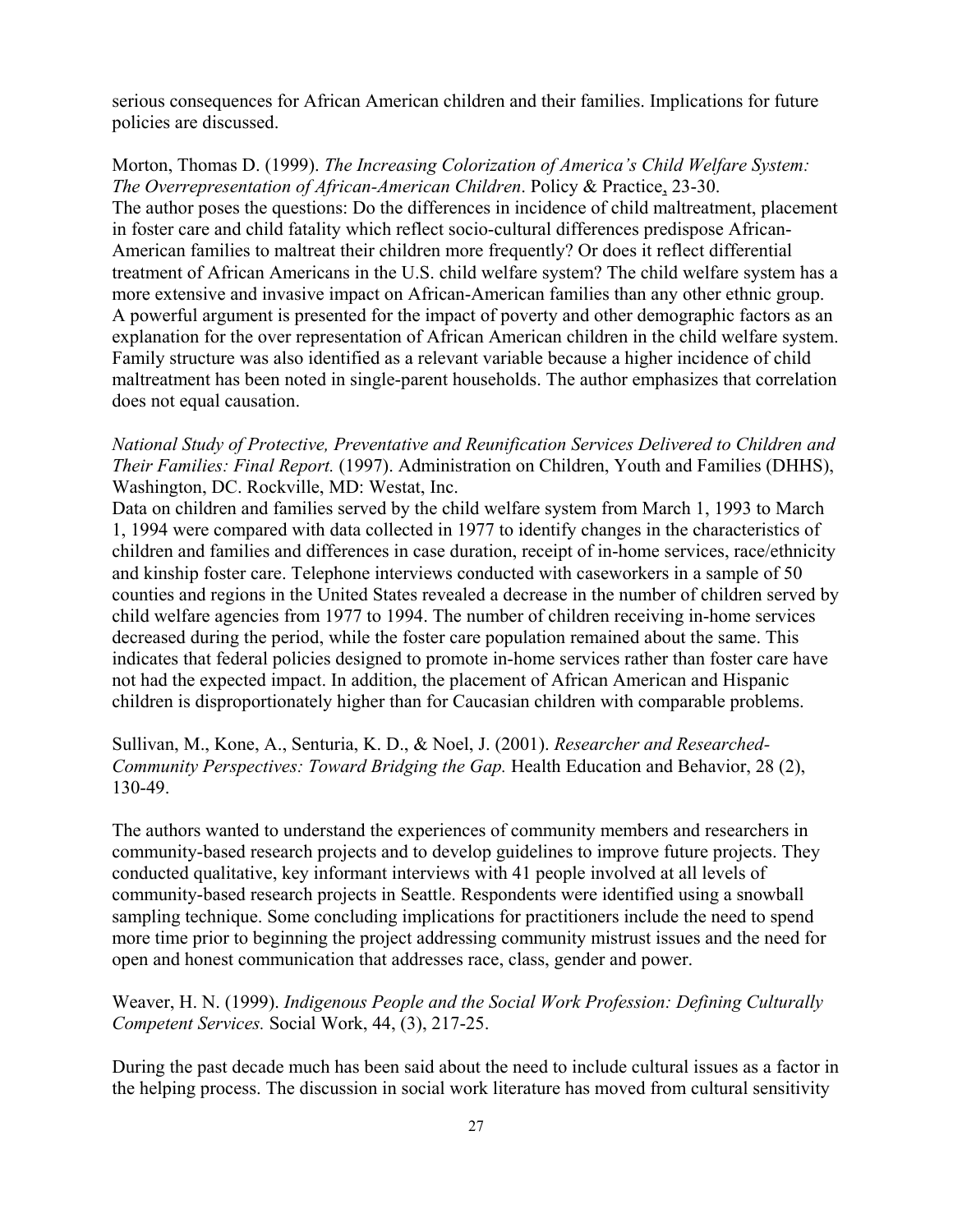to cultural competence, the ability to integrate cultural knowledge and sensitivity with skills for a more effective and culturally appropriate helping process. This article reports the results of a study of culturally competent helping practices with Native Americans. Sixty-two Native American social workers and social work students completed a survey on knowledge, skills and values necessary for culturally competent service provision to Native American clients. As both Native Americans and helping professionals, the survey respondents are in an ideal position to articulate how best to serve the Native American population. This article fills a gap in the literature by providing empirical information on culturally competent social work with Native Americans.

#### *Strategies*:

Aronson Fontes, L. (2001). *Those Who Do Not Look Ahead, Stay Behind.* Child Maltreatment, 6 2, 83.

Child maltreatment professionals need to understand cultural issues yet must avoid harmful stereotypes that obscure their clients' individuality. The author gives four needs for professionals to improve the field in addressing cultural issues:

- greater agreement about how to discuss and examine cultural issues (starting with the most basic issue of sample definitions).
- greater commitment on the part of the leaders of the field to address issues of culture and oppression.
- greater representation of people from diverse groups in leadership positions in the child maltreatment field.
- greater political will to command the funding and training necessary to serve people from cultural minority groups impacted by child maltreatment.

#### DeBruyn, L., Chino, M., Serna, P., & Fullerton-Gleason, L. (2001). *Child Maltreatment in American Indian and Alaska Native Communities: Integrating Culture, History, and Public Health for Intervention and Prevention.* Child Maltreatment, 6, (2), 89-102.

The authors argue for the conscientious integration of culture and history into the public health framework when developing, implementing and evaluating child maltreatment intervention and prevention programs in American Indian/Alaska Native communities. They suggest that a concerted effort be made to include components of culture and history not only as context but also as operational and measurable variables. They are hopeful that such an approach may help determine which combinations of risk and protective factors prove most useful for the prevention of child maltreatment in this community. The public health model can be enhanced to fit cultural frameworks and belief systems to help communities prevent violence. Finally the authors acknowledge that although their focus was American Indian communities, these concepts may be helpful when developing research and prevention programs for populations other than Native Americans.

Doty Hollingsworth, Leslie. (1998). *Promoting Same-Race Adoption for Children of Color.* Social Work, 43 (2), 104-116.

The author gives background into transracial adoption history in the United States, starting from the 1940s. Alternative considerations are given for handling these cases.

• Policies that increase the number of foster care families who adopt have increased the number of transracial adoptions because of the lack of proportions of foster families of color to children of color in the system.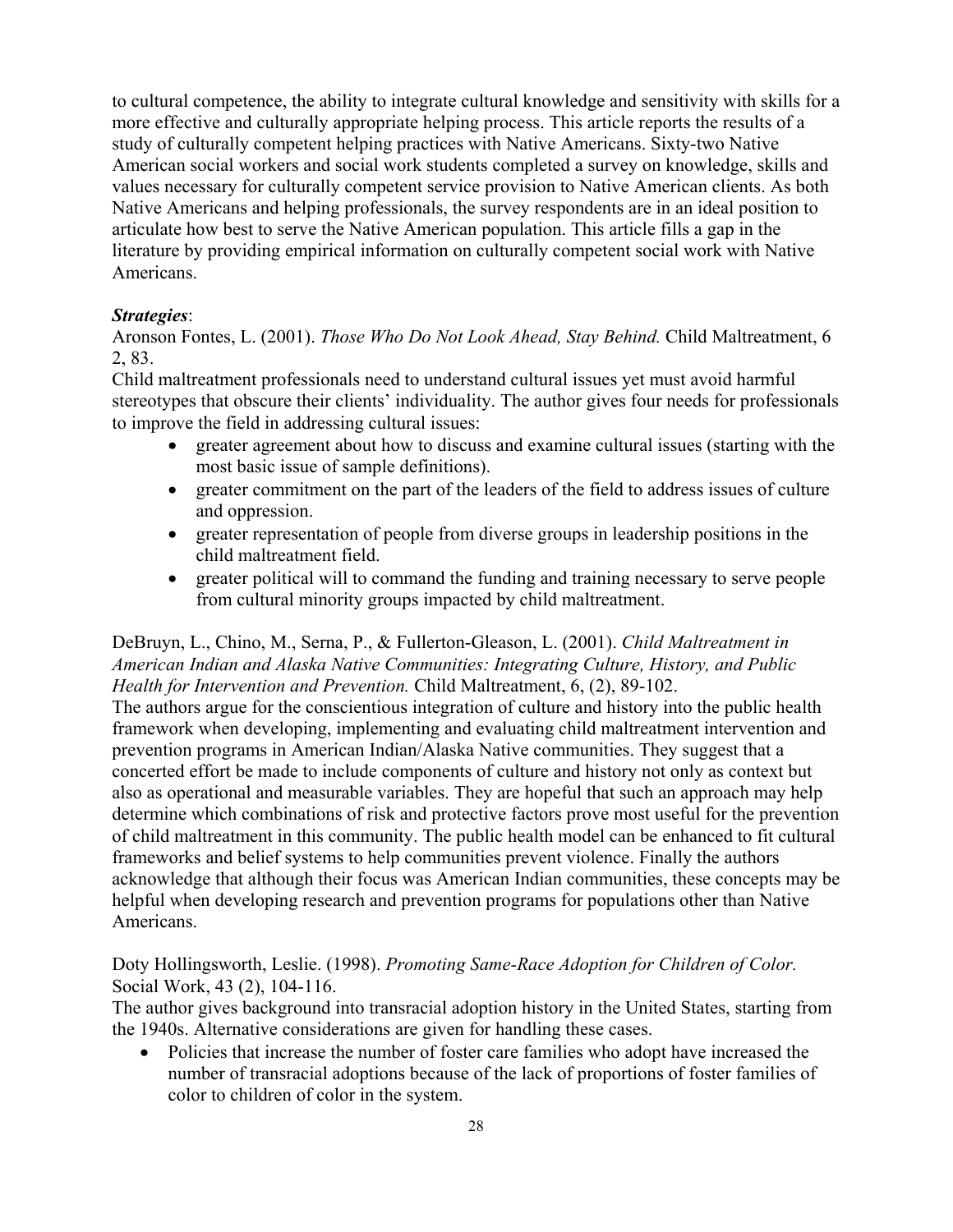- There are indications that there are sufficient numbers of families of color to adopt children if some of the traditional barriers to these families would be dropped.
- Many children of color in the child welfare system are not available for adoption or have special needs.
- An over representation of children of color in the child welfare system has been linked to disparities in services related to ethnic groups.
- Children of color may be counted as being in foster placements when they are actually in permanent kinship care.
- Poverty, which disproportionately affects families of color, has been associated with the abuse and neglect that often result in the out-of-home placement of children.

#### Jones, Loring P. (1997). *Social Class, Ethnicity, and Child Welfare.* Journal of Multicultural Social Work, 6 (3/4), 123-138.

This article focuses on how racial/ethnic and economic factors enter decision-making in child protective services. Institutional and individual biases can lead to children being removed inappropriately and children remaining in the system longer than necessary. The description of the majority of families served by child protection is given as low socioeconomic status and a disproportionate representation of ethnic minorities. Jones states that if poverty is a major factor in placement and entry then employment and training programs would be more appropriate than parenting classes. The difference in proportions of children based on ethnicity could be reflective of the disproportions of ethnic minorities in poverty since neglect's association with poverty has been well documented. Biases in professional decision making are also emphasized. A decisionmaking team is suggested as a way to keep biases by individual workers in check along with an aggressive recruitment of minority personnel.

Lynch, E. W., & Hanson, M. J. (Eds.). (1998). *Developing Cross-Cultural Competence: A Guide for Working with Children and Their Families.* Paul Brookes Publishing: Baltimore, MA. This book examines issues that surround working with families from diverse cultural, ethnic and language groups. Recommended practices in early intervention and intercultural training are discussed. Examples and instructions are provided to help providers work more effectively with families whose cultural, ethnic, racial, or language background differs from their own. The book also introduces culture-specific information about a number of groups that make up the population of the United States. Each group is described in terms of its history, values and beliefs, with particular emphasis placed on issues related to family, child rearing, health and healing and disability.

#### McPhatter, A. R. (1997). *Cultural Competence in Child Welfare: What is it? How Do We Achieve It? What Happens Without It?* Child Welfare, 76 (1), 255-78.

The over representation of minority children in the child welfare system is well documented. This article asserts that before significant progress is made toward culturally relevant and effective medical and psychosocial services, cultural competence must be elucidated. A Cultural Competence Attainment Model, compromising a grounded knowledge base, affective dimensions and cumulative skill proficiency, is described for use by child welfare practitioners. The model suggests that professionals adapt their worldview to become more accepting of other cultures, learn about the history and traditions of clients, understand social problems faced by minority populations, be open to culturally relevant alternative intervention strategies, build on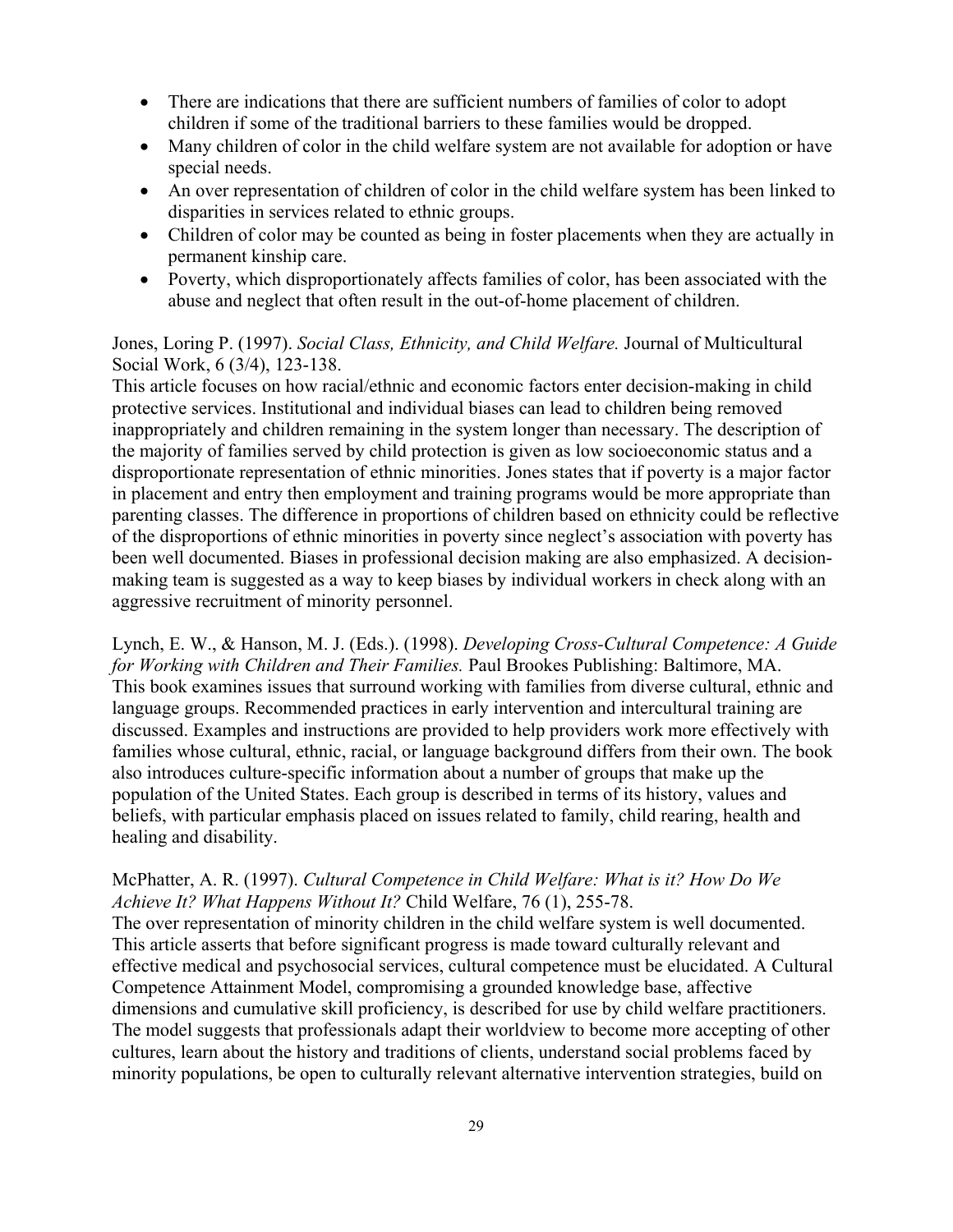cultural strengths and family structures and improve their ability to engage culturally different clients. The effects of cultural incompetence are also addressed.

McRoy, Ruth G. (1994). *Attachment and Racial Identity Issues: Implications for Child Placement Decision-Making.* Journal of Multicultural Social Work, 3 (3), 59-74. This article looks at issues related to transracial adoption decision-making and gives some recommendations for agency practice and policy. A summary of attachment theory related to foster care and adoption states that the main focus for children in foster care is helping them develop healthy attachments and helping them to transfer those attachments to a permanent adoptive family or to the birthparents (if appropriate). It is suggested that anxiety about rearing a child of a different race might undermine foster parents' self-confidence and their abilities to handle the problems of interracial families. Techniques for placing children are given including placing the child with another family member.

Agencies should conduct ongoing deliberations on such questions as: What is being done to reduce the number of children (both minority and non-minority) from entering the child welfare system? Are Caucasian families seeking healthy infants and toddlers or the many older specialneeds children? How successful are recruitment strategies for African American families? Is racial matching considered an acceptable criterion for Caucasian children and families but not for minority children and families? What special efforts can be made to secure a pool of minority waiting families just as agencies have of Caucasian waiting families? Answering these questions may help agencies assess their current policies and procedures and help to direct services for children in a more comprehensive way.

#### Rycus, J. S., & Hughes, R. C. (1998). *Family-Centered Child Protection: An Integrated Model of Child Welfare Practice Stressing Protection and Permanence.* Institute for Human Services: Columbus, OH.

This document outlines the guiding principles and foundations of the Protection and Permanence model of child welfare practice. The model emphasizes the importance of a safe, permanent family for children at risk of abuse. Included in the definition of "family" are biological parents or relatives, a foster family, or an adoptive family. Children's and parents' rights are given priority; while at the same time the state has a responsibility to intervene when necessary to protect a child from abuse or neglect. The model expresses a preference for family preservation and the role of the caseworker as a facilitator rather than an intruder. Out-of-home placements are to be used only when less intrusive interventions are likely to fail and only for the time required to develop a permanent plan. Support should be provided to all families, without regard to structure (biological, foster, adoptive). Cultural competency and integration collaboration are also vital to the effectiveness of services. The implications of the model for case planning, cultural competency, child development assessments and placement decisions are discussed.

#### Siegel, Lorraine. (1994). *Cultural Differences and Their Impact on Practice in Child Welfare.* Journal of Multicultural Social Work, 3 (3), 87-96.

One problem in service delivery is related to the worker's inability to provide culturally responsive forms of treatment. Characteristics of African American families and culture are compared to an Anglo-based system. Trends of African American families looking for help are discussed, such as looking to the church and extended family members, and using outside sources only as a last resort. Siegel mentions that the experiences of history for the African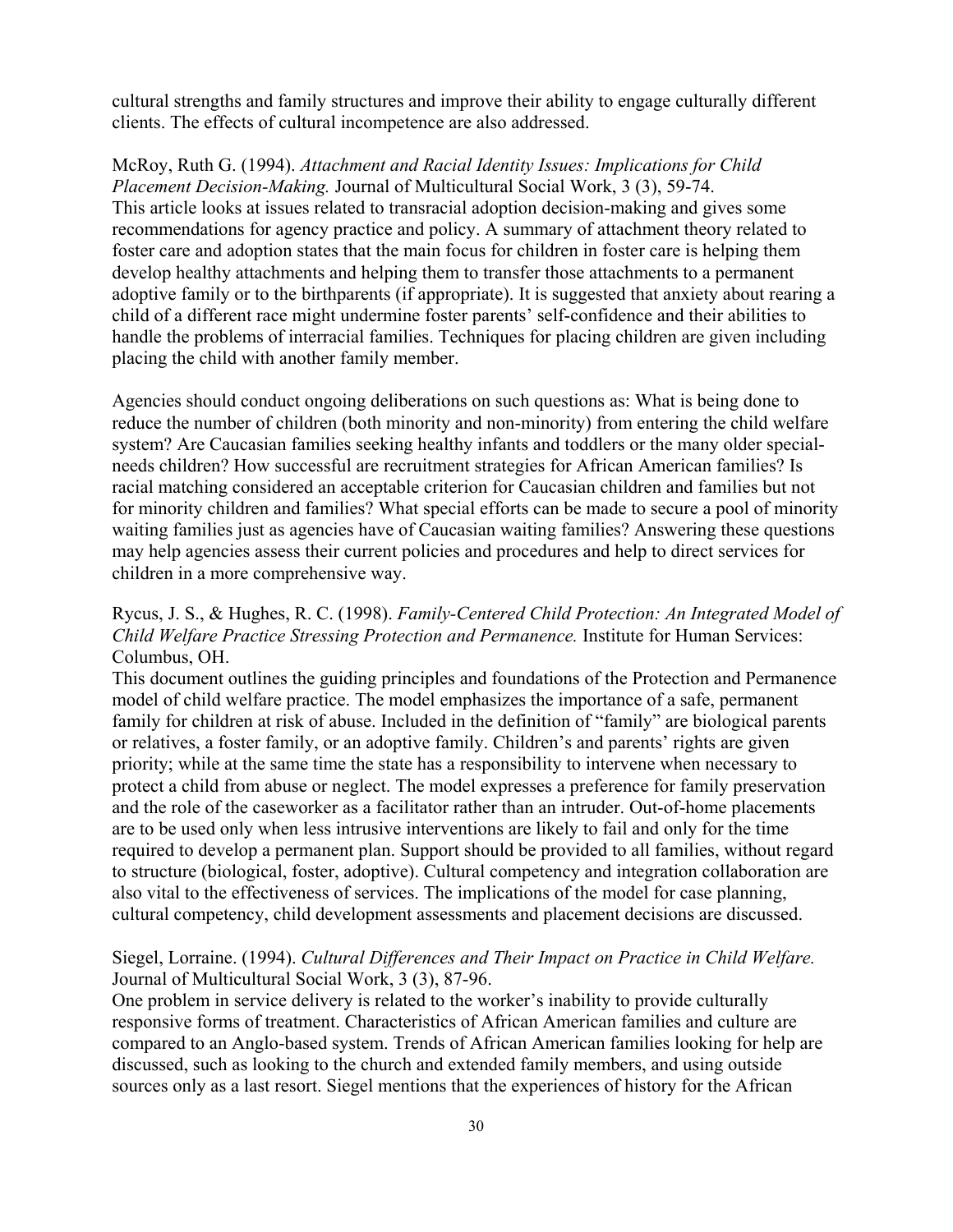American community have been replicated in the child welfare system. She sums up the article by saying that a need for a change in attitude and practice is needed to work competently with cultures that are different from the mainstream.

#### Terao, S. Y., Borrego Jr., J., & Urquiza, J. (2001). *A Reporting and Response Model for Culture and Child Maltreatment.* Child Maltreatment, 6 (2), 158-68.

As our society becomes increasingly culturally diverse, there is a growing concern in the mental health field as to whether clinicians are able to accurately distinguish different cultural parenting discipline practices from child maltreatment. Clinicians in various fields continue to differ on what is reportable. Although there is literature describing characteristics of various ethnic minority groups, there are limited data to support why clinicians do what they do and no decision-making model to guide a clinician's reporting behavior when working with clients from different cultures. The authors propose a model to guide clinicians through the decision-making process and discuss interventions and clinical responses that may be most appropriate when presented with different scenarios involving cultural parenting discipline practices and child maltreatment. Finally, limitations of the presented model along with future clinical and research directions are discussed.

#### Wilhelmus, Maria. (1998). *Mediation in Kinship Care: Another Step in the Provision of Culturally Relevant Child Welfare Services.* Social Work, 43 (2), 117-126.

This article discusses the difficulties in providing culturally appropriate services to African American families. It refers to the concept of kinship care as a step towards providing culturally relevant child welfare services. It discusses the growing need for culturally responsive child welfare services and the lack of child welfare policy and practice to create a standard for their kinship care policies and practice. Conflicts and obstacles to kinship care are discussed; from misunderstandings of roles between the child welfare worker and the family to feelings of neglect and being forgotten by the agency.

#### Yancey, A. K. (1998). *Building Positive Self-Image in Adolescents in Foster Care: The Use of Role.* Adolescence, 33 (130), 253-67.

The article describes the development of a pilot preventive mental health intervention, the PRIDE (Personal and Racial-Ethnic Identity Development and Enhancement) program, designed to provide components of parenting that are necessary for promoting positive self-image in ethnically marginalized adolescents and that are typically lacking in the foster care milieu. PRIDE utilizes successful, ethnically relevant role models in interactive group sessions to create a significant cognitive and emotional experience for teens. While the utility of role modeling for at-risk youth is widely accepted, there is little research on the packaging, delivery and influence of this intervention modality. This study demonstrates the feasibility of a "hybrid" role-modeling approach (intermediate in intensity of exposure and cost between one-to-one mentoring and career-day programs). Implications for further research on this type of intervention are discussed.

#### **Other Articles of Interest:**

Crampton, D. & Jackson, W. L. (1999). *Beyond Justice: Using Family Group Decision Making to Address the Overrepresentation of Children of Color in the Child Welfare System*. In 1999 Family Group Decision Making National Roundtable and International Conference: Summary of Proceedings, Seattle, WA, May 12-14, pp.93-98. American Humane Association, Englewood, CO.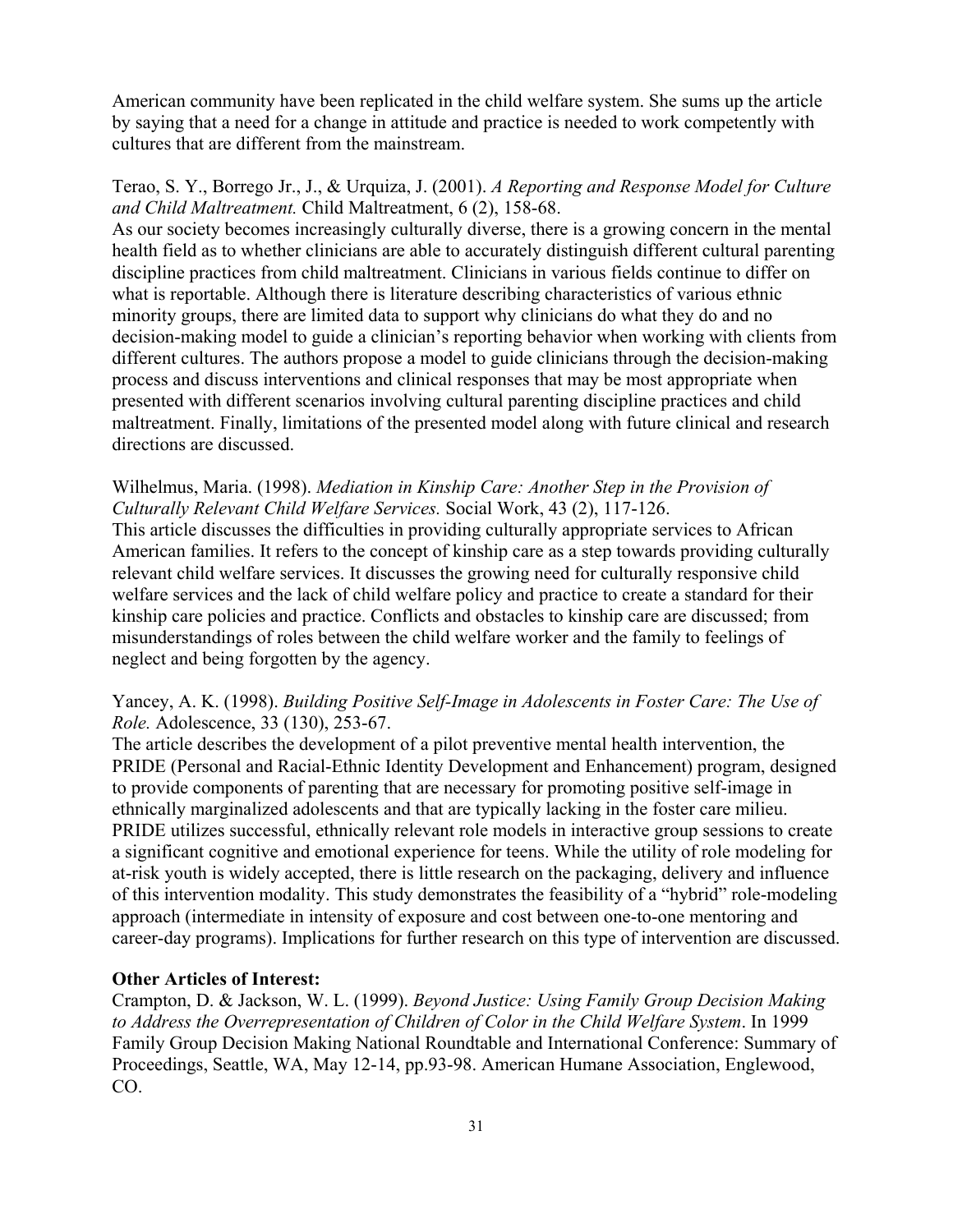Hamm, Wilfred. (1997). *Guide for effectively recruiting African American adoptive families.*  Journal of Multicultural Social Work, 5 (3/4), 139-149.

Haveman, Robert H., et al. (1988). *Disparities in Well-being Among U.S. Children Over Two Decades: 1962-1983.* University Press of America: Lanham, MD.

Keller, JoDee, and McDade, Katherine. (1997). *Cultural Diversity and Help-Seeking Behavior: Sources of Help and Obstacles to Support for Parents.* Journal of Multicultural Social Work, 5  $(1/2)$ , 63-78.

Leashore, Bogart R. (1997). *African American Men, Child Welfare, and Permanency Planning.*  Journal of Multicultural Social Work, 5 (1/2), 39-48.

Pinderhughes, Elaine. (1997). *Developing Diversity Competence in Child Welfare and Permanency Planning.* Journal of Multicultural Social Work, 5 (1/2), 19-38.

Scannapieco, M. (1999). *Kinship Care in the Public Child Welfare System: A Systematic Review of the Research*. In Hegar, R. L. & Scannapieco, M. (Eds.). Kinship Foster Care: Policy, Practice, and Research, pp. 141-54. Oxford Press: New York.

Williams, Carol W. (1997). *Personal Reflections on Permanency Planning and Cultural Competency.* Journal of Multicultural Social Work, 5 (1/2), 9-18.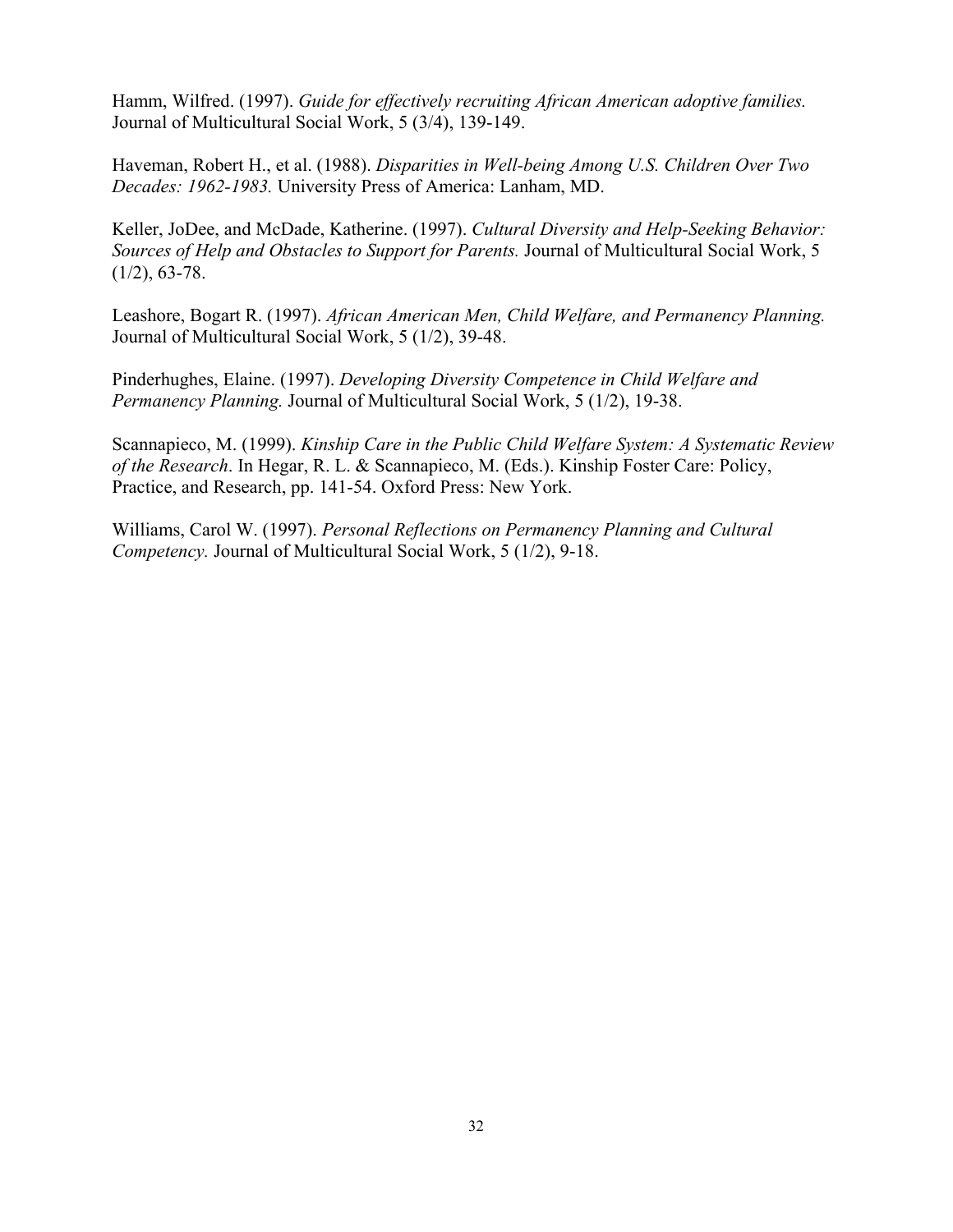#### **Appendix III**

### **African American Disparities Committee Members**

Co-Chair Dr. William Allen Mental Health Consultant

Co-Chair Erin Sullivan Sutton Assistant Commissioner Children's Services Administration Minnesota Department of Human Services

Honorable Pamela Alexander Hennepin County District Court

Linda Benson Ramsey County Human Services

Irving Boone African American Family Services

Lester Collins Council on Black Minnesotans

John Edmonds Olmsted County Community Services

Claudia Fercello Children's Research, Planning and Evaluation Division Minnesota Department of Human Services

Dr. Priscilla Gibson School of Social Work University of Minnesota

Ella Gross Institute for Minority Development

Ann Hill Office of the Ombudsperson for Families

Don Johnson, J.D. Hennepin County Attorney's Office Beth Haney Children's Defense Fund

Amy Perkins Ramsey County Guardian Ad Litem Program

Sarah Maxwell Hennepin County Adult, Children and Family Services

Rob Sawyer Olmsted County Community Services

Cindy Cesare Anoka County Children's and Family Services Department

Dr. Halisi Edwards-Staten Mental Health Consultant

Mark Toogood Children's Services Administration Minnesota Department of Human Services

Honorable Neva Walker Minnesota House of Representatives

Patricia Torres Ray Children's Services Administration MinnesotaDepartment of Human Services

Jacqui Smith Retired from The City, Inc.

Marcie Jefferys School of Social Work University of Minnesota

Misty Heggeness Humphrey Institute/School of Social Work University of Minnesota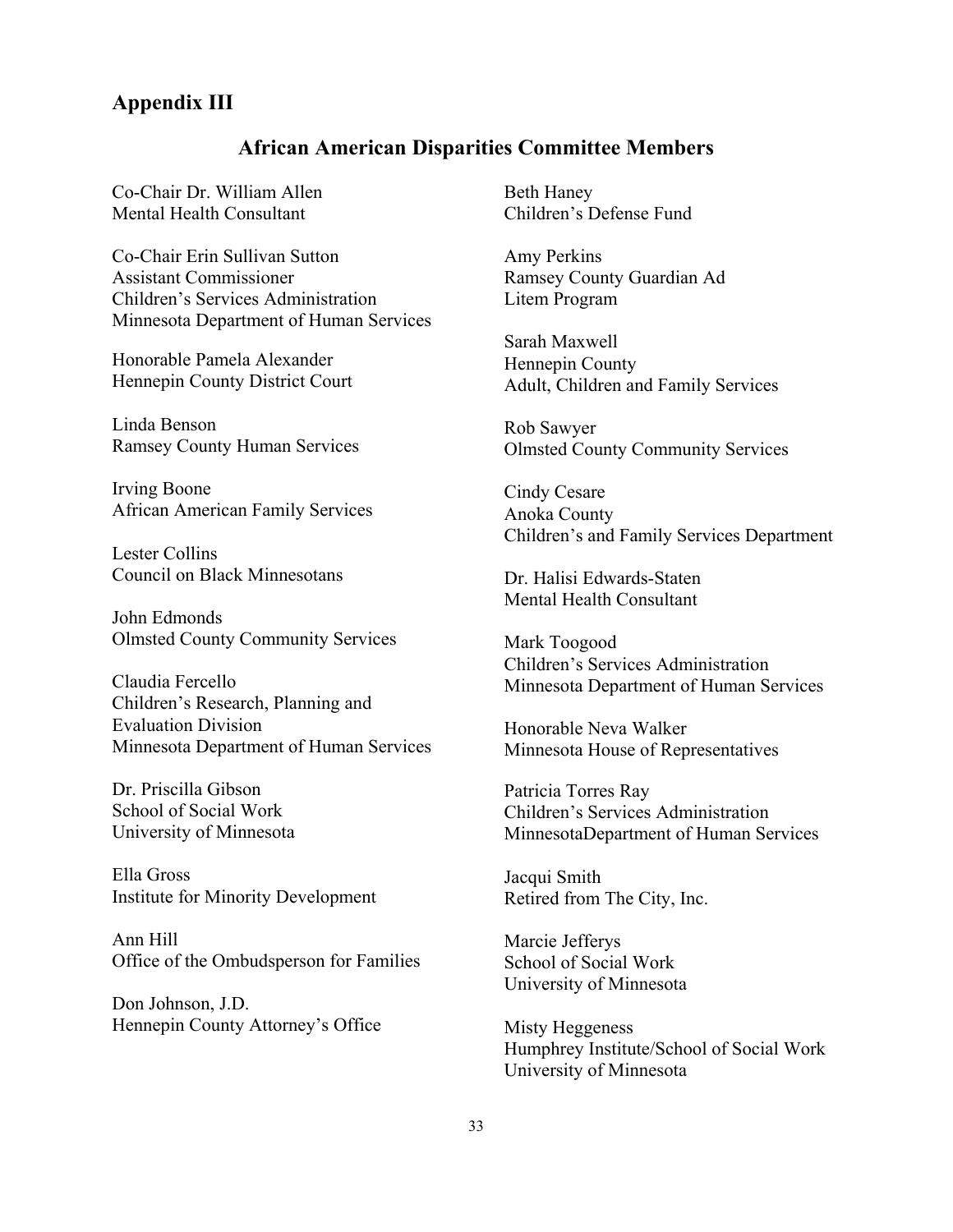# **Appendix IV**

# **Current Activities and Strategies to Address Disparities by the Minnesota Department of Human Services, Children's Services Administration**

- The most significant reform that will benefit African American families, DHS believes, is the move toward an Alternative Response to child maltreatment. This family-strength model is ideally suited for African American families who we know are dealing with stressful life circumstances that often manifests as a neglect report. Alternative response is a much less invasive, non-law enforcement approach to meeting the families' needs.
- Children's Services has developed guidelines for cultural competence on both an organizational and practice level. These guidelines will be available for implementation in 2002.
- Children's Mental Health Division developed and now supports the "Provider of Color" Network" to increase the community's ability to provide culturally competent mental health services to children. The division provides training and mentoring on the grants process, quality improvements and other areas.
- Children's Services updated the *Directory of Organizations and Providers Serving Diverse Populations* in Fall 2001.
- The Children of Color Outreach Initiative was formed in 1996 to lead and to coordinate all Department of Human Services efforts to strengthen services for children of color and to implement recommendations of the Children of Color Advisory Committee.
- The coordinator of the Children of Color Outreach Initiative, has been active in identifying, sharing and promoting "best and promising practices" on culturally appropriate/culturally competent child welfare service delivery both within the Department of Human Services and with county and community partners.
- The department's Child Welfare Training system provides a three-part, graduated course on culture and diversity to county child welfare personnel.
- The External Review team is incorporating some standardized questions into their review format to inquire into agency practice regarding cultural competency, diverse populations and other related areas.
- Citizen Review tries to include diverse community representation on their panels so all voices and concerns are heard about children in the child protection system.
- Children's Services does extensive analysis of socio-demographic on grants and contracts to ensure vendors are responsive to the needs of diverse populations.
- The department actively recruits and supports racially diverse adoptive families for children in need of permanency through the Public/Private Adoption Initiative.
- Most recently, the department authorized and will employ a full-time cultural expert in the department's African-American disparities position. This person will actively work with an advisory committee, the agency and the community to identify family-level strategies to improve family functioning and prevent child placement.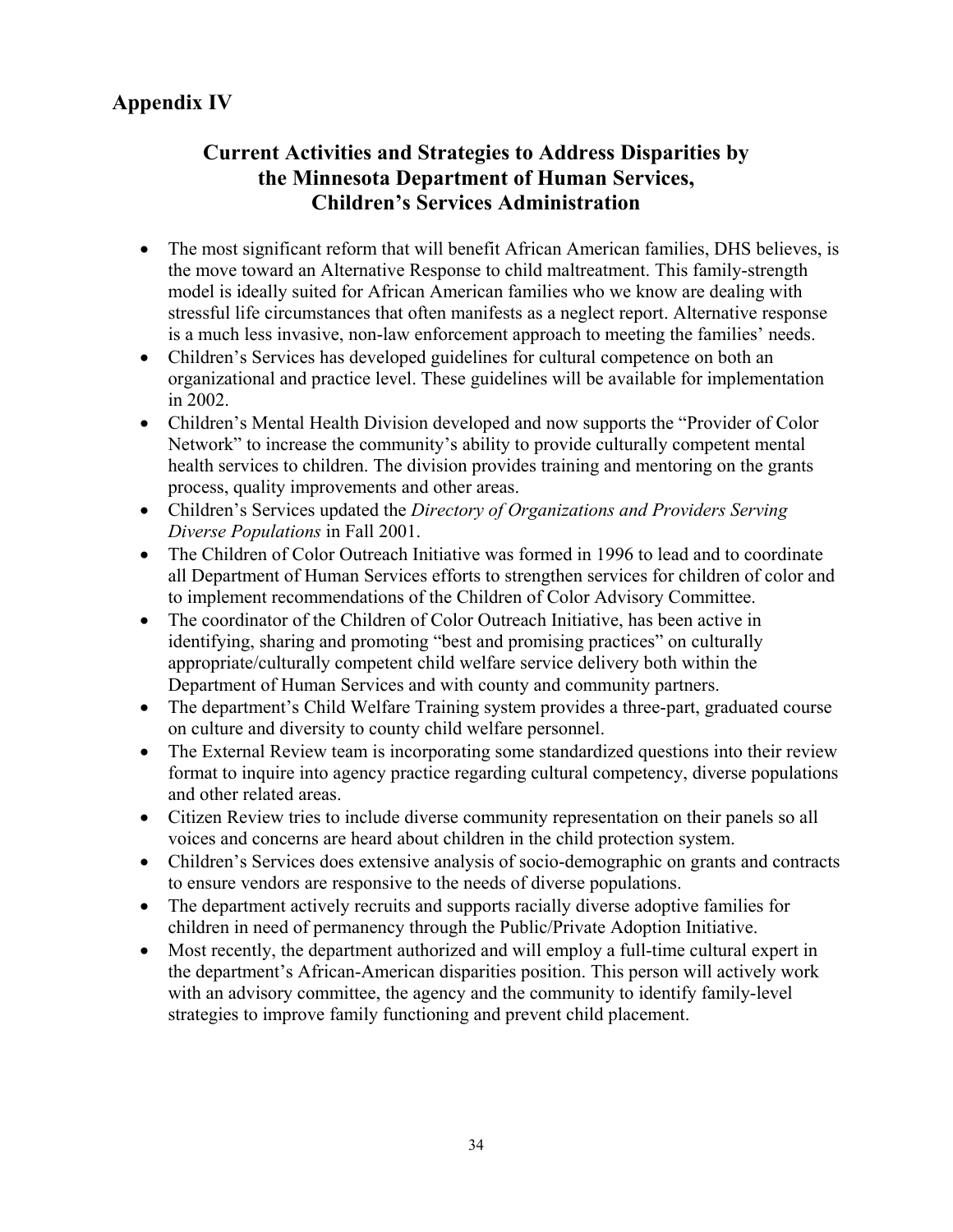# **Appendix V**

# **History of Efforts in Minnesota to Address Racial Disparity**

In 1990-91, the Hennepin County Board of Commissioners created a task force to address the concerns about African American children in out-of-home placement. This was in response to the request of the African American Children and Family Survival Committee of the Council on Black Minnesotans. The task force report, "African American Children in Out-of-Home Placement" was presented in August 1991.

The report noted that African American children constitute ten percent of the child population in Hennepin County, but sixty percent of the placement population. The committee made a number of demands that centered on the apparent inadequacy of the implementation of the Minority Heritage Act. Strategies put forth by the committee included:

- Counties must hire African American staff in proportion to the number of African American children served. Staff includes not only child protection workers, but also supervisors, program managers and division managers. Further, the counties must hire African American advocates.
- Child protection workers must be screened as closely as potential foster care parents are *before* being placed on their jobs.
- Counties must provide training immediately to judges and social workers in the entire system that work with communities of color. Those training programs should be developed with communities of color.
- Arrangements for therapy will be made with African American professionals.
- Caucasian foster parents will receive therapy to facilitate the move to African American families.
- African American children who are being reunited with their siblings must receive therapy around reunification and grief, and how to function again as a family with African American therapists.
- All residential treatment centers will be reviewed by this committee to determine which are inappropriate resources. Those that are inappropriate will no longer be used for African American children from Hennepin County.
- A kinship unit must be created for relative searches.
- Promote the One Church, One Child Program to encourage at least one African American family in every church to foster or adopt an African American child.
- Create and support an independent African American Adoption Project.

The Department of Human Services conducted a review of Hennepin County policies and practices in 1991 regarding the placement of children of color in foster care. A summary of the findings and recommendations included:

- County manuals do include appropriate references to laws respecting cultural heritage. But procedures for putting the policy into operation, including quality control points, need to be developed.
- Attention must be focused on the point of entry into care.
- State and county should develop procedures, including checklists and case plans, to ensure compliance.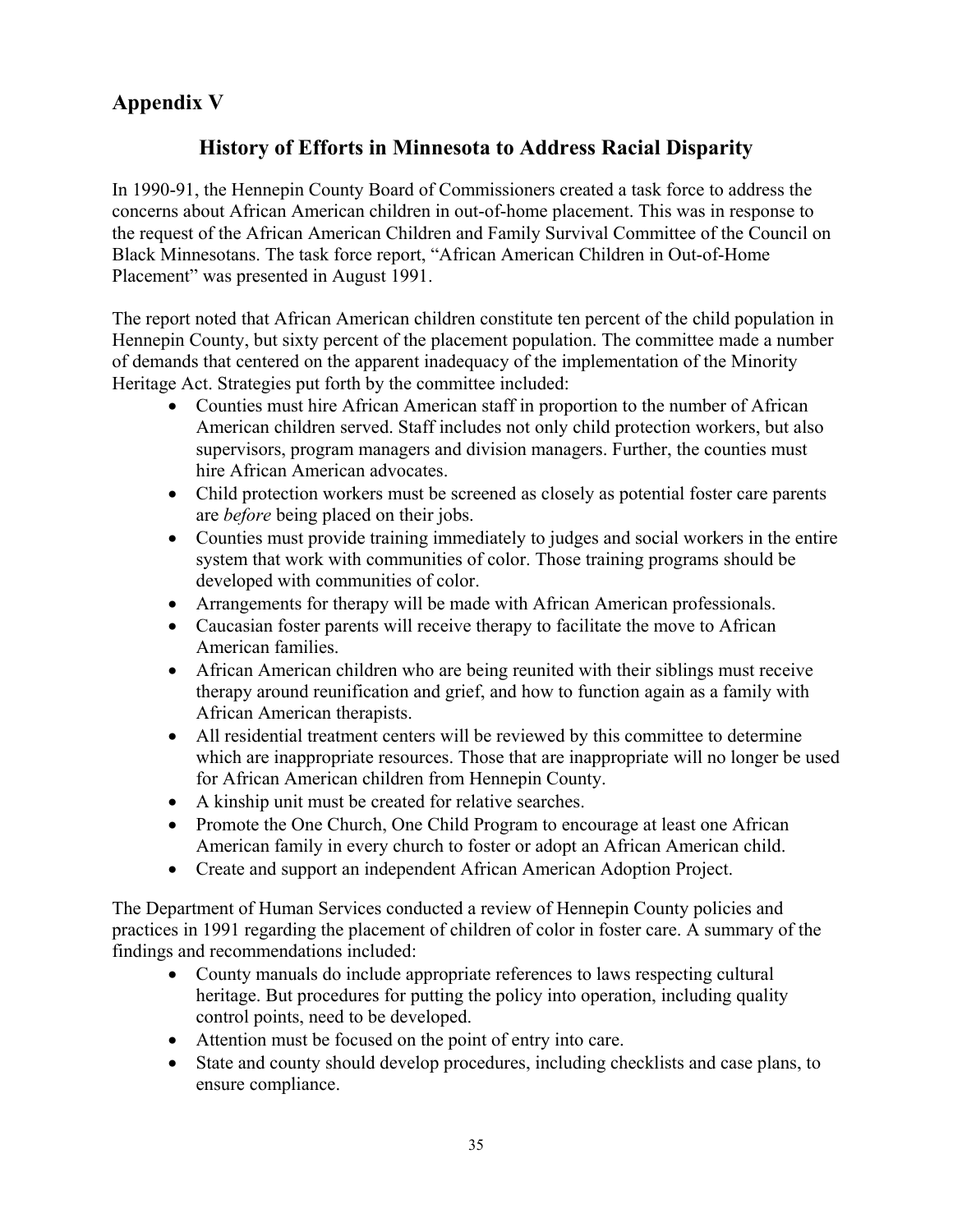- Increased efforts should be placed on relative searches when children must be removed from their parents.
- Training efforts need to be focused on the importance of ethnic or cultural heritage for children.
- "Best interests" of children should be implemented in terms of the importance of community or ethnic identity.

A follow-up task force was created by Hennepin County in 1992 to review the findings of the Placement Task Force and to examine adoption and foster care policies for all children. Some of their recommendations included:

- All employees must attend ongoing cultural sensitivity training.
- Reunification practices and procedures must be restructured.
- Managers of color must be hired.
- Culturally specific services must be utilized within communities.
- Guardian ad litems (GALs) of the same race should be appointed.
- GALs should be recruited and trained from the community.
- Families from communities of color for children with special needs should be recruited and trained.
- A diverse external citizens review process should be developed.
- Ongoing cultural issues training should be provided to judges, referees and attorneys.

The Department of Human Services convened a symposium in 1995, "Redefining Service Delivery to Communities of Color." The Children of Color Outreach Initiative was then launched in response to statewide data that showed a disparity between the need for various services and the low percentage of families of color actually utilizing available services. The African American committee of the Initiative developed the following recommendations to guide the department's work with the African American community.

- All professionals in the child welfare system should receive training on separation, placement and reunification. That training should cover African American culture and values.
- Culturally appropriate in-home supports should be offered instead of out-of-home placement. Supports should include: homemaker services, parent aides, protective day care, public health services, parenting classes, respite care, in-home education and counseling.
- Drug abuse must be addressed before it gets to the courts. Launch a media campaign that doing drugs is suicidal and doing drugs while pregnant amounts to child abuse.
- Mothers and children at risk must be identified. Support prenatal care and treatment of addiction.
- Family-oriented drug treatment programs must be developed.
- Extended care for continued follow-up of infants discharged as cocaine exposed must be provided.
- The foster care and adoption system must be revamped so the children can be removed from the custody of drug-using parents.
- The "whole family foster care" concept must be developed and implemented.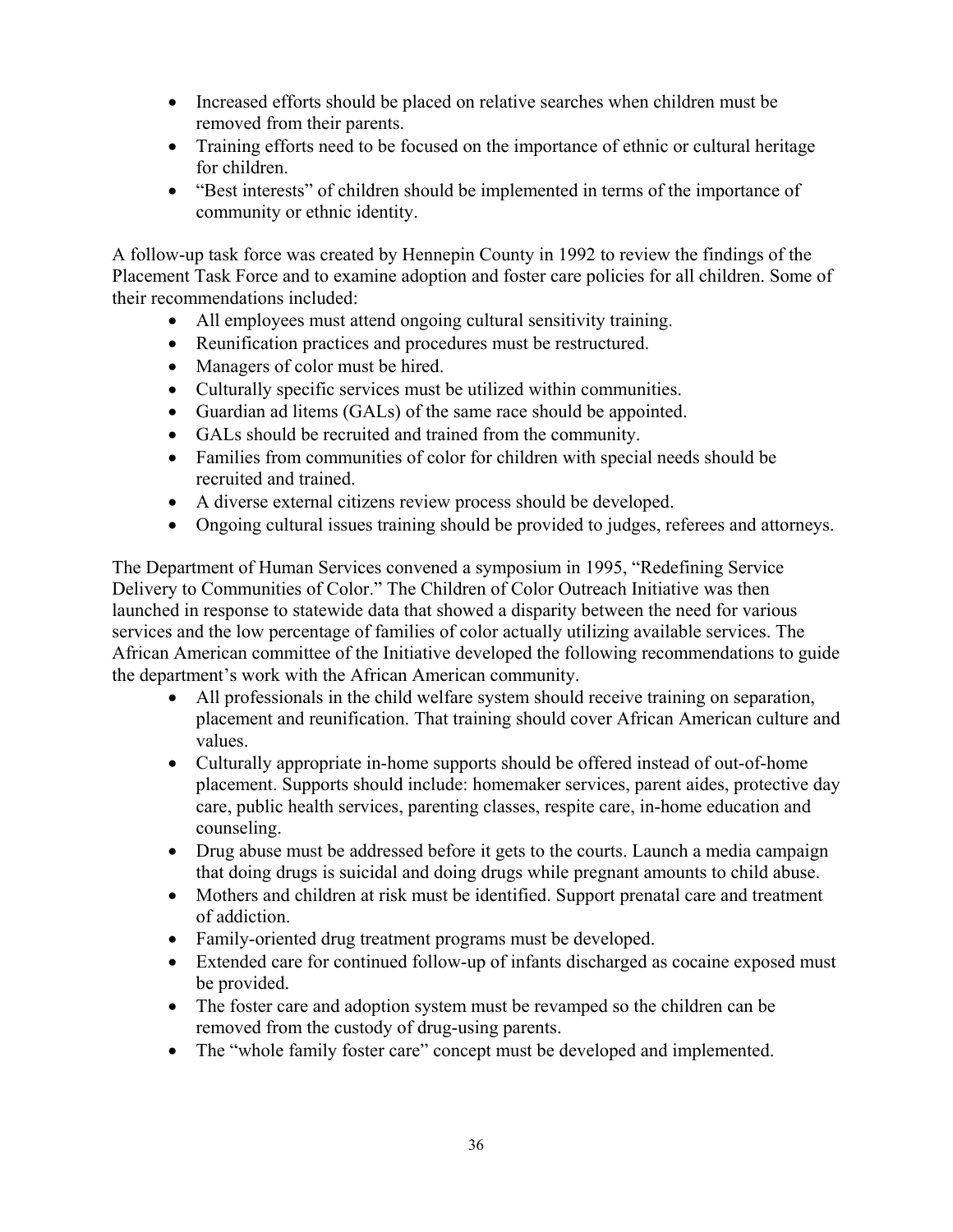The Children of Color Outreach Initiative became a structural feature of the Children's Services (then the Children's Initiative) administration in 1996. The five-year strategic plan for the Children's Initiative that developed in 1997-98 included "Culturally Competent Delivery of Services" as one of four overarching goals and initiatives. The Children of Color Outreach Initiative has achieved worthwhile goals in the last five years.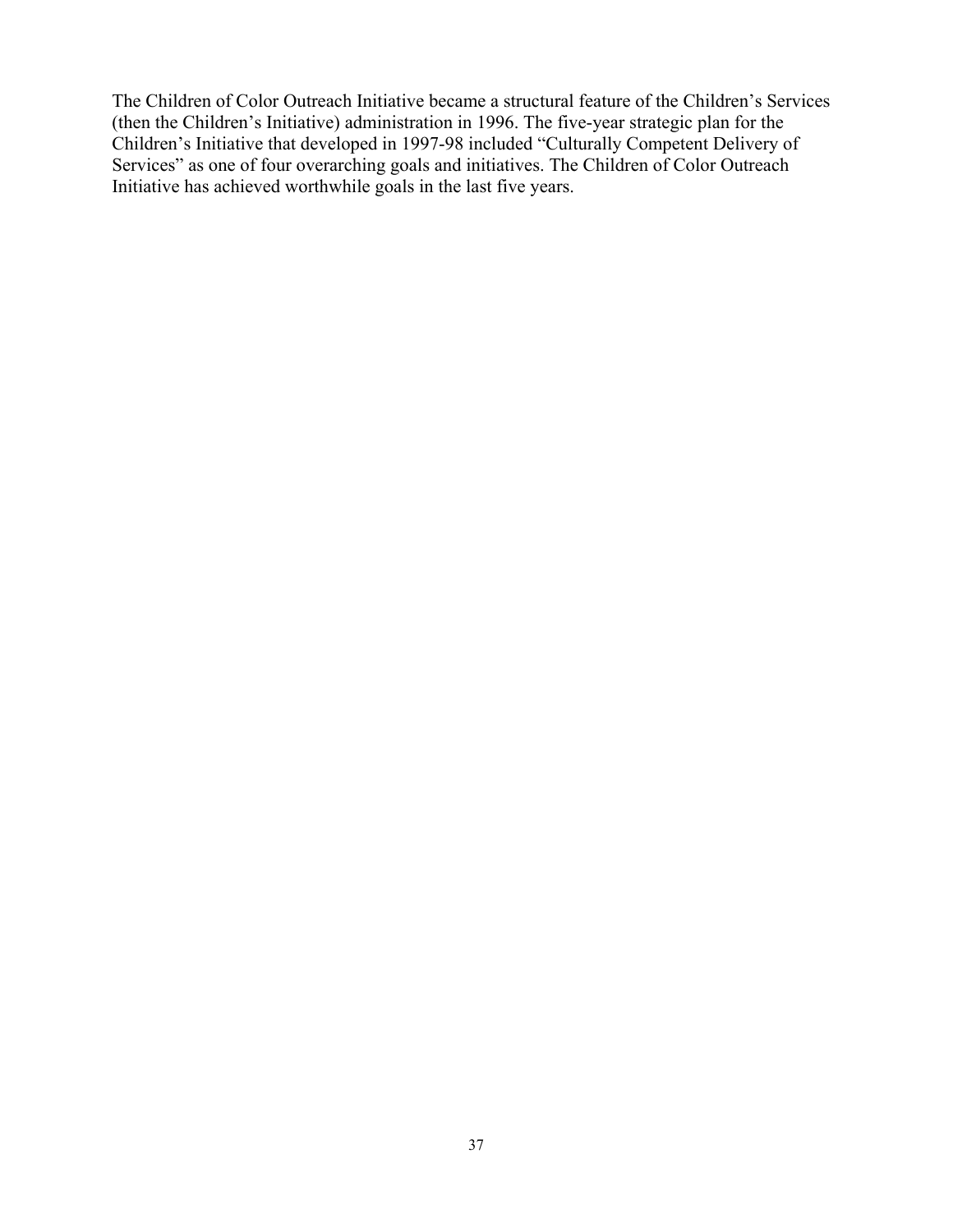# **Appendix VI**

# **Racial Disparities Facts1 Minnesota Trends**

#### **Socio-economic trends**

- Minnesota's African American population has more than tripled from 50,000 in 1980 to about 171,000 in 2000. More than half of the African Americans moving to Minnesota in recent years have been poor. (U.S. Census, 2000).<sup>2</sup>
- The explosion in minority population contributed 57 percent of the state's gain in residents in the 1990s. Minnesota's African American growth rate is at the top among 47 states.<sup>3</sup>
- In Minnesota in 2000, people identifying their race as African American alone made up 3.49 percent of the population, Caucasian alone made up 89.45 percent, and two or more races made up 1.68 percent of the population.<sup>4</sup>
- Nine out of 10 Minnesotans are Caucasian.<sup>5</sup>
- Minnesota and Illinois have the nation's largest average African American family size, with  $3.5$  people.<sup>6</sup>
- Over 30 percent of all minority metro residents live in "concentrated poverty".<sup>3</sup>
- Fully half of African American and American Indian children live under the federal poverty guideline, compared to 12 percent of all children in Minnesota.<sup>9</sup>
- People of color represent the largest portion of the welfare population and are leaving welfare much more slowly than Caucasians.<sup>10</sup>
- People of color represent over 60 percent of single-parent Minnesota Family Investment Plan (MFIP) participants in the metro region. American Indians represent 30 percent of single-parent MFIP participants in northwest Minnesota. Hispanics represent the largest minority group of MFIP participants in both central and southwestern Minnesota.
- African American households are over represented (16 percent) in food shelf and on-site meal programs compared to the total state population of African American households (three percent). Caucasian households were under represented (62.9 percent) in comparison to the total state population of Caucasian households  $(93.2 \text{ percent})$ .<sup>11</sup>

 $\overline{\phantom{a}}$ 

 $<sup>1</sup>$  Author's note: "Facts" on disparity by race need to be interpreted carefully and contextually. No social problem is singly determined. Rather, all</sup> social phenomena are multivariate and multidimensional. In that sense then, the broader ecology in which people of color live their lives needs to be taken into account when looking at these numbers. Racism, discrimination and economic marginalization and segregation are salient and

<sup>&</sup>lt;sup>2</sup> U. S. Census Bureau www.census.gov<br>
<sup>3</sup> Star Tribune. *Minorities Contribute Bulk of State's Population Gains*, March 29, 2001. www.startribune.com<br>
<sup>4</sup> U. S. Census Bureau. www.census.gov.

<sup>5</sup> Pioneer Press. *Minnesota's Schools are Among Most Segregated, Study Indicates*, July 19, 2001.

 $\frac{7}{8}$  Concentrated poverty is defined as a census tract with 40 percent or more of its residents having incomes below federal poverty line.<br><sup>8</sup> Institute on Race and Poverty

 $\frac{9}{10}$  KIDS Count<br> $\frac{10}{10}$  MFIP Ethnic Reports

<sup>&</sup>lt;sup>11</sup> Hunger Solutions Minnesota. July 2001. *Working but Still Hungry: A Survey of Food Shelves and On-Site Meals Programs in Minnesota. July 2001.*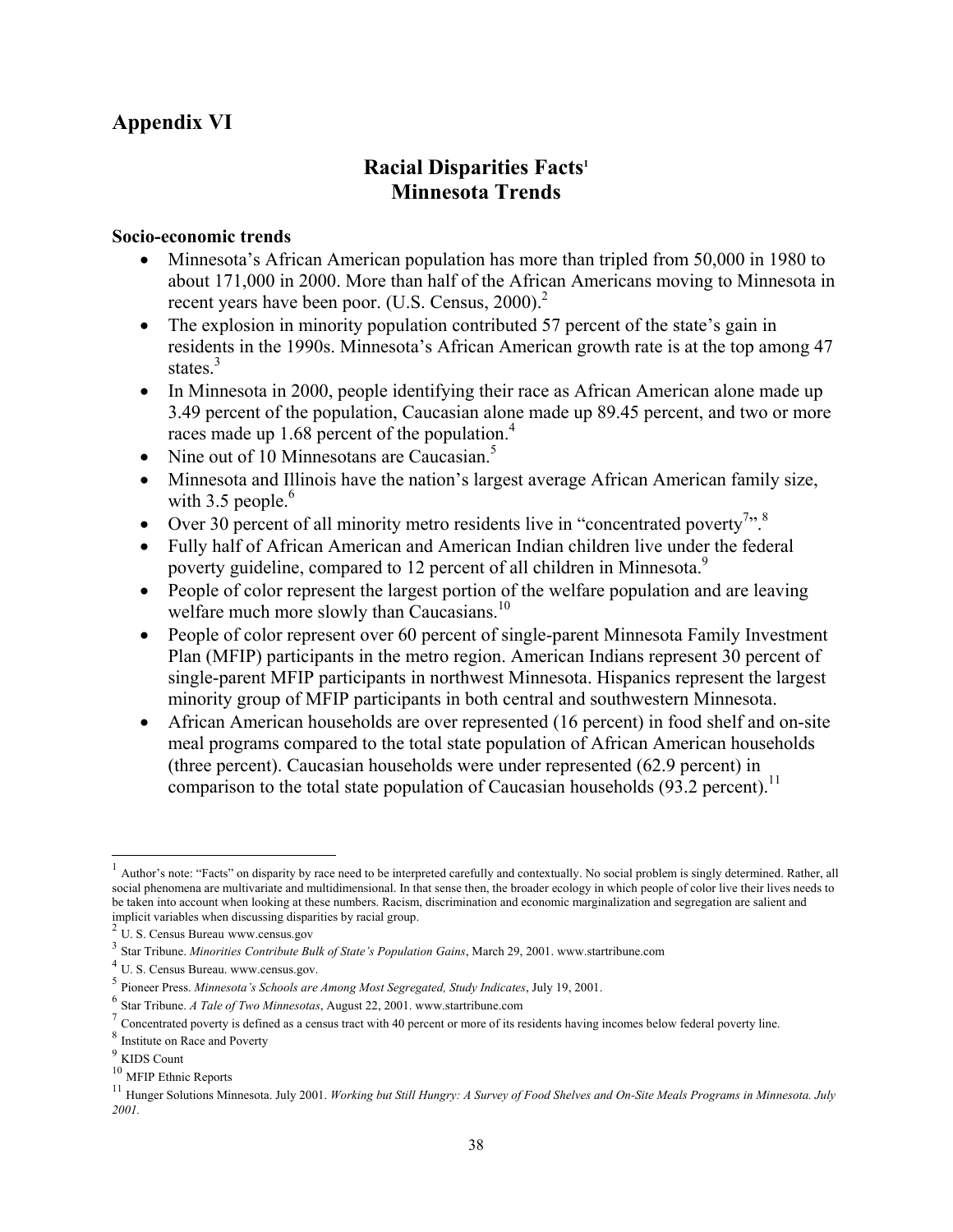#### **Health Trends**

- Infant mortality rates for African American and American Indian babies are more than twice as high (16.5 deaths and 16.2 deaths, respectively, per 1,000 live births) as those for any other racial or ethnic group in the state.<sup>12</sup>
- Families of color receive insufficient prenatal care. In a recent study by the Minneapolis Department of Health and Family Support, about 43 percent of African Americans received inadequate prenatal care compared to Caucasians (17 percent).<sup>13</sup>
- American Indian women are eight times more likely to receive inadequate prenatal care or no care at all than their Caucasian counterparts. Asian and African American women are six times more likely to receive inadequate care or no care at all. The rate of early prenatal care among populations of color is among the worst in the nation.<sup>14</sup>
- Among 15-17 year olds, pregnancy rates among populations of color are approximately three to seven times higher than the comparable rate for Caucasians. Minnesota has the highest rate of African American teen pregnancy in the nation.<sup>15</sup>
- The suicide rate is substantially higher among American Indians than any other racial/ethnic group. Students of color in Minnesota are more likely to have attempted suicide. $16$
- Populations of color comprise approximately eight percent of Minnesota's population, but approximately 17 percent of Minnesota's uninsured population. The rate of uninsurance for all populations of color is approximately 10 percent, compared to 5 percent for Caucasians.<sup>17</sup>
- African American admissions to chemical dependency treatment grew from 10 percent in 1989 to 24 percent in 1997.
- Fifty-one percent of African American admissions involve cocaine as the primary substance of abuse. Alcohol is the primary substance for all other racial groups.
- There were 64 cocaine-related deaths in Hennepin County in 1996 (up from 46 in 1995). Half of those who died were African American and seven of the deaths were infants. (DAANES, the Drug Alcohol Normative Evaluation System data from 1997)

### **School Trends**

- During the 1990s, the percentage of students of color in Minnesota climbed from 10 to 17 percent. Minnesota was singled out for having the most segregated schools. More than 60 percent of the state's African American students are enrolled in schools where minorities make up most of the students. For 12.5 percent of the state's African American students, their schools are made up of more than 90 percent minorities.<sup>18</sup>
- African American students in grades 7-12 are almost four times as likely to drop out of school as their Caucasian counterparts.<sup>19</sup>

<sup>&</sup>lt;sup>12</sup> Minnesota Department of Health

<sup>&</sup>lt;sup>13</sup> Star Tribune. *Report Assails Health Care for Poor, Minorities*, May 31, 2001. www.startribune.com.<br>
<sup>14</sup> Minnesota Department of Health<br>
<sup>15</sup> Center for Disease Control<br>
<sup>16</sup> Minnesota Department of Health<br>
<sup>17</sup> Min

<sup>19</sup> Minneapolis School District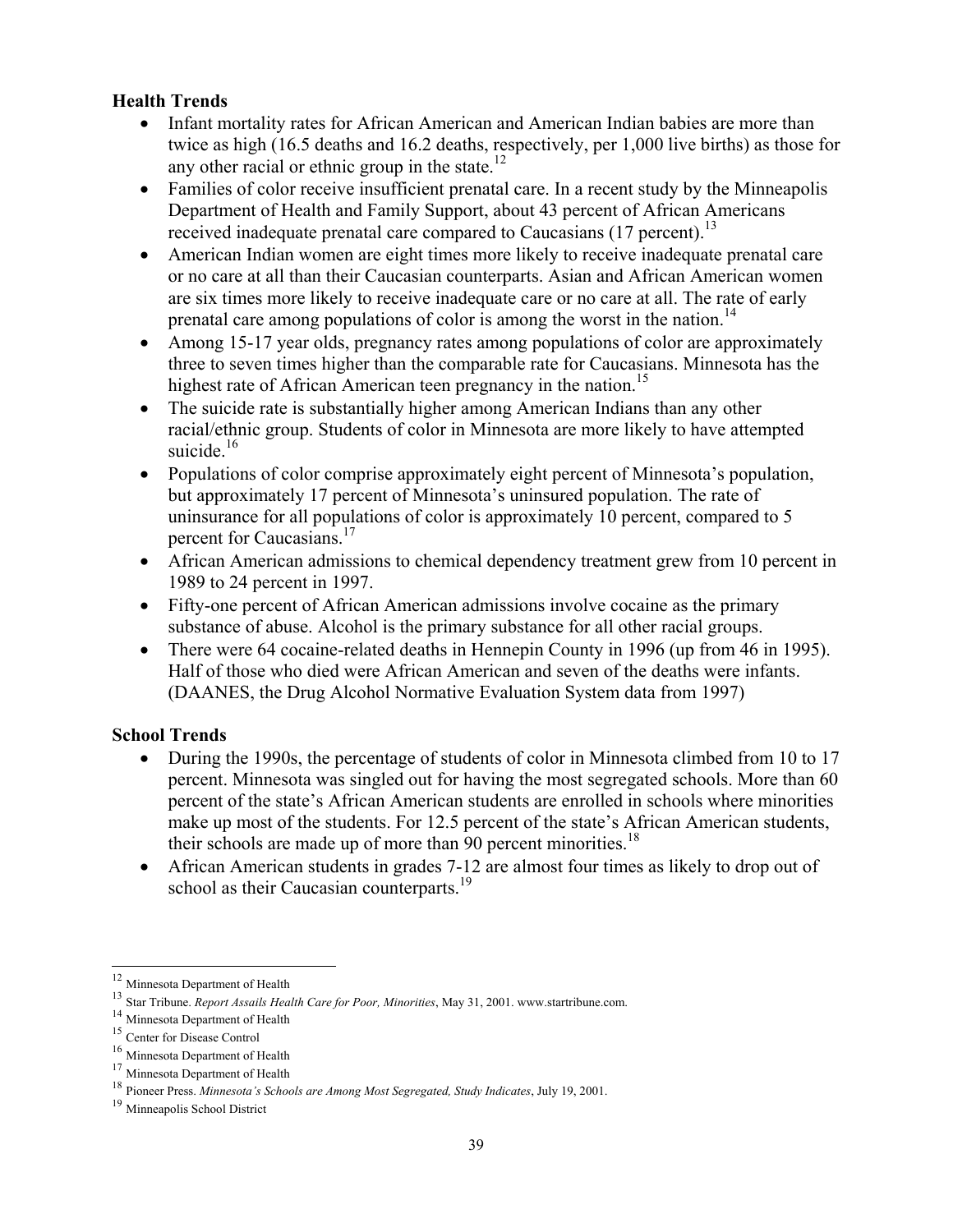- In Minneapolis, the number of students whose home language is not English has grown from 8 percent in 1988 to 19 percent in 1999. English language learners (ELL) come from more than 80 countries. $20$
- Over 90 percent of ELL students receive free or reduced lunch.<sup>21</sup>

#### **Correctional/Justice System Trends**

- As in previous vears, in 1999 Minnesota had an exceptionally low imprisonment rate for Caucasians (68 per 100,000) and about an average imprisonment rate for African Americans (1,417 per 100,000), resulting in the worst racial disparity in the country (21 to1). $^{22}$
- Minnesota has the worst record of 49 states studied when comparing the rate at which African Americans and Caucasians go to prison. African American men in Minnesota are 27 times more likely to be jailed than Caucasian men.<sup>23</sup>
- In Minnesota, African American men are nearly 40 times more likely to go to prison for a drug offense than Caucasians, yet five times as many Caucasians in the United States use drugs as African Americans.<sup>24</sup>
- One out of every 24 African American men in Minnesota is in prison, compared with one in 642 for Caucasian men. $25$

#### **Child Abuse and Neglect Trends**

- According to a study conducted in 1997, more than 8 percent of all African American children in Minnesota were in some sort of out-of-home placement during the year, compared with 1 percent of the state's Caucasian children.<sup>26</sup>
- African American children were 12 times more likely than Caucasian children to be in out-of-home placement because of parent-related issues, compared with about six times more likely than Caucasian children to be in out-of-home placement for correctional issues.<sup>27</sup>
- African American children in Minnesota in 1997 made up approximately four percent of the population under age 18, but had a rate of 22.3 percent of being in juvenile out-ofhome care.<sup>28</sup>

#### **Chemical Dependency Trends**

• Recent data suggests that American Indians receive chemical dependency services at a rate 70 times greater than the general population.<sup>29</sup>

 $^{20}$ Minneapolis School District

<sup>&</sup>lt;sup>21</sup> Minneapolis School District<br><sup>22</sup> Council on Crime and Justice Newsletter, November 2001. www.crimeandjustice.org.<br><sup>23</sup> Star Tribune. *Glaring Gap in Proportion of Minnesota Blacks, Whites Sent to Prison, June 8, 2000* 

<sup>&</sup>lt;sup>24</sup> Star Tribune. *Glaring Gap in Proportion of Minnesota Blacks, Whites Sent to Prison*, June 8, 2000. www.startribune.com.<br><sup>25</sup> Star Tribune. *Glaring Gap in Proportion of Minnesota Blacks, Whites Sent to Prison*, June

<sup>&</sup>lt;sup>26</sup> Minnesota Department of Human Services. Report on Out-of-Home Care in 1997 and 1998 by Race and Heritage (Bulletin #01-68-01). March 1, 2001.<br><sup>27</sup> Minnesota Department of Human Services. *Report on Out-of-Home Care in 1997 and 1998 by Race and Heritage* (Bulletin #01-68-01).

March 1, 2001.

<sup>&</sup>lt;sup>28</sup> Minnesota Department of Human Services. *Report on Out-of-Home Care in 1997 and 1998 by Race and Heritage* (Bulletin #01-68-01). March 1, 2001.<br><sup>29</sup> CCPD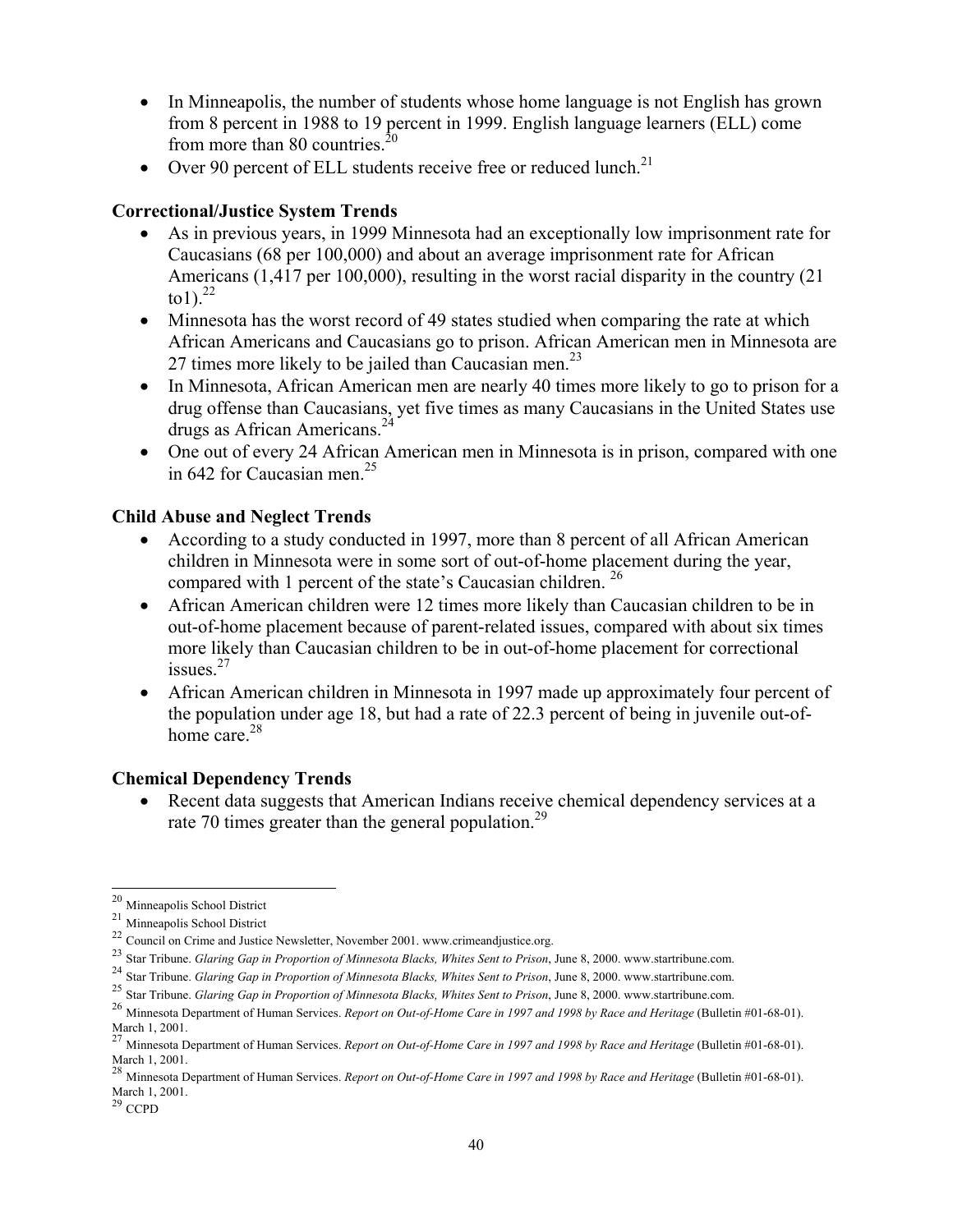## **Other Trends**<sup>30</sup>

- Minority youth in a recent study were more likely to experience violence, truancy, emotional distress, sexual activity and pregnancy than Caucasians.
- Racial minorities were two to three times more likely to be threatened or injured with a weapon than Caucasian students.
- Minority youth were two to three times more likely to experience both sexual and physical abuse than Caucasian students.
- Students who are racial minorities were two to three times more likely to have cut class than their Caucasian counterparts.
- African American youth are getting pregnant or impregnating others at two to three times the rate of Caucasian students.
- Minority youth were twice as likely to have attempted suicide in the previous year and twice as likely to feel discouraged, sad, hopeless, or stressed.

## **Minneapolis/St. Paul Trends***<sup>31</sup>*

- African American children made up 44 percent of the student population in the Minneapolis Public Schools whereas Caucasian children made up only 28.73 percent in 2000.
- In 1998-1999, African American children dropped out at a rate of 19.8 percent and Caucasian children dropped out at a rate of 5.8 percent, meaning African American children were four times as likely to drop out.
- African American youth had a 31 percent four-year graduation rate as compared to a 63 percent graduation rate for Caucasians. Meaning that African American youth are onehalf as likely to graduate in four years than Caucasians.
- Seventy percent of the Minneapolis School District qualified for free or reduced-price lunch in comparison to 26 percent of students statewide.

### **National Trends**

l

- In key sectors (nationally), including educational attainment and access to health care, African Americans continue to lag behind Caucasians. The major challenge to eliminating these obstacles is presented by the institutions in this country.  $32$
- In the United States in 2000, African Americans alone made up 12.32 percent of the population, Caucasians alone made up 75.14 percent, and two or more races made up 2.43 percent of the population.<sup>33</sup>
- In 1997, African American families had a median income of \$28,602 while Caucasian family income was \$46,745 – a difference of \$18,143. Income for African American married couples was \$45,375 while Caucasian married couples' median income was  $$52,098 - a$  difference of \$6,723.<sup>34</sup>

<sup>&</sup>lt;sup>30</sup> The Urban Coalition. *Warning: Disparities Begin Here. The Health and Well-Being of Youth in Minnesota, June 2001.*<br><sup>31</sup> Minneapolis Public Schools. *What Our Schools Look Like*, September 19, 2000.

<sup>&</sup>lt;sup>31</sup> Minneapolis Public Schools. *What Our Schools Look Like*, September 19, 2000.<br> **http://www.mpls.k12.mn.us/communications/report\_2000/schools.html.**<br><sup>32</sup> Pioneer Press. *Blacks in America Doing Better But Still Lagging* 

<sup>&</sup>lt;sup>33</sup> U. S. Census Bureau. www.census.gov.<br><sup>34</sup> Pioneer Press. Blacks in America Doing Better But Still Lagging, Study Finds: Employment, Pay at Record Levels, but Disparities Still Exist, November 14, 1999. http://www.pioneerplanet.com.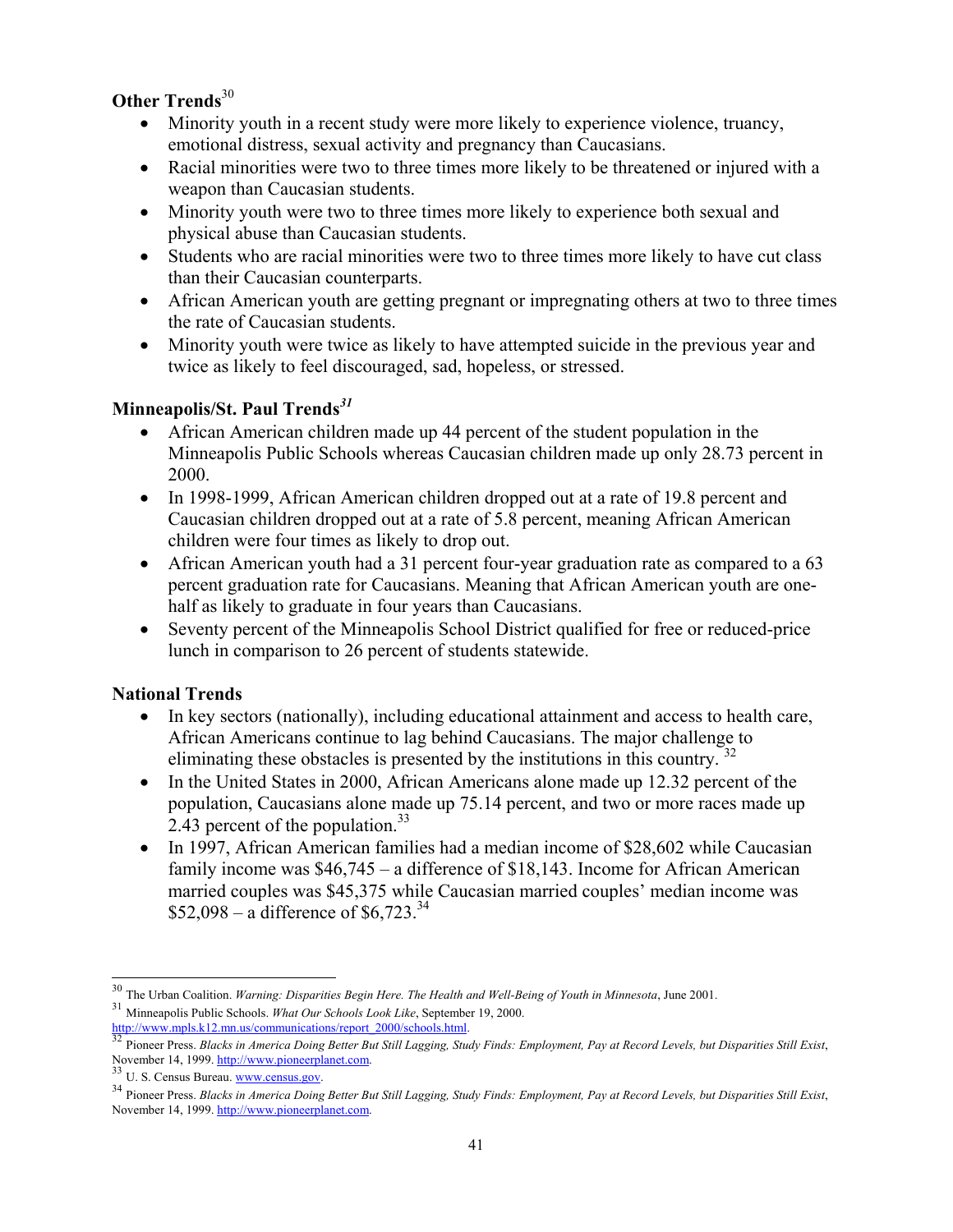- Nationally, more than 70 percent of the nation's African American students attend schools where the minority population is greater than 50 percent.<sup>35</sup>
- Youth of color experience more severe treatment than their Caucasian peers at every stage of the juvenile justice process. Although minority youth are one-third of the adolescent population in the United States, three out of four youth admitted to state prisons in 1997 were minorities. Even when charged with the same offenses – minority youth were less likely to be placed on probation than Caucasian youth, were much more likely to be waived to criminal court, and African American youth with no prior admissions to locked facilities were six times more likely to be incarcerated than Caucasian youth with the same background.<sup>36</sup>
- A Justice Department study found wide racial and geographic disparities in the federal death penalty system. Minorities are over represented in the federal death penalty system, as both victims and defendants, relative to the general population. Crime is often the product of social ills and harsh conditions...that disproportionately affect minorities.<sup>37</sup>

<sup>&</sup>lt;sup>35</sup> Pioneer Press. Minnesota's Schools are Among Most Segregated, Study Indicates, July 19, 2001.

<sup>&</sup>lt;sup>36</sup> Child Welfare League of America, April 24, 2000. New Report, "And Justice for Some" Reveals Sharp Racial Disparities in Nation's Juvenile<br>Justice System. http://www.cwls.org/publicpolicy/jjupdate042400.html.<br><sup>37</sup> Star

*Justice System*. *Justice Study Finds Wide Disparity in Federal Death Penalty System***, September 13, 2000. http://www.startribune.com.**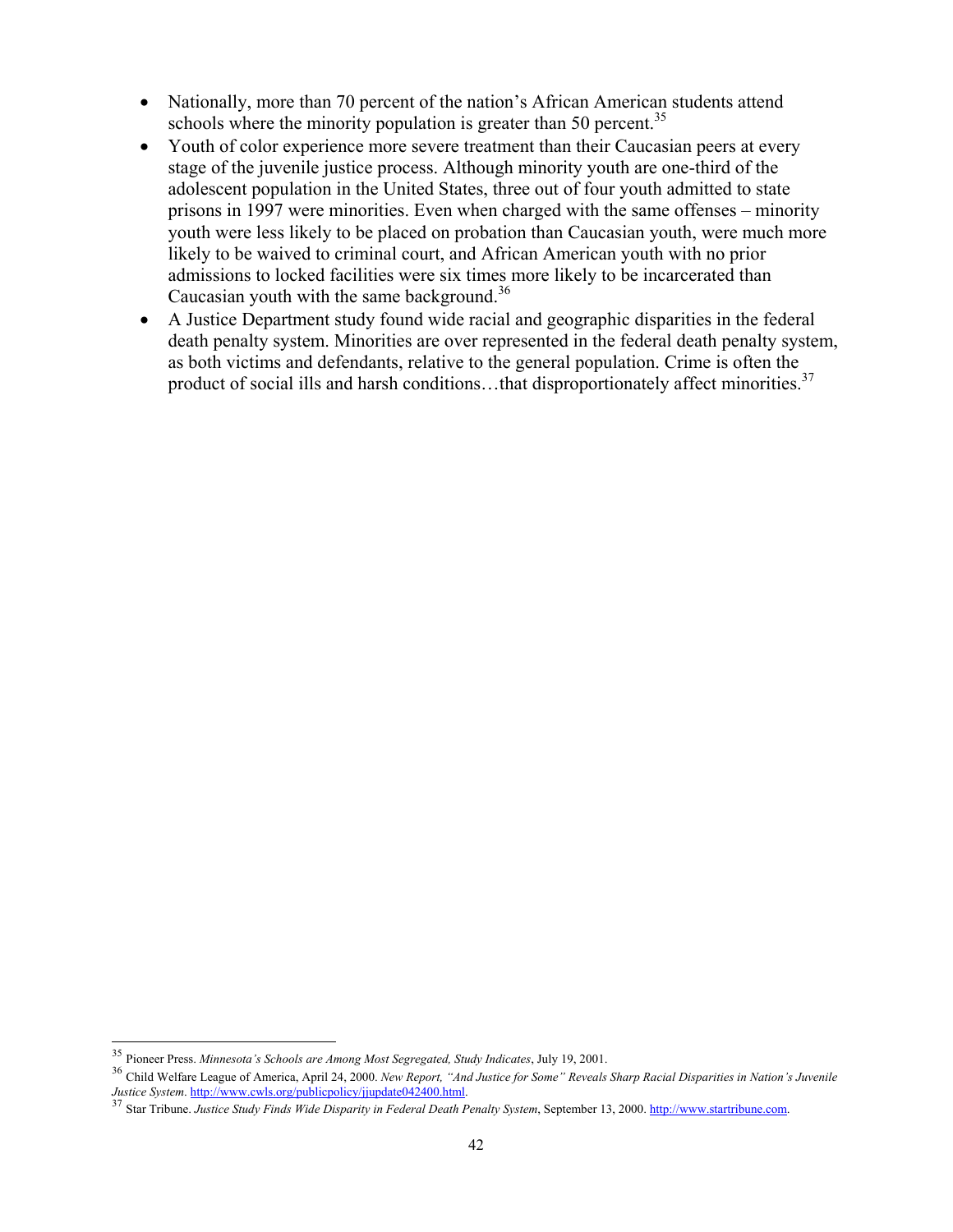# **Appendix VII**

## **Study of Outcomes for African American Children in the Child Protection System**

Legislative Mandate (2001 Minnesota Session Laws, First Special Session, Chapter 9, Article 11, Section 15)

The commissioner of human services, in consultation with local social services agencies, councils of color, representatives of communities of color, child advocates, representatives of courts, and other interested parties, shall:

- study why African American children in Minnesota are disproportionately represented in child welfare out-of-home placements.
- study each stage of the proceedings concerning children in need of protection or services, including the point at which children enter the child welfare system, and the outcomes for children in the child welfare system, to determine why outcomes differ by race.
- use child welfare performance and outcome indicators and data and other available data as part of this study.
- study and determine if there are decision-making points in the child protection system that lead to different outcomes for children and how those decision-making points affect outcomes for children.

#### **The commissioner shall report and make legislative recommendations on the following:**

- amend the child protection statutes to reduce any identified disparities in the child protection system relating to outcomes for children of color, as compared to Caucasian children;
- reduce any identified bias in the child protection system;
- reduce the number and duration of out-of-home placements for African American children; and
- improve the long-term outcomes for African American children in out-of-home placements.

The commissioner of human services shall submit the report and recommended legislation to the chairs and ranking minority members of the committees in the house of representatives and senate with jurisdiction over child protection and out-of-home placement issues.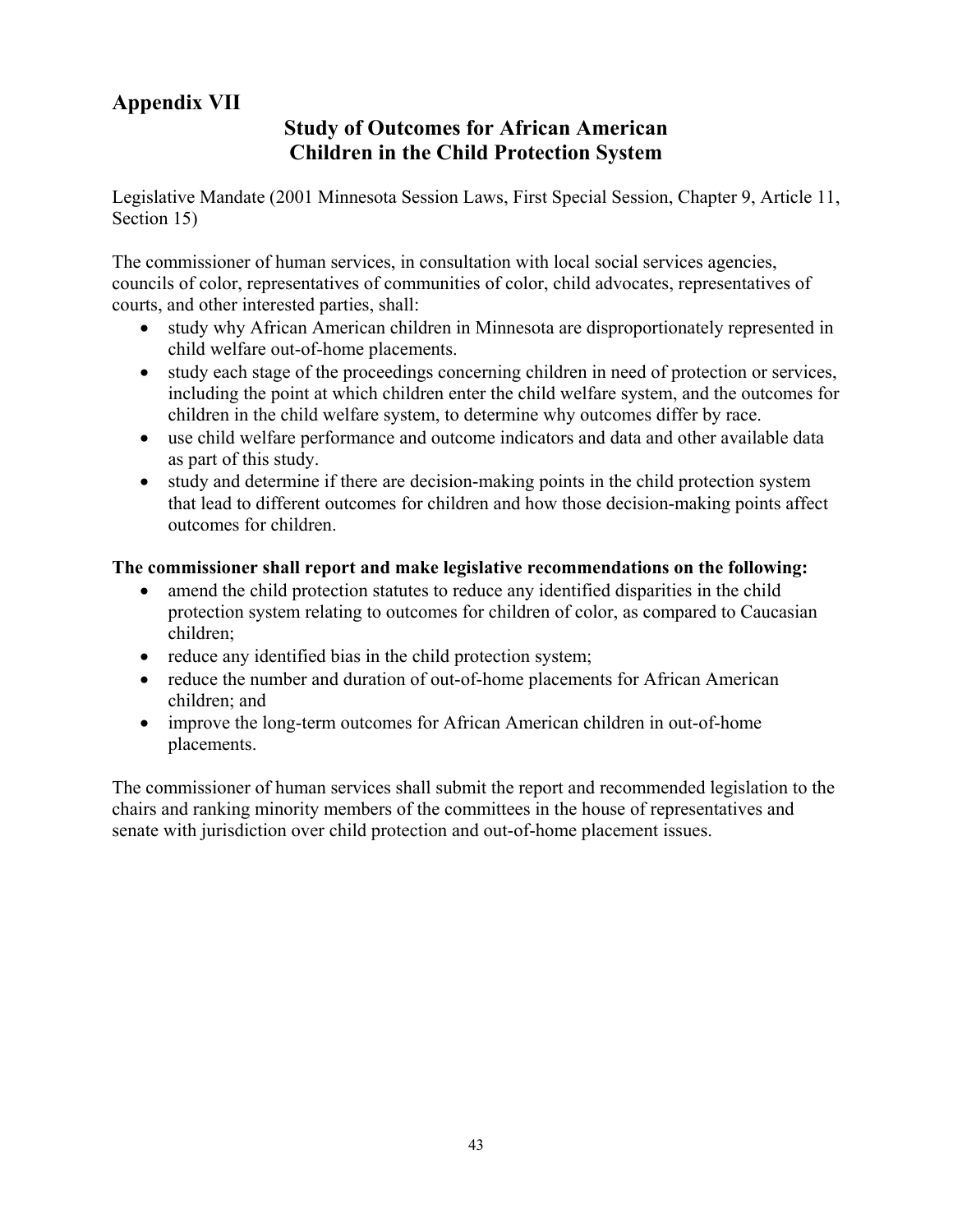# **Appendix VIII**

# **African American Disparities Committee's Activities**

Activities conducted:

- The African American Disparities Committee was formed consistent with the legislative charge. See Appendix III for a list of committee members.
- The first order of business was to explore each other's values and assumptions regarding racial disparities, which are on page 7. Five meetings were held with the committee. Community concerns were shared, expert opinions were presented, values and recommendations were discussed and developed.
- A national literature review was conducted and literature on racial disparities and promising strategies to address them was compiled.
- Consultation with national experts on disparities and child welfare was carried out with representatives from the Child Welfare League of America, the Children's Research Center at University of Wisconsin-Madison, the Humphrey Institute and the School of Social Work at the University of Minnesota.
- Social Services Information System (SSIS) administrative data on the ratio of racial disparities, at each decision point in the child protection system, were reviewed.
- County profiles of various socio-demographic and ethnic factors were developed using data from four counties: Anoka, Hennepin, Ramsey and Olmsted. (See Appendix IX) Representatives from these counties also participated on the Advisory Committee.
- A review of racial disparities in Minnesota was conducted across various domains and a "Racial Disparities Facts, Minnesota Trends Fact Sheet" developed. (See Appendix VI).
- The department and the committee participated in a legislative hearing on disparities sponsored by the Senate Judiciary Committee.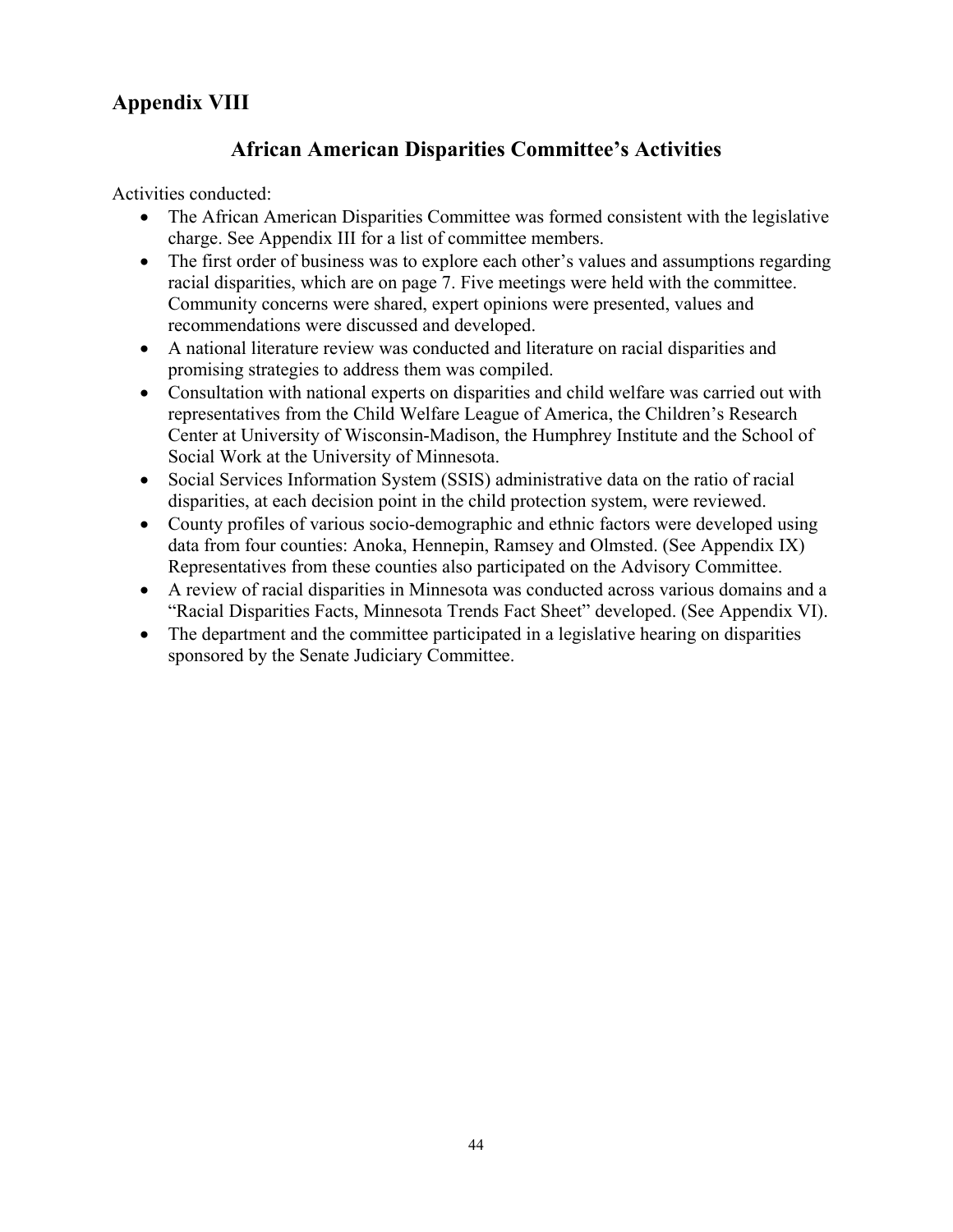

Anoka County is part of the northern section of the Twin Cities Metropolitan Statistical Area, and is the fourth largest county in Minnesota. Anoka County had a 1998 per capita income of \$26,354, the eleventh highest in the state.  $<sup>1</sup>$ </sup>

# **Demographics 2 (by race) in the year 2000**

| Est. African American Persons under 17 years old1,916 |  |
|-------------------------------------------------------|--|
|                                                       |  |
| Est. Two or More Race Persons under 17 years old2,853 |  |
|                                                       |  |
| Av. Family Size for African American Families3.74     |  |
|                                                       |  |
| Av. Family Size for Two or More Race Families 3.57    |  |

<sup>1</sup> Minnesota Kids: A Closer Look 2001 Data Book. Children's Defense Fund, Minnesota.

# **Appendix IX**

# **Environmental Factors (by race)**

| Teen pregnancy rates $8 \text{ in } 1997 - 1999$                       |  |
|------------------------------------------------------------------------|--|
|                                                                        |  |
|                                                                        |  |
|                                                                        |  |
|                                                                        |  |
| Juvenile Apprehensions: African American youth make up approximately 2 |  |
| percent of youth ages 17 and under in 2000 yet                         |  |
| accounted for 6.19 percent of Part I juvenile offenses <sup>10</sup>   |  |
| and 3.64 percent of Part II juvenile offenses <sup>11</sup> in 1999.   |  |

# **Child Welfare Statistics (by race)**

Number of children in out-of-home placement<sup>12</sup>:

In 1998, Anoka County had 171 children of  $color<sup>13</sup>$  in care and 1,021 Caucasian children. One hundred and seventy-one children of color is approximately 14 percent of the total children reported by the county as in care.

U. S. Census Bureau: http://www.census.gov/

 $3$  Black alone or in combination with one or more other races. White alone or in combination with one or more other races.

 $4$  U. S. Census Bureau: Table – Poverty Status in the Past 12 Months by Sex and Age

 $<sup>5</sup>$  U. S. Census Bureau: Table – Poverty Status in the Past 12 Months by Sex and Age. "Children" is</sup> defined as 0 to 17 years old.

 $^{6}$  U. S. Census Bureau: Table – Poverty Status in the Past 12 Months by Sex and Age

<sup>&</sup>lt;sup>7</sup> Minnesota Department of Health Statistics

 $8$  Minnesota Department of Health Statistics, number of pregnancies per 1,000 population of specific age group

<sup>9</sup>Numbers too small

 $10$  Part I offenses include murder, negligent manslaughter, rape, robbery, aggravated assault, burglary, larceny, motor vehicle theft, and arson.

 $11$  Part II offenses include other assaults, forgery and counterfeiting, fraud, embezzlement, stolen property, vandalism, weapons offenses, prostitution, other sex offenses, narcotics offenses, gambling offenses, offenses against family or children, driving under the influence, liquor laws, disorderly conduct, vagrancy, and other offenses (except traffic).

 $12$  MN DHS Bulletin #01-68-01: Report on Out-of-Home Care in 1997 and 1998 by Race and Heritage, March 1, 2001.

<sup>&</sup>lt;sup>13</sup> African American, American Indian, Asian/Pacific Islander, and Hispanic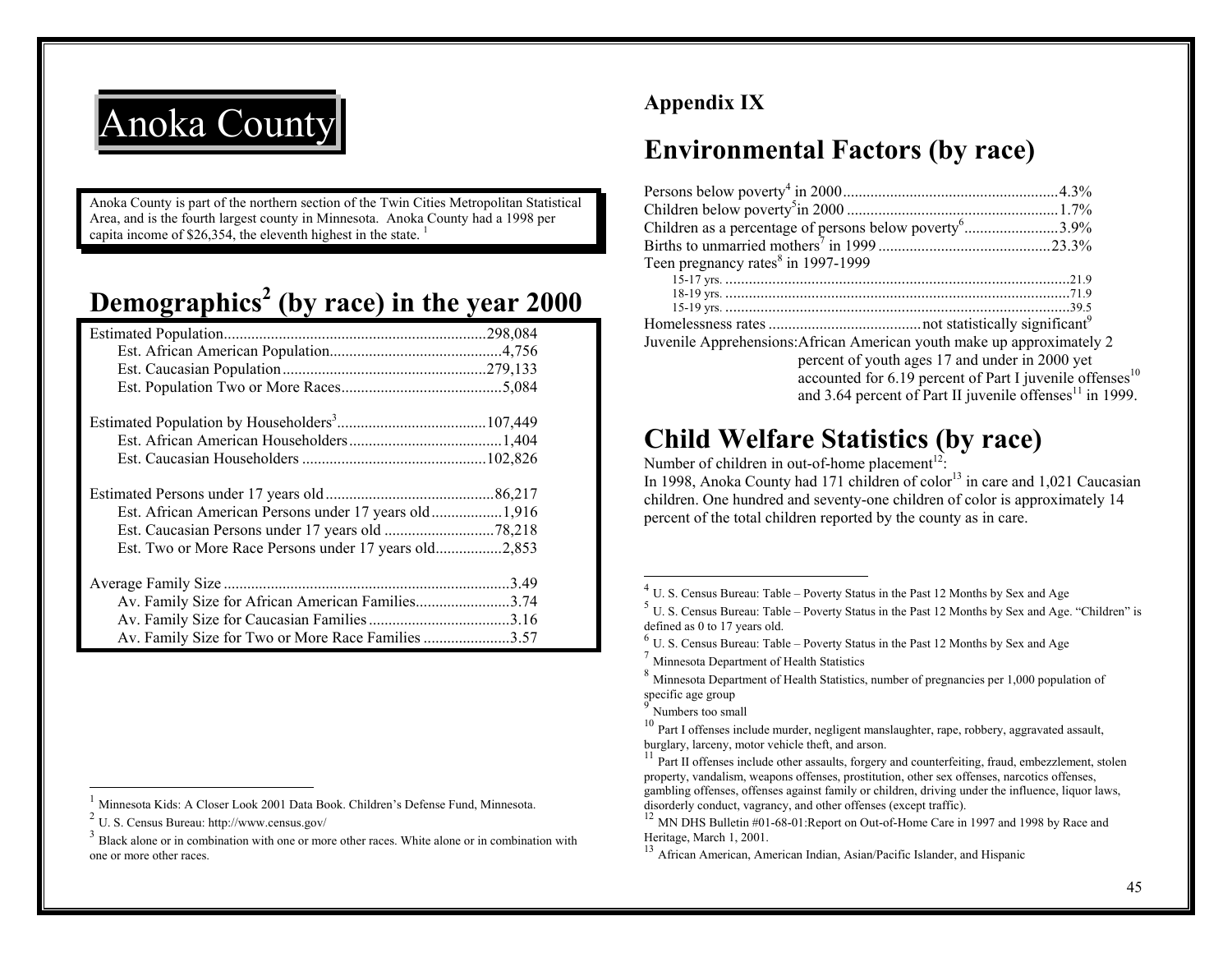# Hennepin County

Hennepin County, part of the Twin Cities Metropolitan Statistical Area, is the largest county in the state. The county is ethically and racially diverse. In 1998, it had a per capita personal income of  $$40,126$ , the highest in the state. <sup>1</sup> Hennepin County accounts for over one-third of all child protection cases in Minnesota.

# **Demographics 2 (by race) in the year 2000**

| Est. African American Persons under 17 years old37,374 |      |
|--------------------------------------------------------|------|
| Est. Caucasian Persons under 17 years old  185,458     |      |
| Est. Two or More Race Persons under 17 years old14,732 |      |
|                                                        | 3.34 |
| Av. Family Size for African American Families3.52      |      |
|                                                        |      |
| Av. Family Size for two or more race Families 3.55     |      |

# **Environmental Factors (by race)**

Persons below poverty<sup>4</sup>, 1997 model-based estimate ............ 9.4 percent Children below poverty<sup>5</sup>, 1997 model-based estimate......... 15.5 percent

Births to unmarried mothers6, 1999 ..................................... 27.5 percent

- Teen pregnancy rates<sup>7</sup>, 1997-1999: The teen pregnancy rate among Minnesota African American teenagers is seven times greater than that of Caucasian teens (120 per 1000 African American teens compared to 18 per 1000 Caucasian teens).
- Homelessness Rate: African American adults make up 60 percent of the Homeless population. Caucasians make up 20 percent. African American youth make up 41 percent of the homeless child population.
- Domestic Violence: African Americans make up 53 percent of the battered women's shelter population. Caucasian women 16 percent.
- Juvenile Apprehensions: African American youth make up approximately 14 percent of youth ages 17 and under in 2000 yet accounted for 42.74 percent of Part I juvenile offenses<sup>8</sup> and 33.85 percent of Part II juvenile offenses $9$  in 1999.

<sup>&</sup>lt;sup>1</sup> Minnesota Kids: A Closer Look 2001 Data Book. Children's Defense Fund, Minnesota.

U. S. Census Bureau: http://www.census.gov/

 $3<sup>3</sup>$  African American alone or in combination with one or more other races. Caucasian alone or in combination with one or more other races.

 $<sup>4</sup>$  U. S. Census Bureau: State and County Quick Facts</sup>

 $<sup>5</sup>$  U. S. Census Bureau: State and County Quick Facts</sup>

<sup>&</sup>lt;sup>6</sup> Minnesota Department of Health Statistics

 $^7$  Minnesota Department of Health Statistics, number of pregnancies per 1,000 population of specific age group

<sup>8</sup> Part I offenses include murder, negligent manslaughter, rape, robbery, aggravated assault, burglary, larceny, motor vehicle theft and arson.

 $9$  Part II offenses include other assaults, forgery and counterfeiting, fraud, embezzlement, stolen property, vandalism, weapons offenses, prostitution, other sex offenses, narcotics offenses, gambling offenses, offenses against family or children, driving under the influence, liquor laws, disorderly conduct, vagrancy and other offenses (except traffic).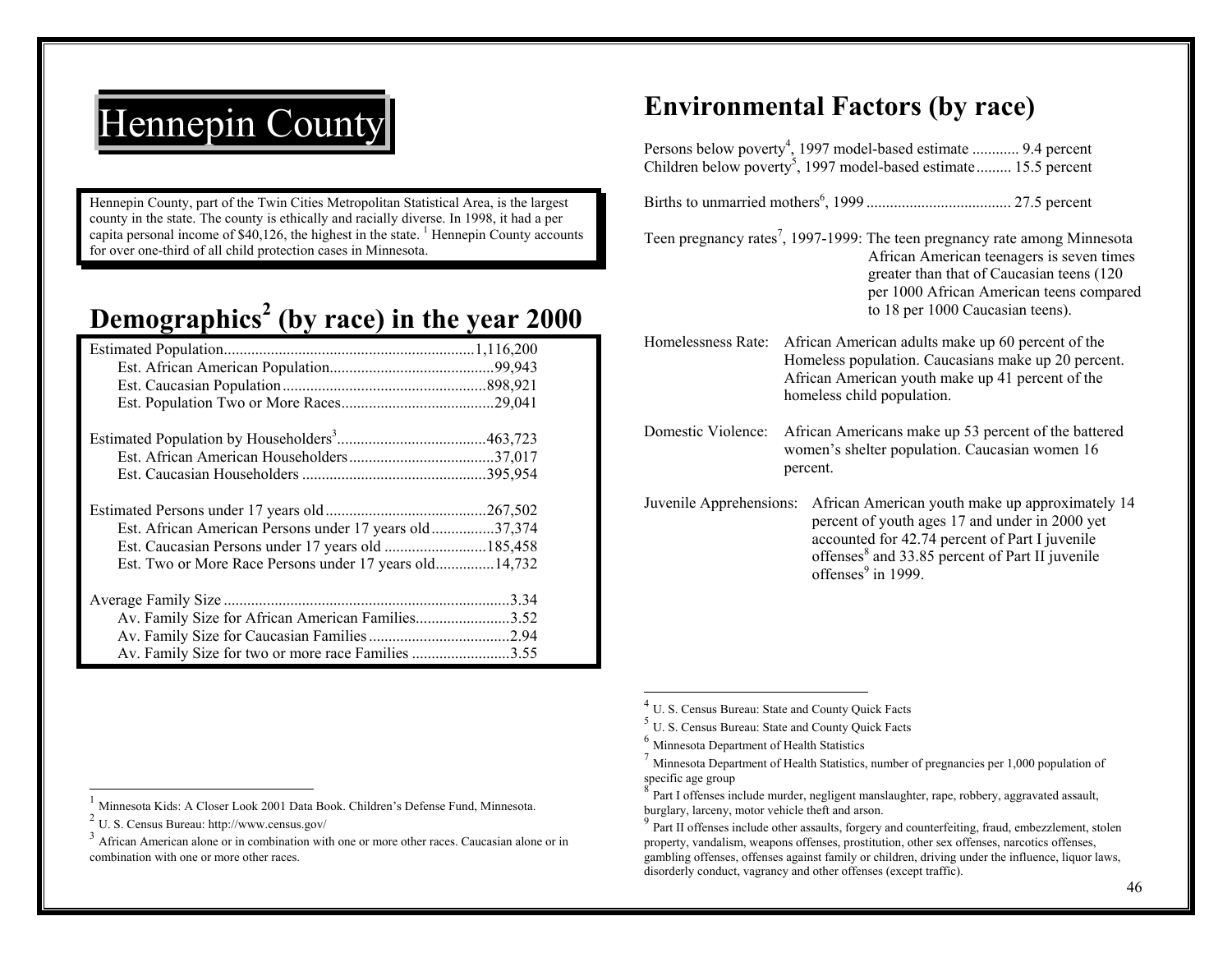# **Hennepin County,** *continued*  **Child Welfare Statistics (by race)**

Number of Children in Out of Home Placement<sup>10</sup>:

 In 1998 in Hennepin County there were 3,681 children of  $color<sup>11</sup>$  in care and only 1,253 Caucasian children. Three thousand six hundred and eighty-one children of color is approximately 72 percent of the total children reported by the county as in care.

#### **Other Facts on Disparity by Race in Hennepin County and Minneapolis**

From: "An External Review of Child Protection Services in Hennepin County, DHS Report," September 2000

- **Hennepin County accounts for over one-third of all child** protection cases in Minnesota.
- 72 percent of placements in Hennepin County in 1998 were children of color.
- Families of color were 64 percent of foster homes.
- Cocaine positive births are a significant problem in Hennepin County. There is a high incidence of these and other health problems in the four or five neighborhoods identified as the source of almost half of the maltreatment reports received by the county.
- African American Family Services (AAFS) staff who were interviewed expressed serious concerns about meeting the permanency time lines in cases involving chemical dependency.
- AAFS staff also shared that child protection and the court did not necessarily need to be involved with a lot of these families, especially around issues dealing with disciplining and corporal punishment. AAFS staff noted that African American families

relocating from Gary, Indiana or Detroit, often bring disciplining practices with them that differ from the community norm here. Parent education about our system and community standards may make a difference in whether or not families end up in child protection. (Note: The Alternative Response Program was designed precisely for this kind of reason).

In 1999, 30 percent of children going into foster care were placed with relatives or kin.

From: "When Rescue is Urgent: Children in Shelter Placement for Seven Days or Less," Esther Wattenberg, et.al (DRAFT) 2001

- African American children in every age group—very young, school age, older adolescents—are disproportionately represented in emergency shelter care.
- More than half (54 percent) of children admitted are African American.
- Another 17 percent of the children admitted are biracial or mixed.
- Almost 20 percent of all kids admitted were living in foster homes, juvenile centers, group homes or with kin. They arrived for placement because of "disruptive circumstances."
- **Prior to entering St. Joseph's Home for Children, most children** lived in single parent households. Less than 10 percent were children for whom both parents had legal custody.
- Though St. Joseph's Home for Children serves all of Hennepin County, the vast majority of children at St. Joseph's come from Minneapolis, and a majority of those children come from the north side of Minneapolis, covered by police Precinct Four.
- The Fourth Precinct has the highest proportion of African Americans and an extremely high concentration of children, perhaps as many as sixty children per square block.

 $^{10}$  MN DHS Bulletin #01-68-01:Report on Out-of-Home Care in 1997 and 1998 by Race and Heritage, March 1, 2001.

<sup>&</sup>lt;sup>11</sup> African American, American Indian, Asian/Pacific Islander and Hispanic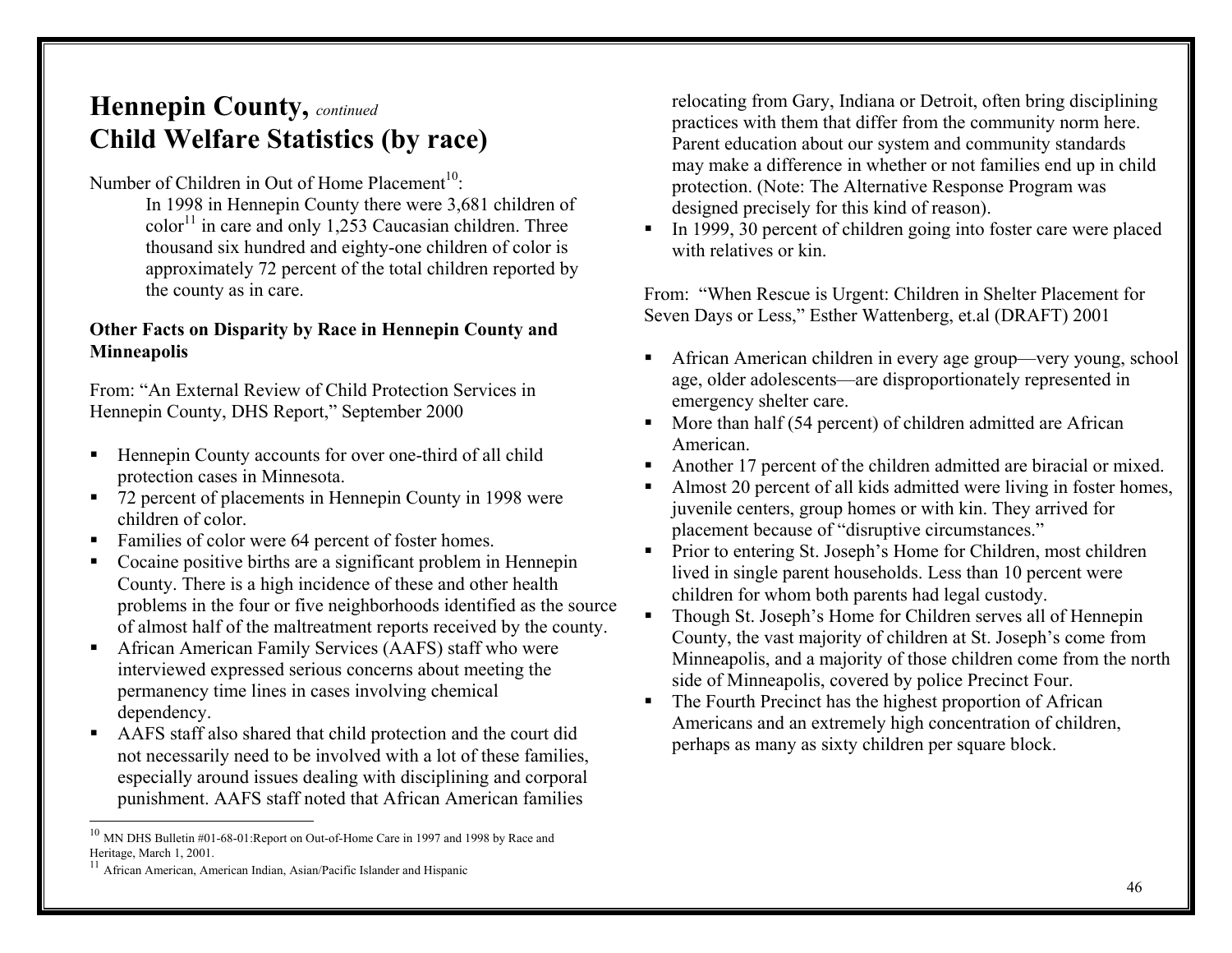# Olmsted County

Olmsted County in southeastern Minnesota is the eighth largest county in the state. Olmstead County's 1998 per capita personal income of \$30,880 ranked fifth among Minnesota counties.<sup>1</sup>

# **Demographics2 in the year 2000**

| Est. African American Persons under 17 years old1,273 |  |
|-------------------------------------------------------|--|
| Est. Caucasian Persons under 17 years old 28,897      |  |
|                                                       |  |
|                                                       |  |
|                                                       |  |
| Av. Family Size for African American Families3.63     |  |
|                                                       |  |
| Av. Family Size for Two or More Race Families 3.57    |  |

# **Characteristics**

| Persons below poverty <sup>4</sup> , 1997 model-based estimate  7.0 percent<br>Children below poverty <sup>5</sup> , 1997 model-based estimate 10.1 percent |
|-------------------------------------------------------------------------------------------------------------------------------------------------------------|
|                                                                                                                                                             |
| Teen pregnancy rates <sup>7</sup> , 1997-1999                                                                                                               |
|                                                                                                                                                             |
|                                                                                                                                                             |
| Maternal Education Status <sup>9</sup> , 1999                                                                                                               |
|                                                                                                                                                             |
|                                                                                                                                                             |
|                                                                                                                                                             |
|                                                                                                                                                             |
|                                                                                                                                                             |
|                                                                                                                                                             |

 $<sup>4</sup>$  U. S. Census Bureau: State and County Quick Facts</sup>

 $<sup>5</sup>$  U. S. Census Bureau: State and County Quick Facts</sup>

<sup>&</sup>lt;sup>6</sup> Minnesota Department of Health Statistics

 $^7$  Minnesota Department of Health Statistics, number of pregnancies per 1,000 population of specific age group

 $8$  Minnesota Department of Health Statistics, number of deaths per 1,000 population of specific age group

<sup>&</sup>lt;sup>9</sup> Minnesota Department of Health Statistics

<sup>&</sup>lt;sup>1</sup> Minnesota Kids: A Closer Look 2001 Data Book. Children's Defense Fund, Minnesota.

 $^{2}$  U. S. Census Bureau: http://www.census.gov/

 $3\overline{)}$  African American alone or in combination with one or more other races. Caucasian alone or in combination with one or more other races.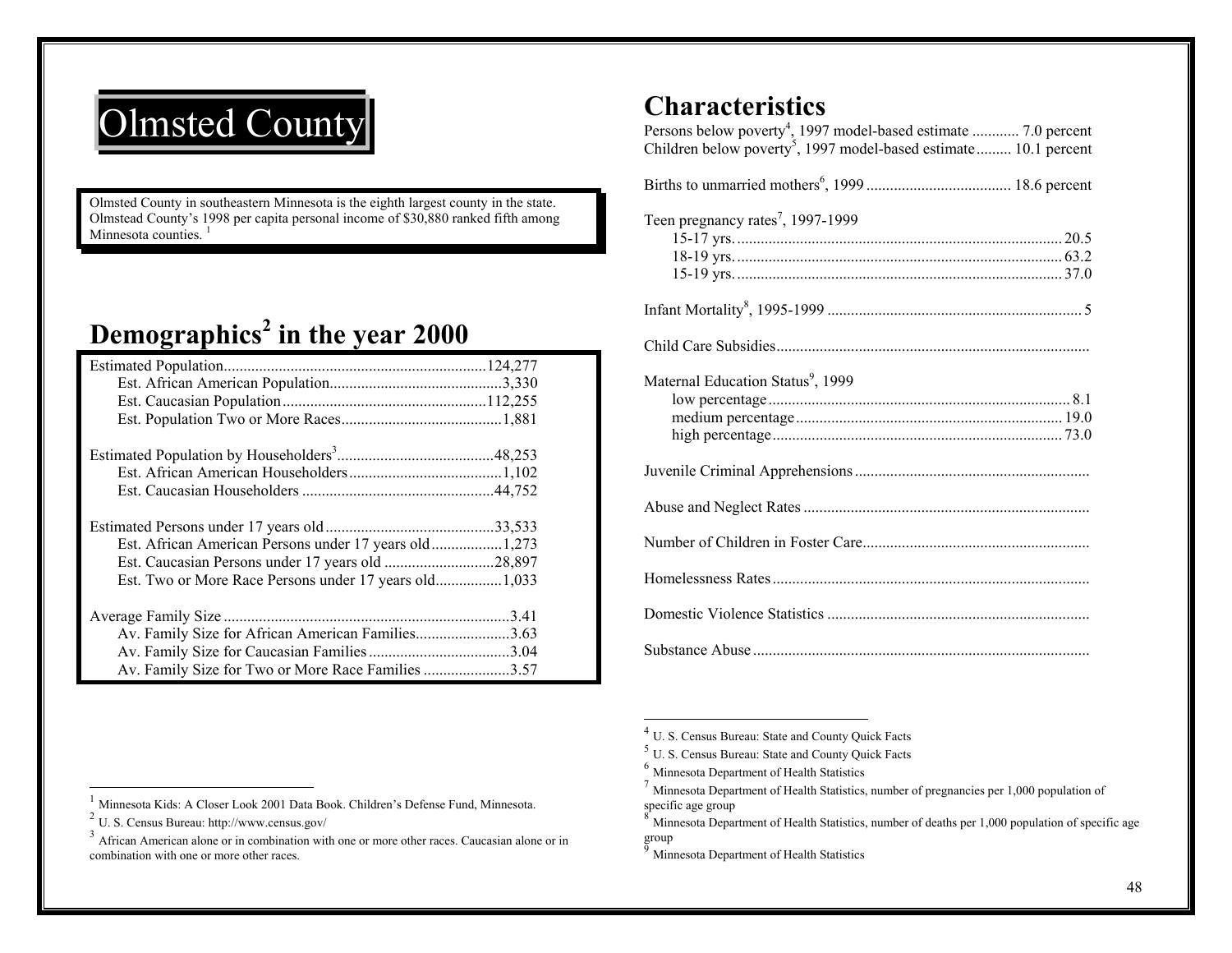

Ramsey County, the second largest county in Minnesota, is part of the Twin Cities Metropolitan Statistical Area. The county is ethnically and racially diverse. The 1998 per capita personal income of \$32,863 was the second highest in the state.  $1$ 

# **Demographics 2 (by race) in the year 2000**

| Est. African American Persons under 17 years old15,128 |      |
|--------------------------------------------------------|------|
|                                                        |      |
|                                                        |      |
|                                                        |      |
|                                                        | 3.35 |
| Av. Family Size for African American Families3.44      |      |
|                                                        |      |
| Av. Family Size for two or more race Families 3.67     |      |

# **Environmental Factors (by race)**

| Persons below poverty <sup>4</sup> , 1997 model-based estimate  11.5 percent                                                                                                                                                                                                 |  |  |  |
|------------------------------------------------------------------------------------------------------------------------------------------------------------------------------------------------------------------------------------------------------------------------------|--|--|--|
| Children below poverty <sup>5</sup> , 1997 model-based estimate 19.2 percent                                                                                                                                                                                                 |  |  |  |
|                                                                                                                                                                                                                                                                              |  |  |  |
| Teen pregnancy rates <sup>7</sup> , 1997-1999                                                                                                                                                                                                                                |  |  |  |
|                                                                                                                                                                                                                                                                              |  |  |  |
|                                                                                                                                                                                                                                                                              |  |  |  |
|                                                                                                                                                                                                                                                                              |  |  |  |
| Homelessness Rates: African Americans make up 52 percent of homeless                                                                                                                                                                                                         |  |  |  |
| population. Caucasian 27 percent.                                                                                                                                                                                                                                            |  |  |  |
| Domestic Violence Statistic: African American women make up 57 percent of<br>the women's shelter population. Caucasian 20<br>percent.                                                                                                                                        |  |  |  |
| Juvenile Apprehensions: African American youth make up approximately 12<br>percent of youth ages 17 and under in 2000 yet<br>accounted for 36.03 percent of Part I juvenile<br>offenses <sup>8</sup> and 26.58 percent of Part II juvenile<br>offenses <sup>9</sup> in 1999. |  |  |  |

# **Child Welfare Statistics (by race)**

Number of Children in Out-of-Home Placement<sup>10</sup>:

In 1998, Ramsey County had  $1,342$  children of color<sup>11</sup> in care and only 887 Caucasian children. One thousand three hundred and forty-two children of color is approximately 60 percent of the total children reported by the county as in care.

Minnesota Kids: A Closer Look 2001 Data Book. Children's Defense Fund, Minnesota. 2

U. S. Census Bureau: http://www.census.gov/

 $3<sup>3</sup>$  African American alone or in combination with one or more other races. Caucasian alone or in combination with one or more other races.

 $<sup>4</sup>$  U. S. Census Bureau: State and County Quick Facts</sup>

 $<sup>5</sup>$  U. S. Census Bureau: State and County Quick Facts</sup>

<sup>&</sup>lt;sup>6</sup> Minnesota Department of Health Statistics

 $^7$  Minnesota Department of Health Statistics, number of pregnancies per 1,000 population of specific age group

<sup>&</sup>lt;sup>8</sup> Part I offenses include murder, negligent manslaughter, rape, robbery, aggravated assault, burglary, larceny, motor vehicle theft and arson.

 $9$  Part II offenses include other assaults, forgery and counterfeiting, fraud, embezzlement, stolen property, vandalism, weapons offenses, prostitution, other sex offenses, narcotics offenses, gambling offenses, offenses against family or children, driving under the influence, liquor laws, disorderly conduct, vagrancy and other offenses (except traffic).

 $^{10}$  MN DHS Bulletin #01-68-01:Report on Out-of-Home Care in 1997 and 1998 by Race and Heritage, March 1, 2001.

<sup>&</sup>lt;sup>11</sup> African American, American Indian, Asian/Pacific Islander and Hispanic